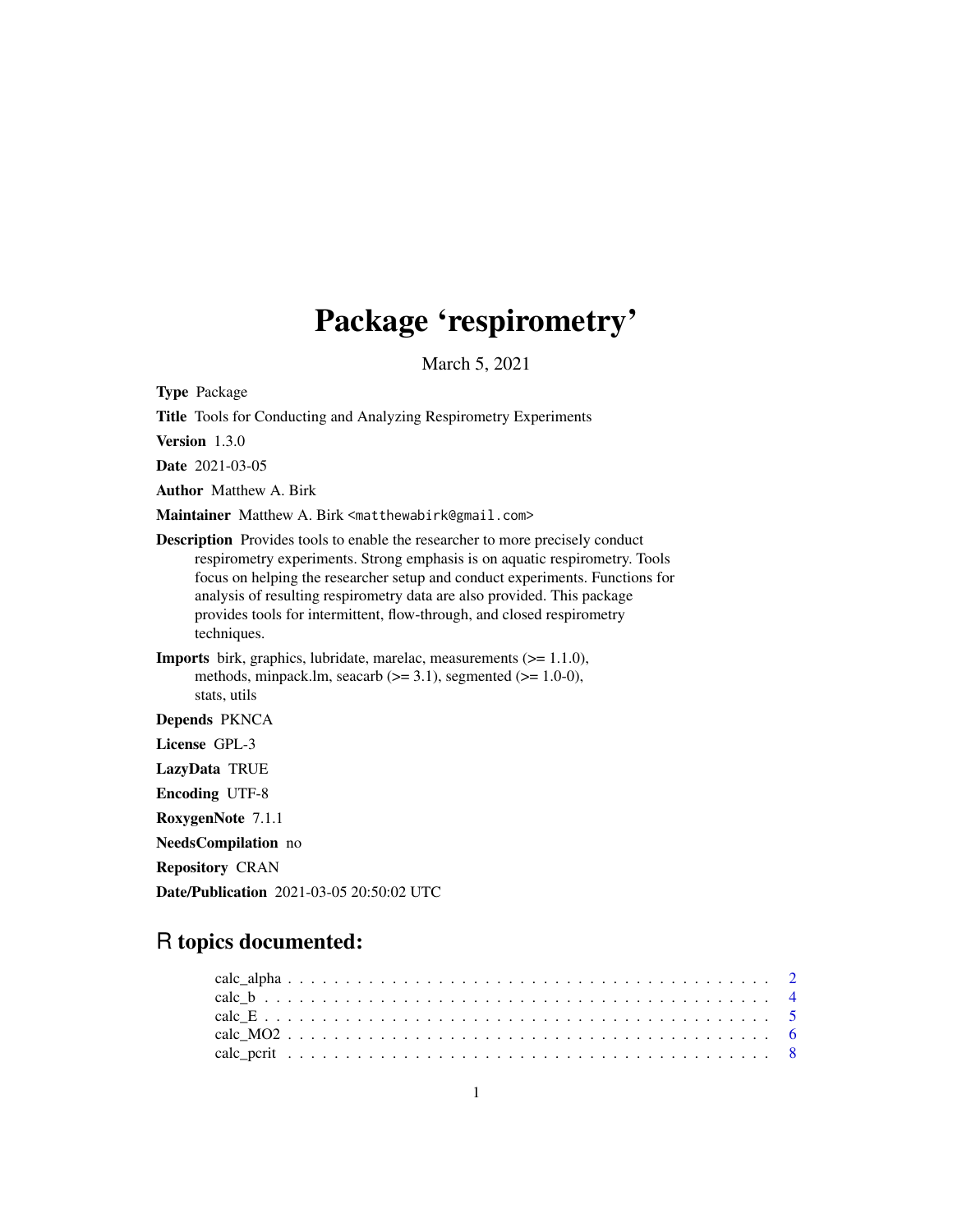<span id="page-1-0"></span>

| <sup>12</sup><br>13<br>15<br>16<br>17<br>19<br>20<br>21<br>23<br>24<br>25<br>26<br>28<br>29<br>31<br>33<br>35<br>36<br>38<br>39<br>40<br>41<br>44<br>45<br>47<br>48<br>49<br>50 | Index | 53  |
|---------------------------------------------------------------------------------------------------------------------------------------------------------------------------------|-------|-----|
|                                                                                                                                                                                 |       |     |
|                                                                                                                                                                                 |       |     |
|                                                                                                                                                                                 |       |     |
|                                                                                                                                                                                 |       |     |
|                                                                                                                                                                                 |       |     |
|                                                                                                                                                                                 |       |     |
|                                                                                                                                                                                 |       |     |
|                                                                                                                                                                                 |       |     |
|                                                                                                                                                                                 |       |     |
|                                                                                                                                                                                 |       |     |
|                                                                                                                                                                                 |       |     |
|                                                                                                                                                                                 |       |     |
|                                                                                                                                                                                 |       |     |
|                                                                                                                                                                                 |       |     |
|                                                                                                                                                                                 |       |     |
|                                                                                                                                                                                 |       |     |
|                                                                                                                                                                                 |       |     |
|                                                                                                                                                                                 |       |     |
|                                                                                                                                                                                 |       |     |
|                                                                                                                                                                                 |       |     |
|                                                                                                                                                                                 |       |     |
|                                                                                                                                                                                 |       |     |
|                                                                                                                                                                                 |       |     |
|                                                                                                                                                                                 |       |     |
|                                                                                                                                                                                 |       |     |
|                                                                                                                                                                                 |       |     |
|                                                                                                                                                                                 |       |     |
|                                                                                                                                                                                 |       | -11 |

<span id="page-1-1"></span>calc\_alpha *Calculate the oxygen supply capacity (alpha)*

# Description

The oxygen supply capacity  $(\alpha)$  is a species- and temperature-specific value quantifying an animal's ability to extract oxygen from the ambient medium to support its metabolism (e.g. umol O2 / g / hr / kPa). This function calculates  $\alpha$  based on the single highest  $\alpha$ 0 (MO2/PO2) value in the dataset. If there are outliers that make this prohibitive, consider setting a threshold MO2 value with mo2\_threshold.

# Usage

```
calc_alpha(po2, mo2, avg_top_n = 1, MR = NULL, mo2_threshold = Inf)
```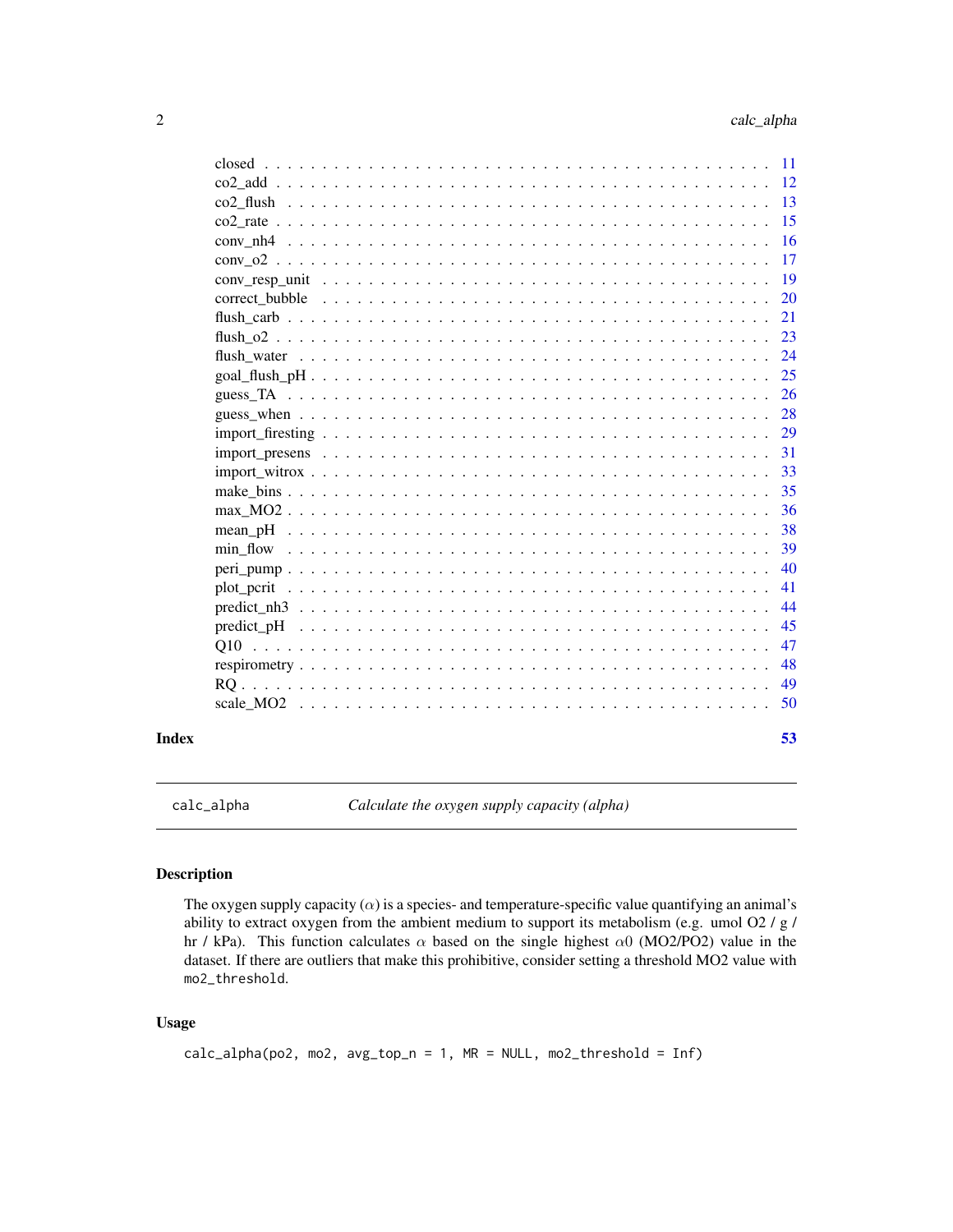# <span id="page-2-0"></span>calc\_alpha 3

#### Arguments

| po <sub>2</sub> | a vector of PO2 values.                                                                                                                                                                                                                                                                                                                                                                                                                             |
|-----------------|-----------------------------------------------------------------------------------------------------------------------------------------------------------------------------------------------------------------------------------------------------------------------------------------------------------------------------------------------------------------------------------------------------------------------------------------------------|
| mo <sub>2</sub> | a vector of metabolic rate values. Must be the same length and corresponding to<br>po <sub>2</sub> .                                                                                                                                                                                                                                                                                                                                                |
| avg_top_n       | a numeric value representing the number of top $\alpha$ 0 (MO2/PO2) values to aver-<br>age together to estimate $\alpha$ . Default is 1. When analyzing a trial where the animal<br>was not at MMR the whole time, we recommend no more than 3 to avoid di-<br>minishing the $\alpha$ value with sub-maximal observations. If all observations are<br>believed to be at maximal O2 supply capacity, Inf can be used to average all<br>observations. |
| <b>MR</b>       | a vector of values for the metabolic rate at which post-<br>turned. Default is NULL. If not specified, then pcrit_alpha is not returned and<br>a message is added to the top of the return.                                                                                                                                                                                                                                                         |
| mo2_threshold   | a single numeric value above which most values are ignored. Useful to removing<br>obviously erroneous values. Default is Inf.                                                                                                                                                                                                                                                                                                                       |

# Value

Returns a list of 1) alpha, 2) a list of the PO2, MO2, and alpha0 value(s) where alpha was reached (the number of observations averaged is set by avg\_top\_n), and 3) the Pcrit at a metabolic rate of MR.

# Author(s)

Matthew A. Birk, <matthewabirk@gmail.com>

# References

Seibel, B. A., A. Andres, M. A. Birk, A. L. Burns, C. T. Shaw, A. W. Timpe, C. J. Welsh. 2021. "Oxygen supply capacity breathes new life into the critical oxygen partial pressure (Pcrit)." Journal of Experimental Biology.

# See Also

[calc\\_pcrit](#page-7-1), [plot\\_pcrit](#page-40-1)

#### Examples

mo2\_data <- read.csv(system.file('extdata', 'mo2\_v\_po2.csv', package = 'respirometry')) calc\_alpha(po2 = mo2\_data\$po2, mo2 = mo2\_data\$mo2, MR = 1.5) # MR set to 1.5 to capture the # Pcrit corresponding to some of the lowest MO2 values recorded (something close to SMR).

```
# extract the alpha0 values that were averaged together
sapply(calc_alpha(po2 = mo2_data$po2, mo2 = mo2_data$mo2,
 MR = 1.5, avg_top_n = 3)$alpha_obs, function(i) i[3])
```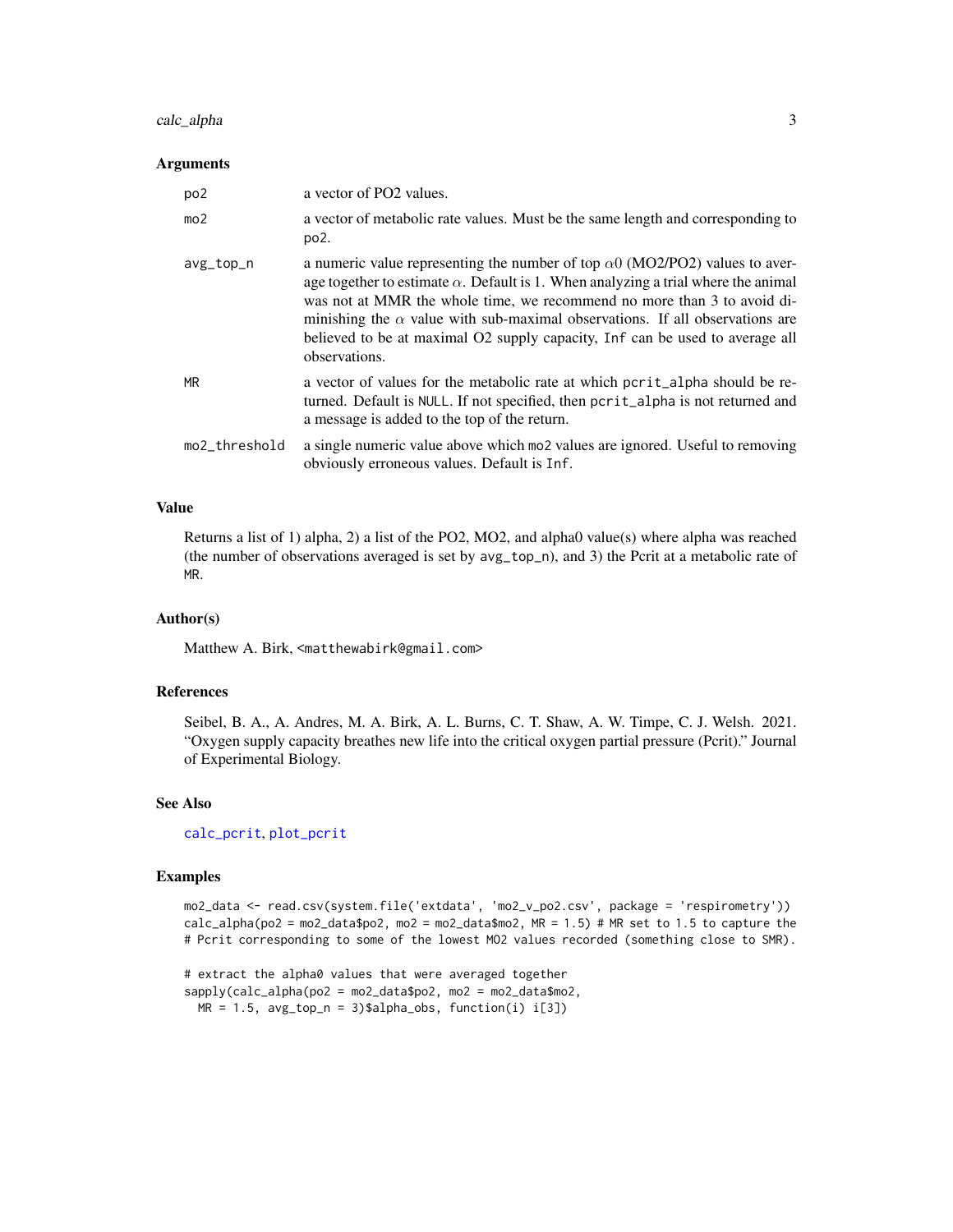#### <span id="page-3-1"></span><span id="page-3-0"></span>Description

For most organisms, metabolic rate does not scale linearly, but rather according to a power function:  $MO2 = b0 * M<sup>b</sup>$ . This function estimates the scaling coefficient, b, and normalization constant, b0, given MO2s from different sized individuals.

#### Usage

```
calc_b(mass, MO2, method = "nls", plot = "linear", bo_start = 1)
```
#### Arguments

| mass     | a vector of animal masses.                                                                                                                                                                                                                                                                                                                                                 |
|----------|----------------------------------------------------------------------------------------------------------------------------------------------------------------------------------------------------------------------------------------------------------------------------------------------------------------------------------------------------------------------------|
| MO2      | a vector of metabolic rates.                                                                                                                                                                                                                                                                                                                                               |
| method   | a string defining which method of calculating scaling coefficients to use. Default<br>is "nls", which utilizes a nonlinear least squares regression. If this does not fit<br>your data well, "lm" may also be used, which calculates a linear regression of<br>$log10(MO2)$ ~ $log10(mass)$ with slope and intercept equivalent to b and $10^{\circ}$ b0,<br>respectively. |
| plot     | a string defining what kind of plot to display. "linear" for linear axes, "log" for<br>log10-scale axes, and "none" for no plot. Default is "linear".                                                                                                                                                                                                                      |
| b0_start | a single numeric value as the starting point for b0 value determination using<br>the "nls" method. The default is 1 and should work for most situations, but if<br>the "nls" method is not working and you don't want to use the "lm" method,<br>changing the starting b0 value may help. Ignored when method $=$ "lm".                                                    |

# Details

# $MO2 = b0 * M^b$

where b0 is species-specific normalization constant, M is mass and b is the scaling coefficient.

# Value

Returns a list of 1) the b value, 2) a vector of b0 values corresponding to the input MO2 values, and 3) an average b0 that can be used for summarizing the relationship with an equation.

#### Author(s)

Matthew A. Birk, <matthewabirk@gmail.com>

# See Also

[scale\\_MO2](#page-49-1), [calc\\_MO2](#page-5-1)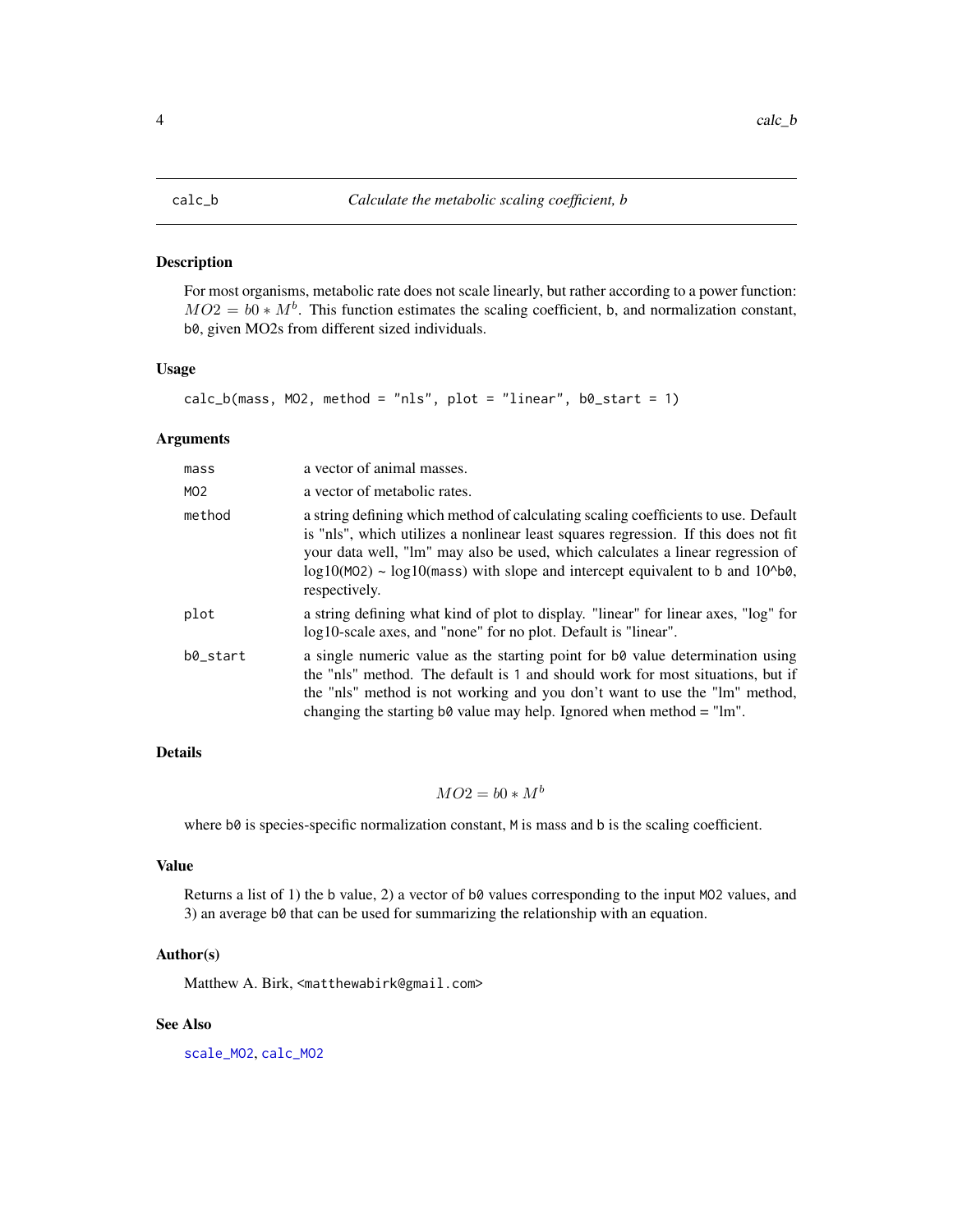#### <span id="page-4-0"></span> $\text{calc}_{\text{c}}E$  5

# Examples

```
# Simple example
mass <- c(1, 10, 100, 1000, 40, 4, 400, 60, 2, 742, 266, 983) # made up values
MO2 \le mass \land 0.65 + rnorm(n = length(mass)) # make up some data
calc_b(mass = mass, MO2 = MO2)# How about some mass-specific MO2s?
msMO2 \leq mass \land -0.25 + rnorm(n = length(mass), sd = 0.05)
calc_b(mass = mass, MO2 = msMO2)calc_b(mass = mass, MO2 = msMO2, plot = "log")
```
<span id="page-4-1"></span>

calc\_E *Calculate E temperature coefficient*

#### Description

An E value is a relatively recent metric to parameterize the temperature-sensitivity of a biological rate (MO2). It is similar conceptually (but not numerically) to Q10.

#### Usage

calc\_E(x, temp)

#### Arguments

|      | a numeric vector of rate values (e.g. MO2).          |
|------|------------------------------------------------------|
| temp | a numeric vector of temperature values (in Celsius). |

# Details

E is the slope of the relationship between  $-\ln(x)$  and  $1/(kB T)$ , where kB is the Boltzmann constant expressed in eV/K.

# Author(s)

Matthew A. Birk, <matthewabirk@gmail.com>

# References

Deutsch, Curtis et al. 2015. "Climate Change Tightens a Metabolic Constraint on Marine Habitats." Science 348(6239): 1132–35.

#### See Also

[Q10](#page-46-1)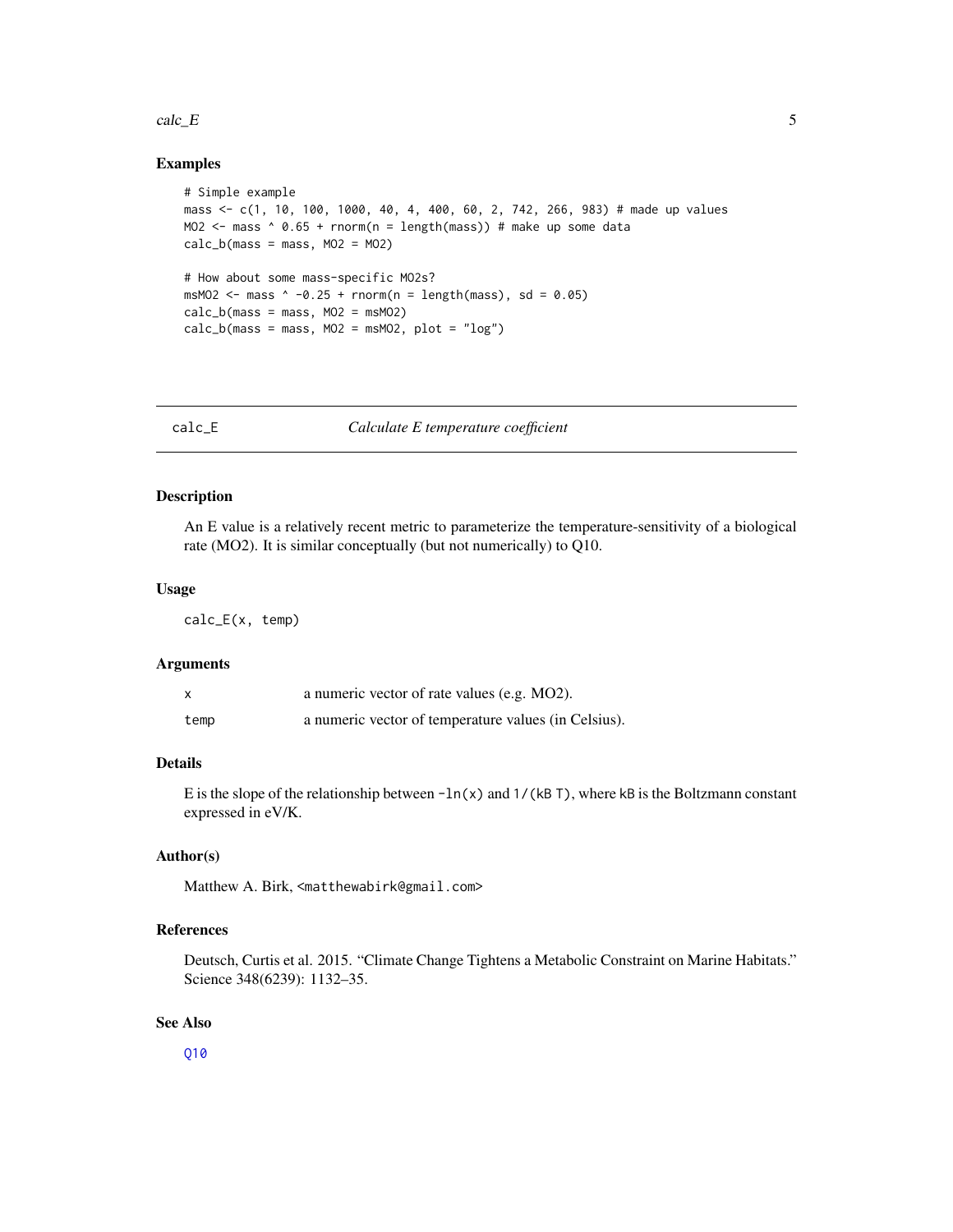# <span id="page-5-0"></span>Examples

 $calc_{E}(x = c(1, 2, 3), temp = c(10, 20, 30))$ 

<span id="page-5-1"></span>calc\_MO2 *Calculate metabolic rate*

#### Description

Calculates metabolic rate (MO2) given O2 measurements over time. Oxygen measurements are split into bins and MO2s are calculated from each bin (unless bin\_width is set to 0). The bin\_width parameter defines the width of the bins in timed intervals (e.g. 15 minutes). Linear regressions are fit through each bin and the calculated MO2 is returned as the slope of the change in O2 over time.

# Usage

```
calc_MO2(
  duration,
  o2,
  o2_unit = "percent_a.s.",
  bin_width,
  vol,
  temp = 25,
  sal = 35,
  atm_pres = 1013.25,
  time,
  pH,
  good_data = TRUE
\mathcal{L}
```

| duration       | numeric vector of the timepoint for each observation (minutes).                                                                                                                                                                                                                                                                                                                                                                                                                                                                                                                                                                                                                                           |
|----------------|-----------------------------------------------------------------------------------------------------------------------------------------------------------------------------------------------------------------------------------------------------------------------------------------------------------------------------------------------------------------------------------------------------------------------------------------------------------------------------------------------------------------------------------------------------------------------------------------------------------------------------------------------------------------------------------------------------------|
| 0 <sup>2</sup> | numeric vector of O2 observations.                                                                                                                                                                                                                                                                                                                                                                                                                                                                                                                                                                                                                                                                        |
| o2_unit        | a string describing the unit used to measure 02. Default is "percent_a.s." Options<br>are from $conv_02$ .                                                                                                                                                                                                                                                                                                                                                                                                                                                                                                                                                                                                |
| bin_width      | numeric or data frame. OPTION 1: A single number defining how long of a<br>period should be binned for each MO2 determination (minutes). If MO2 is to be<br>calculated from one observation to the next (rather than binned observations),<br>set bin_width to 0. To calculate a single MO2 value from all observations, set<br>bin_width to Inf. OPTION 2: A data frame with two numeric columns: "o2"<br>and "width" generated by make_bins. Useful for Pcrit calculations or another<br>application where bins of different widths are desired at different PO2s. For each<br>row, set the "width" value to the bin duration (minutes) desired for observations<br>$\le$ the value in the "o2" column. |
| vol            | volume of the respirometer (liter).                                                                                                                                                                                                                                                                                                                                                                                                                                                                                                                                                                                                                                                                       |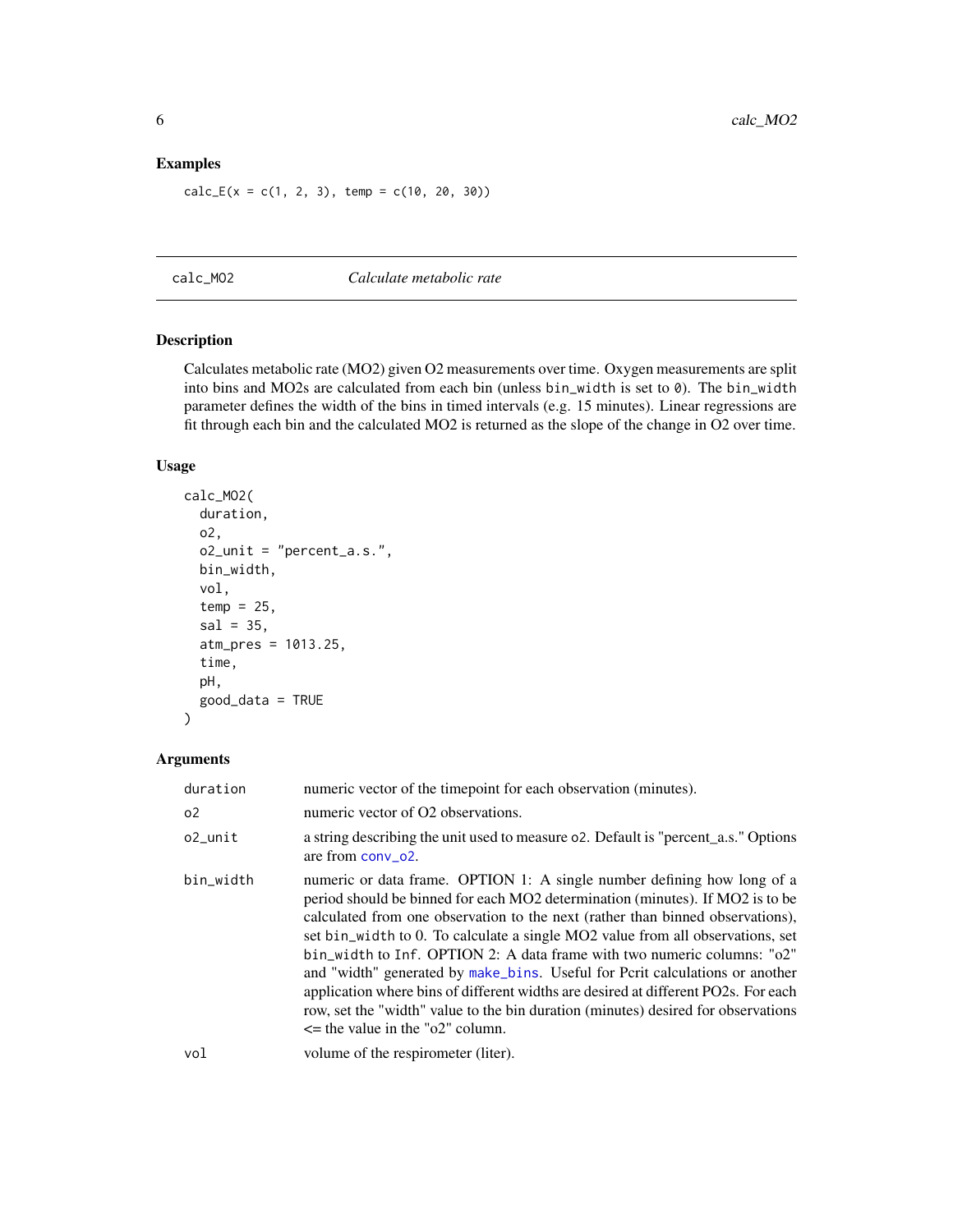<span id="page-6-0"></span>

| temp      | temperature ( $\rm{°C}$ ). Default is 25 $\rm{°C}$ .                                                                                                                                                                                                                   |
|-----------|------------------------------------------------------------------------------------------------------------------------------------------------------------------------------------------------------------------------------------------------------------------------|
| sal       | salinity (psu). Default is 35 psu.                                                                                                                                                                                                                                     |
| atm_pres  | atmospheric pressure (mbar). Default is 1013.25 mbar.                                                                                                                                                                                                                  |
| time      | (optional). Numeric vector of timestamp observations.                                                                                                                                                                                                                  |
| рH        | (optional). Numeric vector of pH observations.                                                                                                                                                                                                                         |
| good_data | logical vector of whether O2 observations are "good" measurements and should<br>be included in analysis. Linear regressions will not be fit over bins that include<br>"bad" data. Bins will be split at bad data points. Default is that all observations<br>are TRUE. |

#### Value

A data frame is returned:

DUR\_MEAN Mean duration of the bin (minutes).

DUR\_RANGE Range of duration timepoints in the bin.

TIME\_MEAN Exists only if the parameter time has values. Mean timestamp of the bin.

TIME\_RANGE Exists only if the parameter time has values. Range of timestamps in the bin.

TEMP\_MEAN Mean temperature of the bin.

PH\_MEAN Exists only if the parameter pH has values. Mean pH of the bin. Averaged using mean\_pH().

O2\_MEAN Mean O2 value of the bin in the unit chosen by o2\_unit).

O2\_RANGE Range of O2 values in the bin.

MO2 Metabolic rate (umol O2 / hour).

R2 Coefficient of determination for the linear regression fit to calculate MO2.

N Number of observations in the bin.

# Note

Whole-animal MO2 is returned. If mass-specific MO2 is desired, the output from calc\_MO2 can be divided by the animal's mass. If only beginning and ending O2 observations are known, consider using [closed](#page-10-1). Both functions will work fine, but closed is simpler.

# Author(s)

Matthew A. Birk, <matthewabirk@gmail.com>

# See Also

[make\\_bins](#page-34-1), [calc\\_b](#page-3-1), [closed](#page-10-1), [scale\\_MO2](#page-49-1), [conv\\_resp\\_unit](#page-18-1)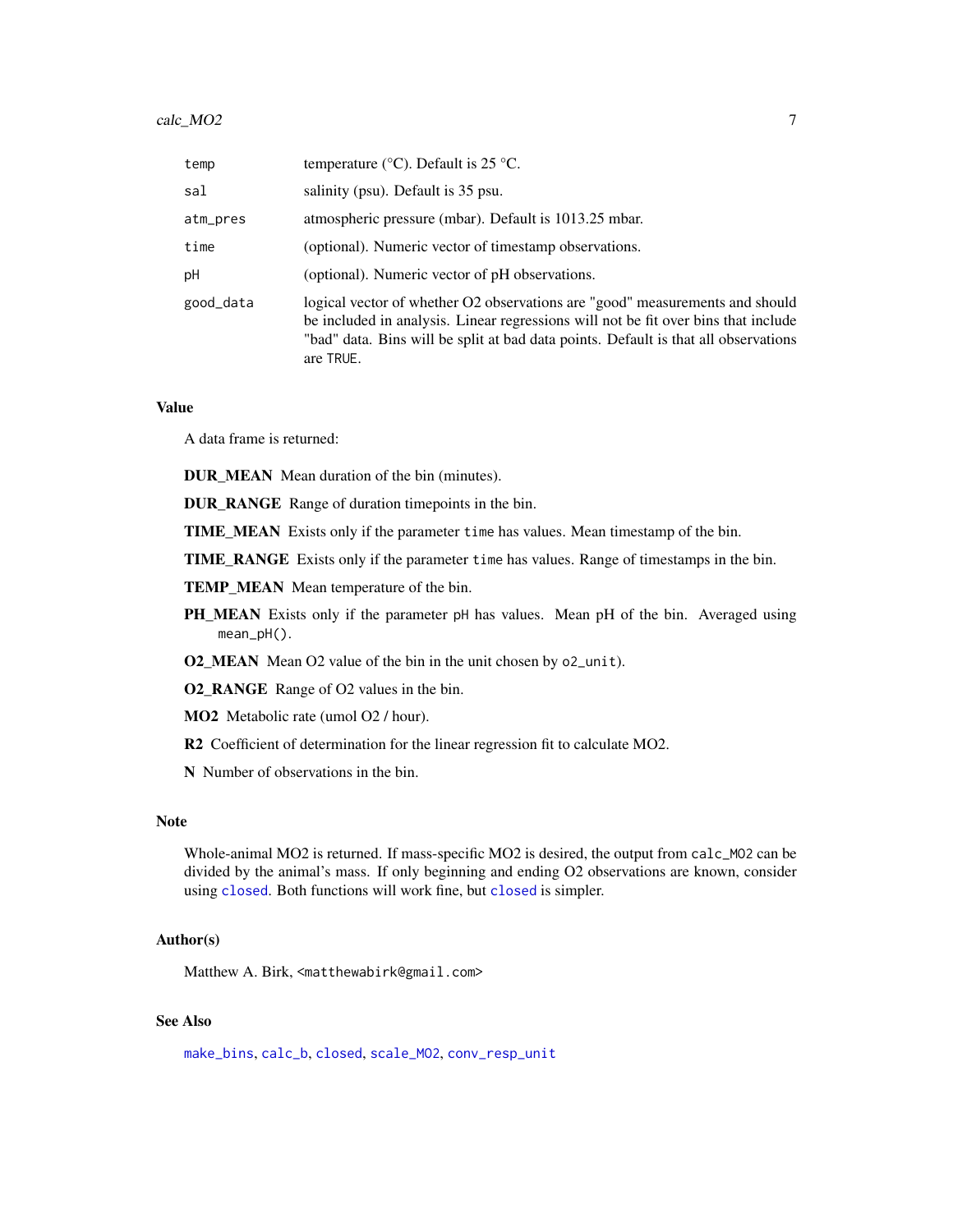#### Examples

```
# get O2 data
file <- system.file('extdata', 'witrox_file.txt', package = 'respirometry')
o2_data <- na.omit(import_witrox(file, split_channels = TRUE)$CH_4)
# calculate MO2
(mo2_5_min < -calCalc_MO2(duration = o2_data$DURATION, o2 = o2_data$O2,
bin_width = 5, vol = 10, temp = o2_data$TEMP, sal = o2_data$SAL))
# what if measurements from the 10 to 12 minute marks can't be trusted?
bad_data = o2_data$DURATION >= 10 & o2_data$DURATION <= 12
(mo2_5_min <- calc_MO2(duration = o2_data$DURATION, o2 = o2_data$O2,
bin_width = 5, vol = 10, temp = o2_data$TEMP, sal = o2_data$SAL, good_data = !bad_data))
# easily make a Pcrit plot
plot(mo2_5_min$O2_MEAN, mo2_5_min$MO2)
# I want to express MO2 in mg per min instead.
(mo2_5_min$MO2 <- conv_resp_unit(value = mo2_5_min$MO2, from = 'umol_O2 / hr', to = 'mg_O2 / min'))
# just endpoint measurement:
calc_MO2(duration = o2_data$DURATION, o2 = o2_data$O2,
bin_width = Inf, vol = 10, temp = o2_data$TEMP, sal = o2_data$SAL)
# In my trial, observations above 77% air saturation were really noisy, but much less noisy at
# lower O2 values. I want to adjust my bin width based on the PO2 to obtain the best balance of
# resolution and precision throughout the whole trial. Below 77% a.s., use 4 minute bins. Above
# 77% a.s. use 10 minute bins.
bins = data.frame(o2 = c(77, 100), width = c(4, 10))
calc_MO2(duration = o2_data$DURATION, o2 = o2_data$O2,
bin_width = bins, vol = 10, temp = o2_data$TEMP, sal = o2_data$SAL)
```
<span id="page-7-1"></span>calc\_pcrit *Calculate Pcrit*

#### **Description**

Calculates Pcrit (commonly understood as the threshold below which oxygen consumption rate can no longer be sustained) based on paired PO2 and MO2 values. Five Pcrit metrics are returned using many of the popular techniques for Pcrit calculation: the traditional breakpoint metric (broken stick regression), the nonlinear regression metric (Marshall et al. 2013), the sub-prediction interval metric (Birk et al. 2019), the alpha-based Pcrit method (Seibel et al. 2021), and the linear low O2 (LLO) method (Reemeyer  $\&$  Rees 2019). To see the Pcrit values plotted, see [plot\\_pcrit](#page-40-1).

#### Usage

```
calc_pcrit(
  po2,
```
<span id="page-7-0"></span>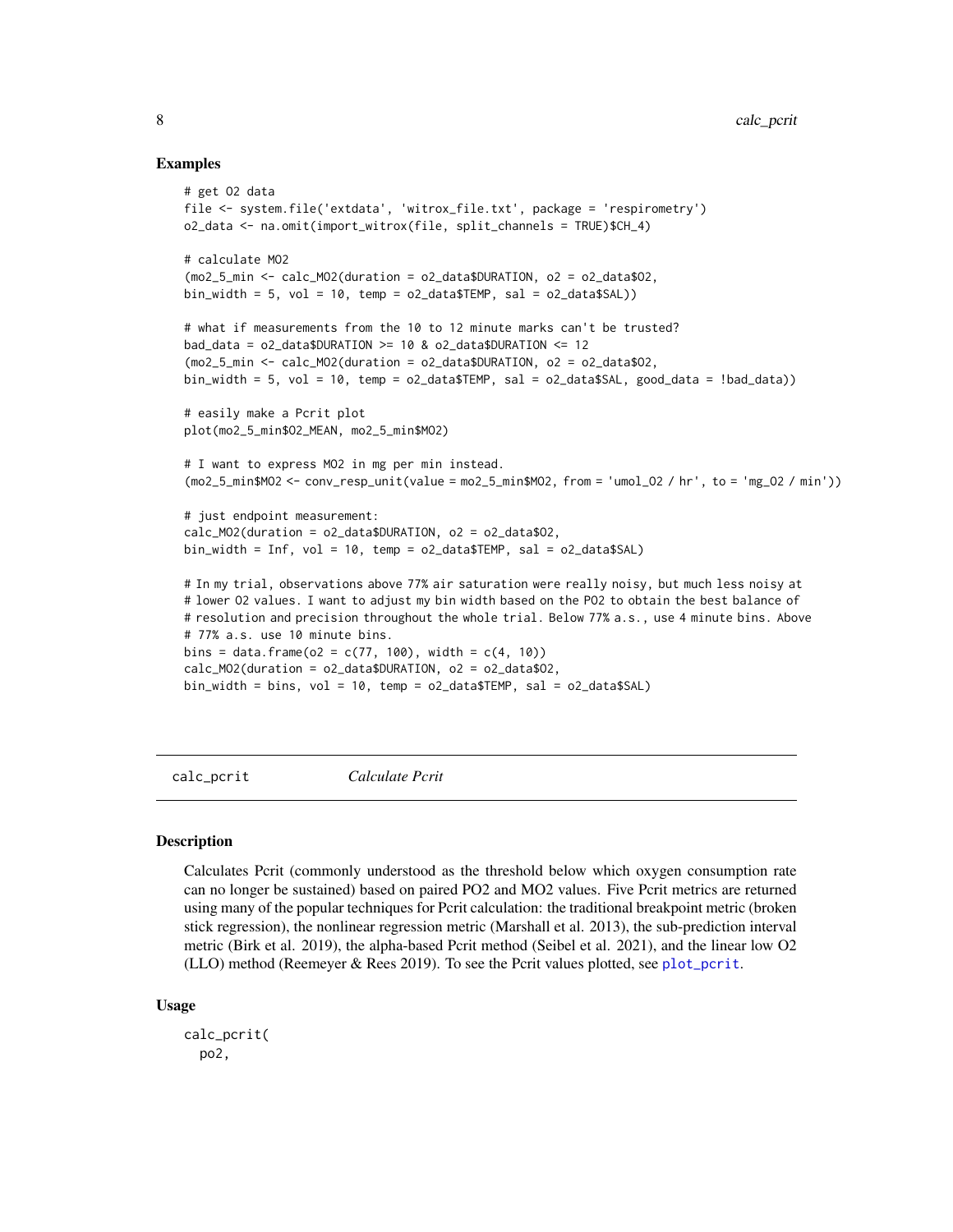<span id="page-8-0"></span>calc\_pcrit 9

```
mo2,
 avg\_top_n = 1,
 level = 0.95,iqr = 1.5,
 NLR_m = 0.065,
 MR = NULL,mo2_threshold = Inf,
 return_models = FALSE
)
```
# Arguments

| po <sub>2</sub> | a vector of PO2 values. Any unit of measurement should work, but the NLR<br>calculation was optimized using kPa. If the NLR metric is giving you trouble,<br>try converting to kPa using conv_o2.                                                                                                                                          |
|-----------------|--------------------------------------------------------------------------------------------------------------------------------------------------------------------------------------------------------------------------------------------------------------------------------------------------------------------------------------------|
| mo <sub>2</sub> | a vector of metabolic rate values. Must be the same length and corresponding to<br>po <sub>2</sub> .                                                                                                                                                                                                                                       |
| avg_top_n       | applies to the alpha metric only. A numeric value representing the number of<br>top $\alpha$ 0 (MO2/PO2) values to average together to estimate $\alpha$ . Default is 1. We<br>recommend no more than 3 to avoid diminishing the $\alpha$ value with sub-maximal<br>observations.                                                          |
| level           | applies to the Sub_PI metric only. Percentage at which the prediction interval<br>should be constructed. Default is 0.95.                                                                                                                                                                                                                  |
| igr             | applies to the Sub_PI metric only. Removes mo2 observations that are this many<br>interquartile ranges away from the mean value for the oxyregulating portion<br>of the trial. If this filtering is not desired, set to infinity. To visualize which<br>observations will be removed by this parameter, use plot_pcrit. Default is<br>1.5. |
| $NLR_m$         | applies to the NLR metric only. Pcrit is defined as the PO2 at which the slope of<br>the best fitting function equals NLR_m (after the MO2 data are normalized to the<br>90% quantile). Default is 0.065.                                                                                                                                  |
| <b>MR</b>       | applies to the alpha and LLO metrics only. A numeric value for the metabolic<br>rate at which pcrit_alpha and pcrit_LLO should be returned. If not supplied<br>by the user, then the mean MO2 of the "oxyregulating" portion of the curve is<br>applied for pcrit_alpha and NA is returned for pcrit_LLO.                                  |
| mo2_threshold   | applies to the alpha metric only. A single numeric value above which mo2 values<br>are ignored for alpha Pcrit estimation. Useful to removing obviously erroneous<br>values. Default is Inf.                                                                                                                                               |
| return_models   | logical. Should a list of model parameters be returned along with the converged<br>Pcrit values? Default is FALSE.                                                                                                                                                                                                                         |

# Details

Alpha Pcrit Alpha is calculated from [calc\\_alpha](#page-1-1) and the Pcrit corresponding to MR is returned. This determine's the animal's oxygen supply capacity and calculates the Pcrit at any given metabolic rate of interest. If no MR is provided, then it defaults to the mean MO2 value from the oxyregulating portion of the curve (as defined by the broken-stick regression).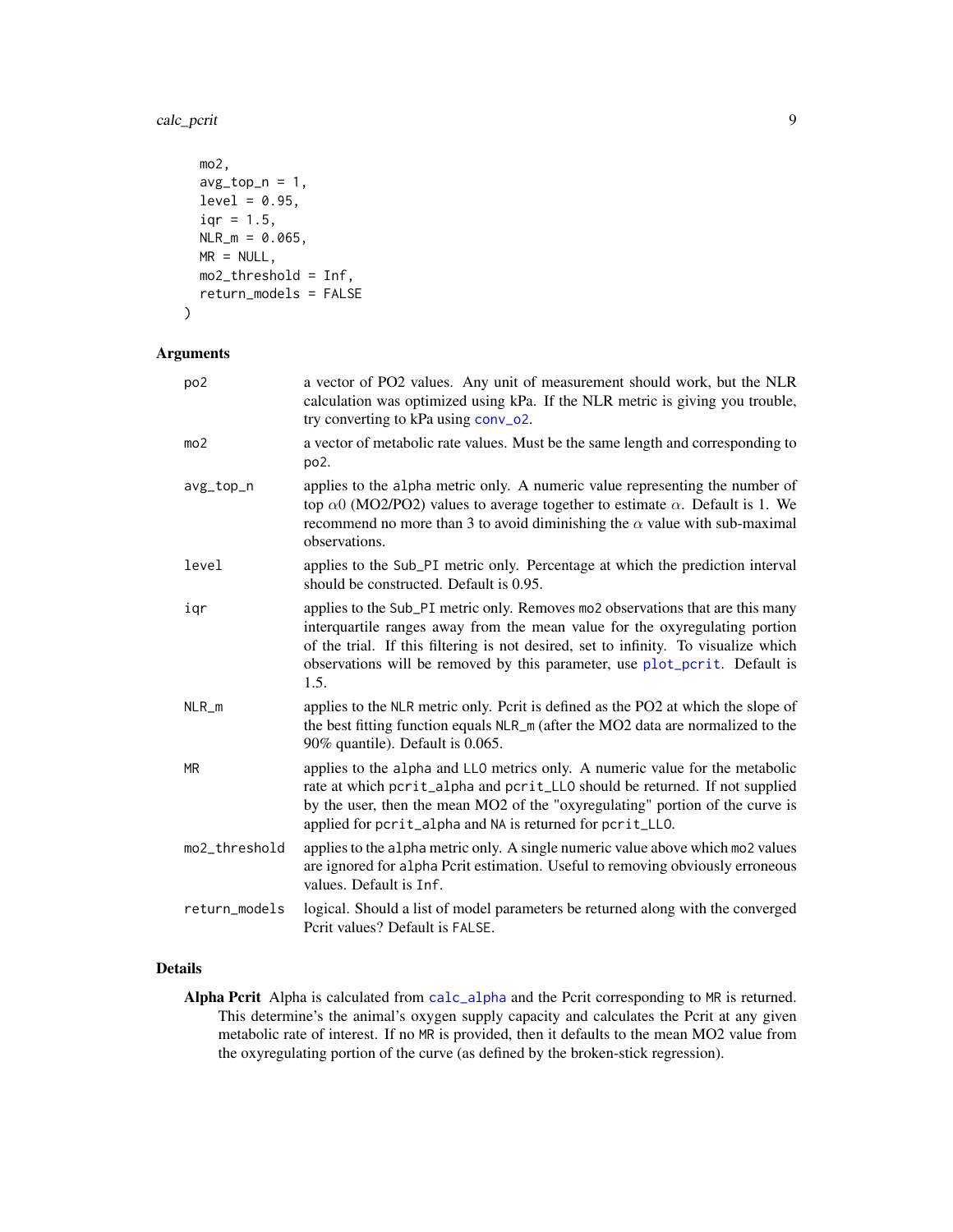<span id="page-9-0"></span>Breakpoint Pcrit Data are fit to a broken-stick regression using [segmented](#page-0-0).

- **LLO Pcrit** A subset of observations are chosen only from those with an MO2  $\lt$  MR. Then, a linear model is fit through the observations and Pcrit is calculated as the PO2 at which the line reaches MR.
- NLR Pcrit Data are fit to the following functions: Michaelis-Menten, Power, Hyperbola, Pareto, and Weibull with intercept. Following the method developed by Marshall et al. 2013, the function that best fits the data (smallest AIC) is chosen and the Pcrit is determined as the PO2 at which the slope of the function is  $NLR_m$  (by default = 0.065 following the authors' suggestion).
- **Sub\_PI Pcrit** This metric builds off the Breakpoint metric and results in a systematically lower Pcrit value. This is useful for applications where it is important to ensure that Pcrit is not being overestimated. It represents a reasonable lower bounded estimate of the Pcrit value for a given trial. Once the Breakpoint Pcrit is calculated, a 95% prediction interval (can be changed with the level argument) is calculated around the oxyregulating region (i.e. using PO2 values > breakpoint Pcrit). By default, iqr provides some filtering of abberant observations to prevent their influence on the calculated prediction interval. Finally, the Sub\_PI Pcrit value is returned at the intersection of the oxyconforming line and the lower limit of the oxyregulating prediction interval.

#### Value

If return\_models is FALSE (default), a named numeric vector of Pcrit values calculated using the Alpha, Breakpoint, LLO, NLR, and Sub\_PI metrics. If return\_models is TRUE, then a list of converged Pcrit values, along with breakpoint function parameters, the MR value used for calculating Pcrit-alpha, a data frame of the "oxyregulating" portion of the curve, and NLR parameters are returned.

#### Author(s)

Matthew A. Birk, <matthewabirk@gmail.com>

#### References

Birk, Matthew A., K.A.S. Mislan, Karen F. Wishner, and Brad A. Seibel. 2019. "Metabolic Adaptations of the Pelagic Octopod Japetella Diaphana to Oxygen Minimum Zones." Deep-Sea Research Part I 148: 123–31.

Marshall, Dustin J., Michael Bode, and Craig R. White. 2013. "Estimating Physiological Tolerances - a Comparison of Traditional Approaches to Nonlinear Regression Techniques." Journal of Experimental Biology 216(12): 2176–82.

Reemeyer, Jessica E., and Bernard B. Rees. 2019. "Standardizing the Determination and Interpretation of Pcrit in Fishes." Journal of Experimental Biology 222(18): jeb210633.

Seibel, B. A., A. Andres, M. A. Birk, A. L. Burns, C. T. Shaw, A. W. Timpe, C. J. Welsh. 2021. "Oxygen supply capacity breathes new life into the critical oxygen partial pressure (Pcrit)." Journal of Experimental Biology.

# See Also

[plot\\_pcrit](#page-40-1), [calc\\_MO2](#page-5-1), [conv\\_o2](#page-16-1), [calc\\_alpha](#page-1-1)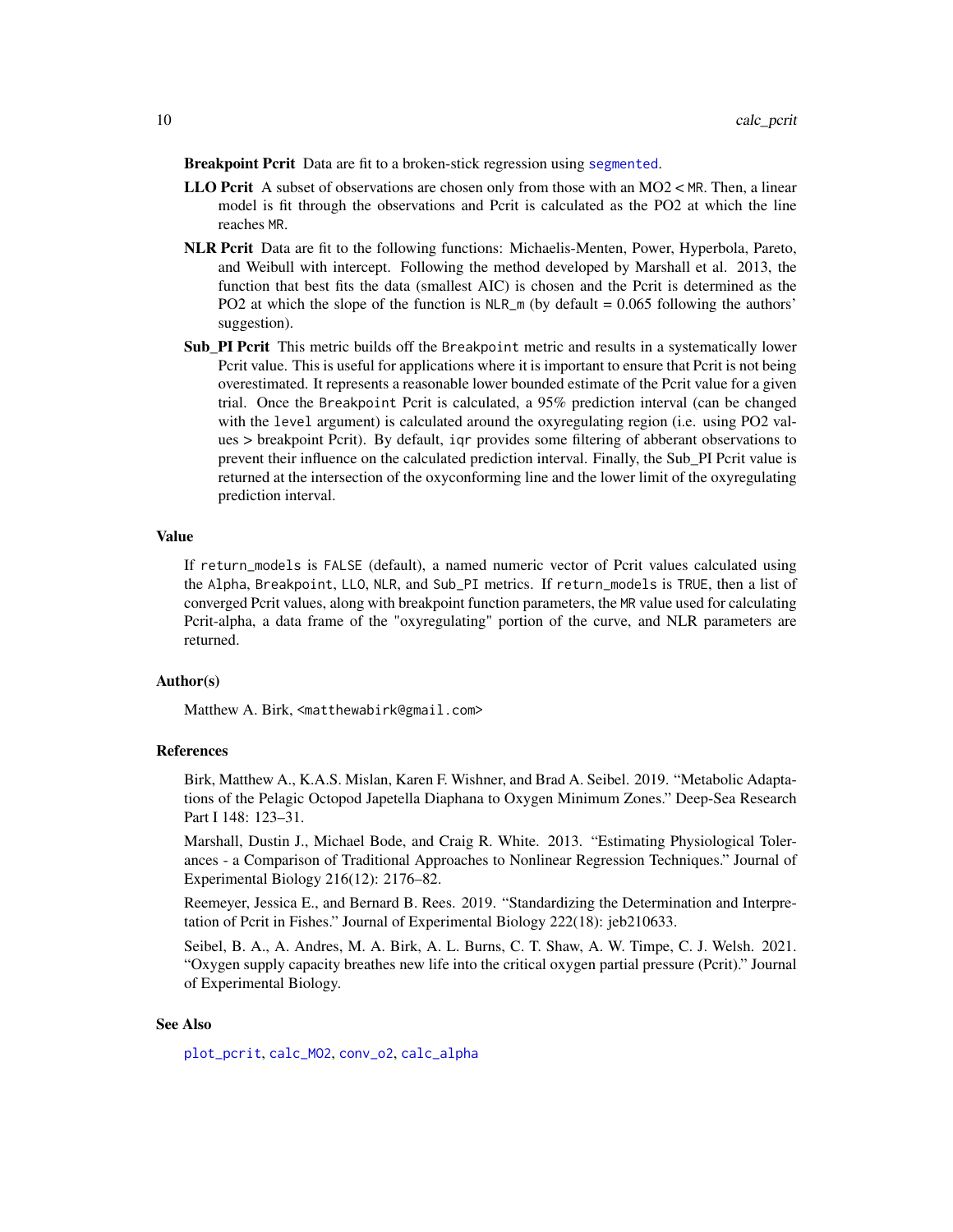#### <span id="page-10-0"></span>closed and the closed of the contract of the closed and the contract of the contract of the contract of the contract of the contract of the contract of the contract of the contract of the contract of the contract of the co

# Examples

```
mo2_data <- read.csv(system.file('extdata', 'mo2_v_po2.csv', package = 'respirometry'))
calc\_print(po2 = mo2_dataspo2, mo2 = mo2_data\
```
<span id="page-10-1"></span>closed *Closed respirometry*

# Description

Returns the unknown parameter given 3 of 4 parameters to calculate respiration rate in a closed respirometer. This is useful both for basic closed respirometry setups, and also for the closed measurement phase of intermittent respirometry.

#### Usage

```
closed(MO2, delta_pO2, duration, vol, temp = 25, sal = 35, atm_pres = 1013.25)
```
# Arguments

| MO <sub>2</sub> | whole-animal oxygen consumption rate (umol O2 / hour). |
|-----------------|--------------------------------------------------------|
| delta_p02       | desired change in $pO2$ (% air saturation).            |
| duration        | desired duration to reach delta_p02 (minutes).         |
| vol             | volume of the respirometer (liter).                    |
| temp            | temperature ( $\rm{°C}$ ). Default is 25 $\rm{°C}$ .   |
| sal             | salinity (psu). Default is 35 psu.                     |
| atm_pres        | atmospheric pressure (mbar). Default is 1013.25 mbar.  |

#### Note

If there are more than two O2 observations, consider using [calc\\_MO2](#page-5-1).

# Author(s)

Matthew A. Birk, <matthewabirk@gmail.com>

# See Also

[flush\\_water](#page-23-1), [calc\\_MO2](#page-5-1)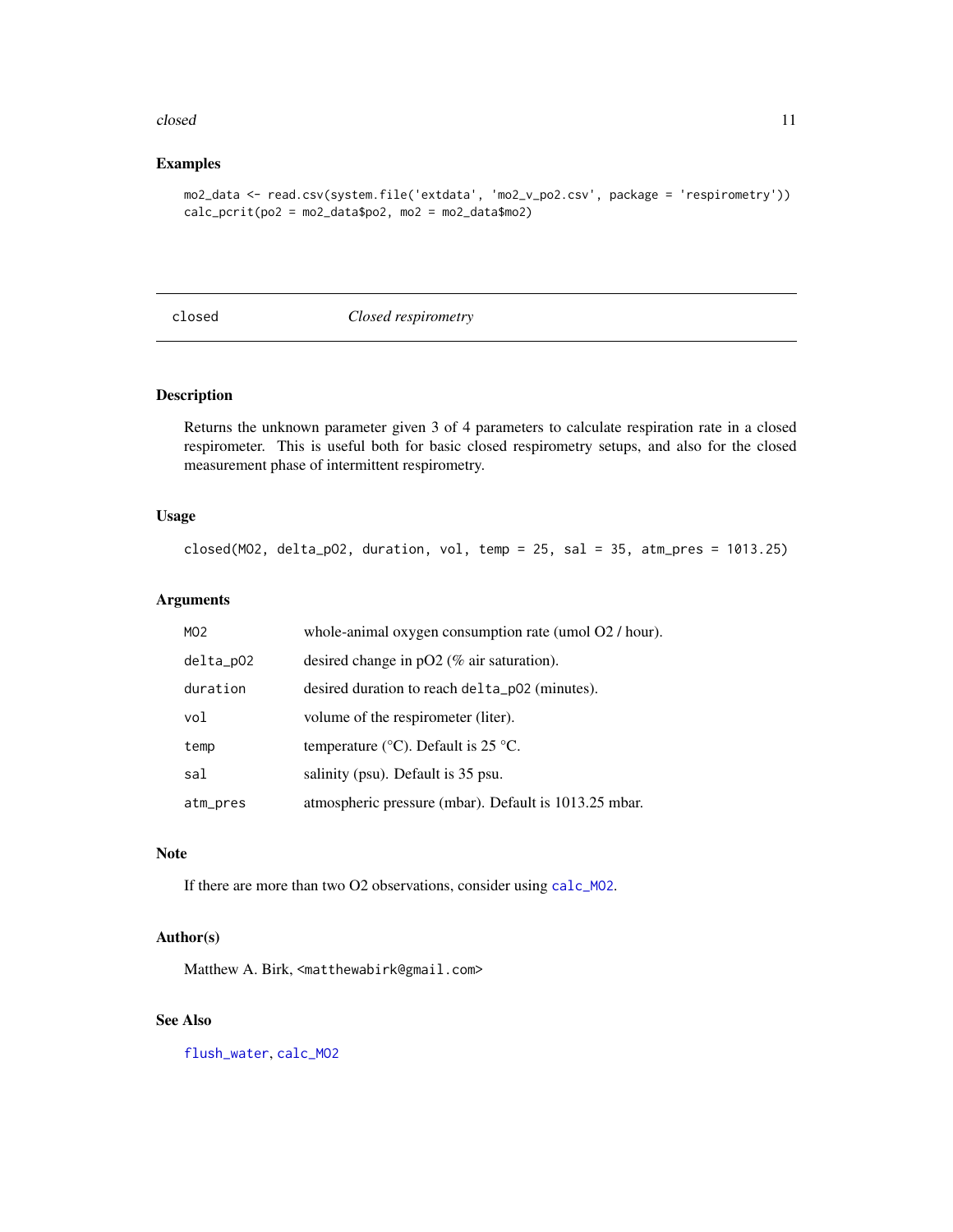#### Examples

```
# I've read in the literature that my animal has an SMR of 200 umol/h. How large of a
# respirometer do I want if I want it to breathe down to 80% air saturation in 30 minutes?
closed(MO2 = 200, delta_pO2 = 100 - 80, duration = 30) # returns respirometer volume
# I've read in the literature that my animal has an SMR of 1000 umol/h. How long will it take to
# breathe down a 50 L respirometer by 10% air saturation?
closed(MO2 = 1000, delta_pO2 = 10, vol = 50) # returns the duration to breathe down the O2
# How does animal size affect how long my measurement periods last?
mass_range <- seq(100, 400, 50)
dur_range <- (closed(MO2 = scale_MO2(mass_1 = 100, MO2_1 = 400, mass_2 = mass_range),
delta_p02 = 20, vol = 10)plot(mass_range, dur_range, type = 'b')
# What is the MO2 if O2 drops 0.44 mg/l in 33 minutes when the respirometer volume is 30 L?
closed(delta_pO2 = conv_o2(o2 = 0.44, from = 'mg_per_l', to = 'percent_a.s.'), duration = 33,
vol = 30
```
<span id="page-11-1"></span>co2\_add *Calculate CO2 to add to water*

# Description

Calculates the moles of CO2 gas to be added to a volume of seawater to achieve the desired pCO2. Useful for ocean acidification experiments where CO2 treatments are desired.

#### Usage

```
co2_add(
  goal_pco2,
  start_pH,
  vol,
  temp = 25,
  sal = 35,TA = NULL,atm_pres = 1013.25
\lambda
```

| goal_pco2 | the desired pCO2 in the water (uatm).                                           |
|-----------|---------------------------------------------------------------------------------|
| start_pH  | pH of the water before CO2 is added (total scale).                              |
| vol       | volume of the water (liter).                                                    |
| temp      | temperature ( $\rm{^{\circ}C}$ ). Default is 25 $\rm{^{\circ}C}$ .              |
| sal       | salinity (psu). Default is 35 psu. If $sal < 26$ psu, then TA must be provided. |

<span id="page-11-0"></span>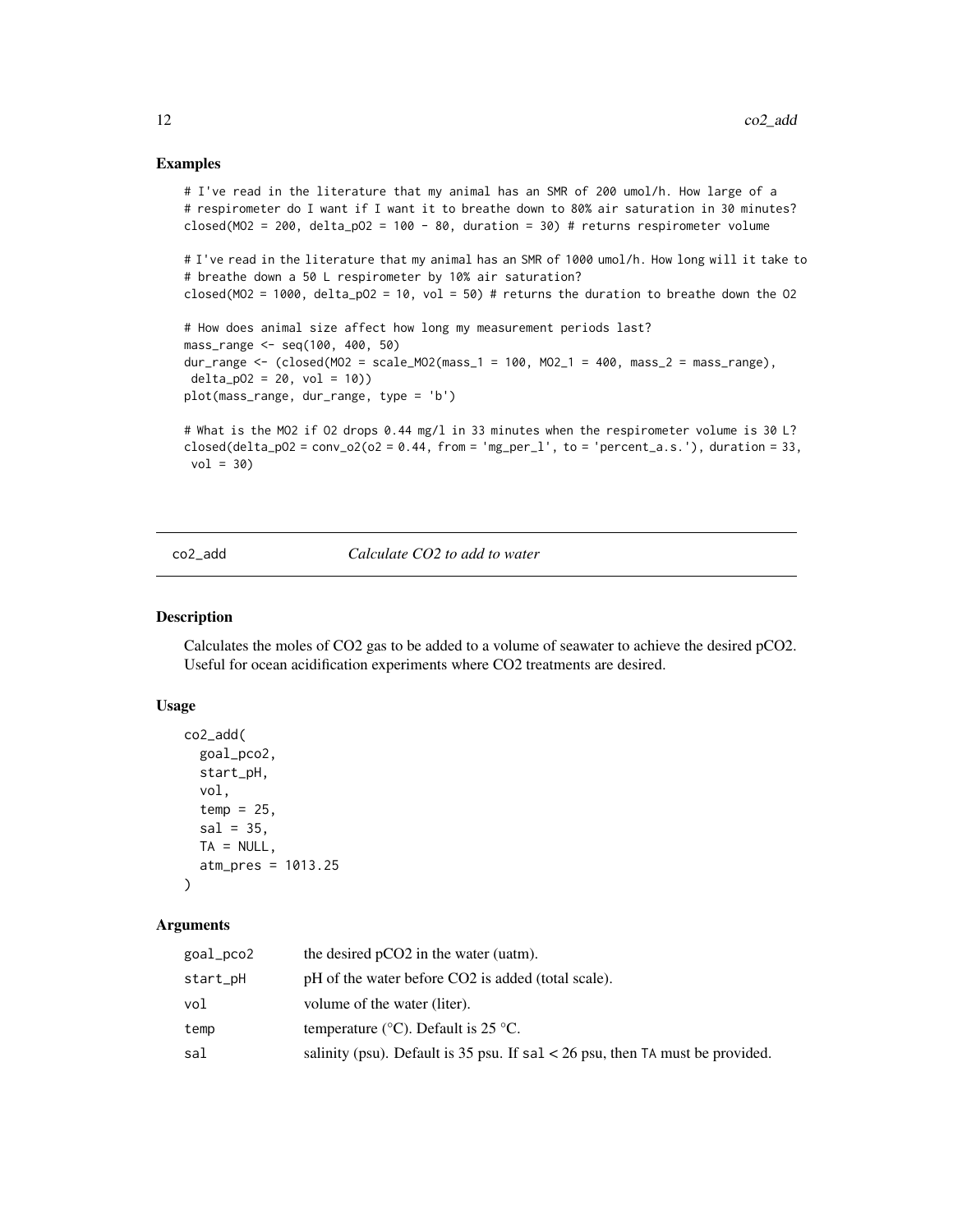#### <span id="page-12-0"></span> $\text{co2}_\text{H}$ ush 13

| ТA       | (optional) total alkalinity (umol $\ell$ kg). If undefined TA is estimated from salinity<br>using guess_TA. |
|----------|-------------------------------------------------------------------------------------------------------------|
| atm_pres | atmospheric pressure (mbar). Default is 1013.25 mbar.                                                       |

#### Value

moles of CO2 gas to be added to the seawater.

#### **Note**

It is assumed that all of the CO2 added dissolves and remains in solution. This can be achieved (almost completely) by bubbling CO2 according to Jokiel et al. 2014.

#### Author(s)

Matthew A. Birk, <matthewabirk@gmail.com>

# References

Jokiel PL, Bahr KD, Rodgers KS. 2014. Low-cost, high-flow mesocosm system for simulating ocean acidification with CO2 gas. Limnol Oceanogr Methods. 12:313–322.

# See Also

[co2\\_rate](#page-14-1), [flush\\_carb](#page-20-1), [carb](#page-0-0), [peri\\_pump](#page-39-1)

# Examples

# I want the 50 L reservoir to have a pCO2 = 1000 uatm. It currently has a pH of 7.88. # How many moles of CO2 gas should be added to the water to reach my desired pCO2?  $co2\_add(goa1\_pco2 = 1000, start\_pH = 7.88, vol = 50)$ 

co2\_flush *Calculate CO2 to add to flush reservoir*

# Description

Calculates the moles of CO2 gas to be added to a seawater reservoir before flushing a respirometer to achieve the desired pCO2 in the respirometer after the flush. Useful for ocean acidification experiments where CO2 treatments are desired.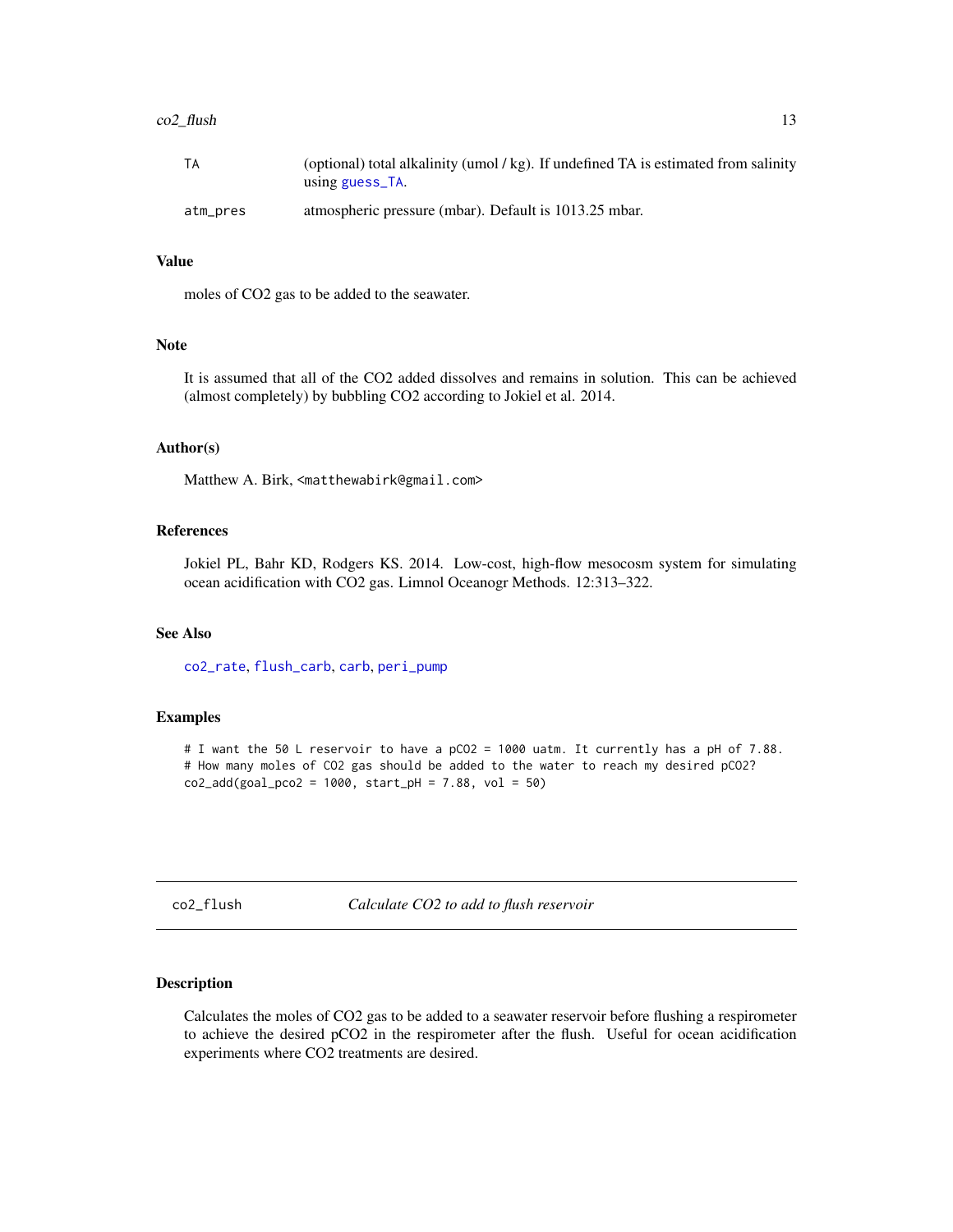# Usage

```
co2_flush(
  goal_pco2,
  resp_pH,
  resp_vol,
  flush_pH,
  flush_vol,
  flush_remain = 0,
  temp = 25,
  sal = 35,TA = NULL,atm_pres = 1013.25
)
```
# Arguments

| goal_pco2    | the desired pCO2 in the respirometer after the flush (uatm).                                           |
|--------------|--------------------------------------------------------------------------------------------------------|
| resp_pH      | pH inside the respirometer before the flush (total scale).                                             |
| resp_vol     | volume of the respirometer (liter).                                                                    |
| flush_pH     | pH of the reservoir water used for flushing before CO2 is added (total scale).                         |
| flush_vol    | volume of the flush reservoir (liter).                                                                 |
| flush_remain | volume of the flush reservoir that will remain after the flush (liter).                                |
| temp         | temperature ( $\rm{^{\circ}C}$ ). Default is 25 $\rm{^{\circ}C}$ .                                     |
| sal          | salinity (psu). Default is 35 psu. If $sal < 26$ psu, then TA must be provided.                        |
| TA           | (optional) total alkalinity (umol / kg). If undefined TA is estimated from salinity<br>using guess_TA. |
| atm_pres     | atmospheric pressure (mbar). Default is 1013.25 mbar.                                                  |

# Value

moles of CO2 gas to be added to the flush reservoir.

#### Note

It is assummed that the entire reservoir is drained into the respirometer during the flush. It is also assumed that all of the CO2 added dissolves and remains in solution. This can be achieved (almost completely) by bubbling CO2 according to Jokiel et al. 2014.

# Author(s)

Matthew A. Birk, <matthewabirk@gmail.com>

#### References

Jokiel PL, Bahr KD, Rodgers KS. 2014. Low-cost, high-flow mesocosm system for simulating ocean acidification with CO2 gas. Limnol Oceanogr Methods. 12:313–322.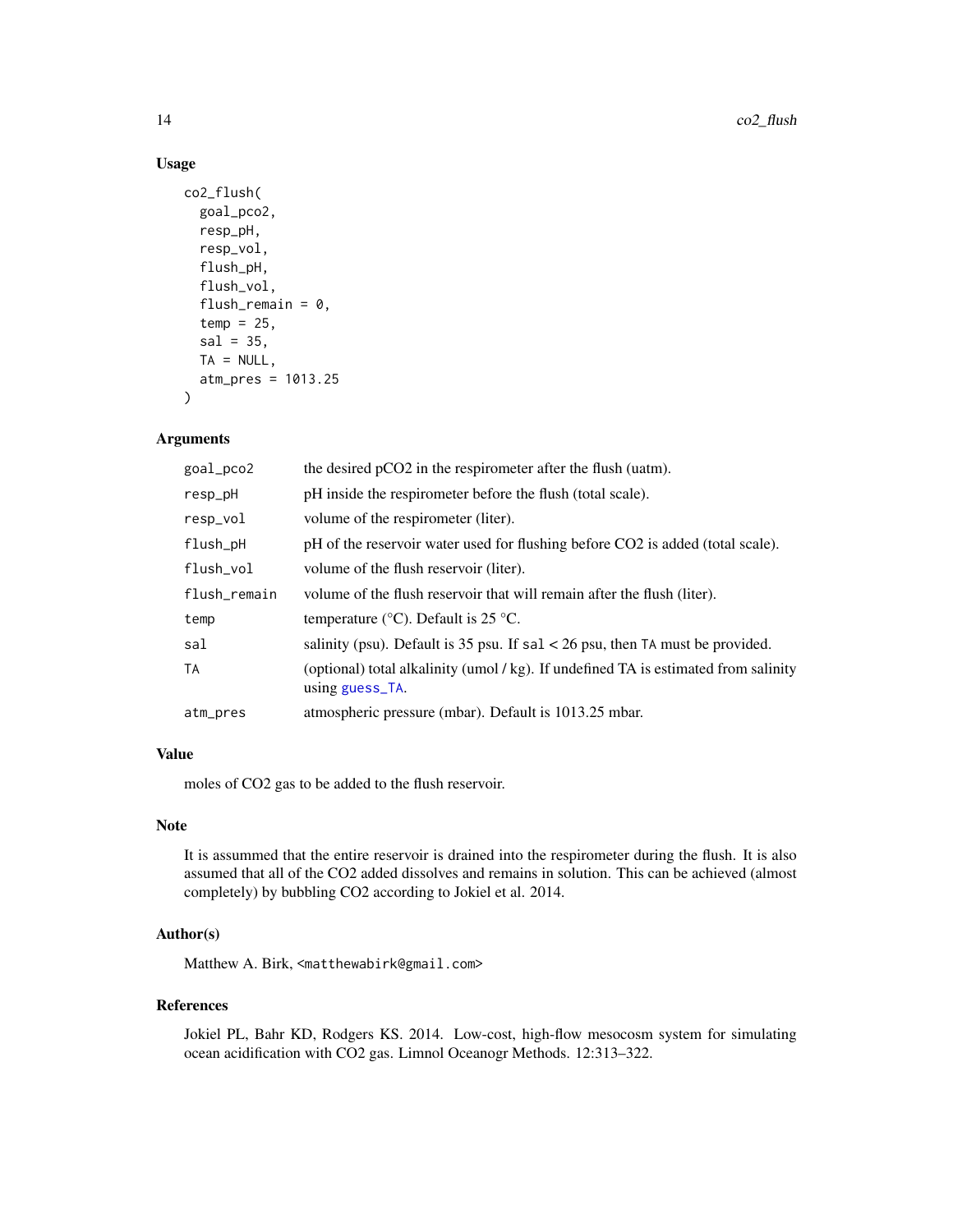#### <span id="page-14-0"></span> $\text{co2}_\text{rate}$  (15

# See Also

[co2\\_add](#page-11-1), [co2\\_rate](#page-14-1), [flush\\_carb](#page-20-1), [carb](#page-0-0), [peri\\_pump](#page-39-1)

#### Examples

```
# I want the respirometer to have a pCO2 = 1000 uatm. It currently has a pH of 7.6 and is 90 L.
# If I have a 200 L reservoir with pH = 7.9 seawater, how much CO2 do I need
# to add to the flush reservoir?
co2-flush(goa1_pco2 = 1000, resp_pH = 7.6, resp_vol = 90, flush_pH = 7.9, flush_vol = 200)
```
<span id="page-14-1"></span>co2\_rate *Calculate CO2 to add to a respirometer intake flow*

# Description

Calculates the moles of CO2 gas to be added to a respirometer intake seawater flow to achieve the desired pCO2 in the respirometer. Useful for ocean acidification experiments where CO2 treatments are desired. Can be used for acclimation before a trial begins or for use with flow-through respirometry.

# Usage

```
co2_rate(
  goal_pco2,
  init_pH,
  flow_rate,
  temp = 25,
  sal = 35,TA = NULL,atm_pres = 1013.25,
  MO2 = NULL,RQ = 1)
```

| goal_pco2 | the desired pCO2 in the respirometer (uatm).                                                             |
|-----------|----------------------------------------------------------------------------------------------------------|
| init_pH   | ambient pH of the intake flow (total scale).                                                             |
| flow_rate | rate of water flow into the respirometer (liters / minute).                                              |
| temp      | temperature ( $\degree$ C). Default is 25 $\degree$ C.                                                   |
| sal       | salinity (psu). Default is 35 psu. If $sal < 26$ psu, then TA must be provided.                          |
| TA        | (optional) total alkalinity (umol / kg). If undefined TA is estimated from salinity<br>using $guess$ TA. |
| atm_pres  | atmospheric pressure (mbar). Default is 1013.25 mbar.                                                    |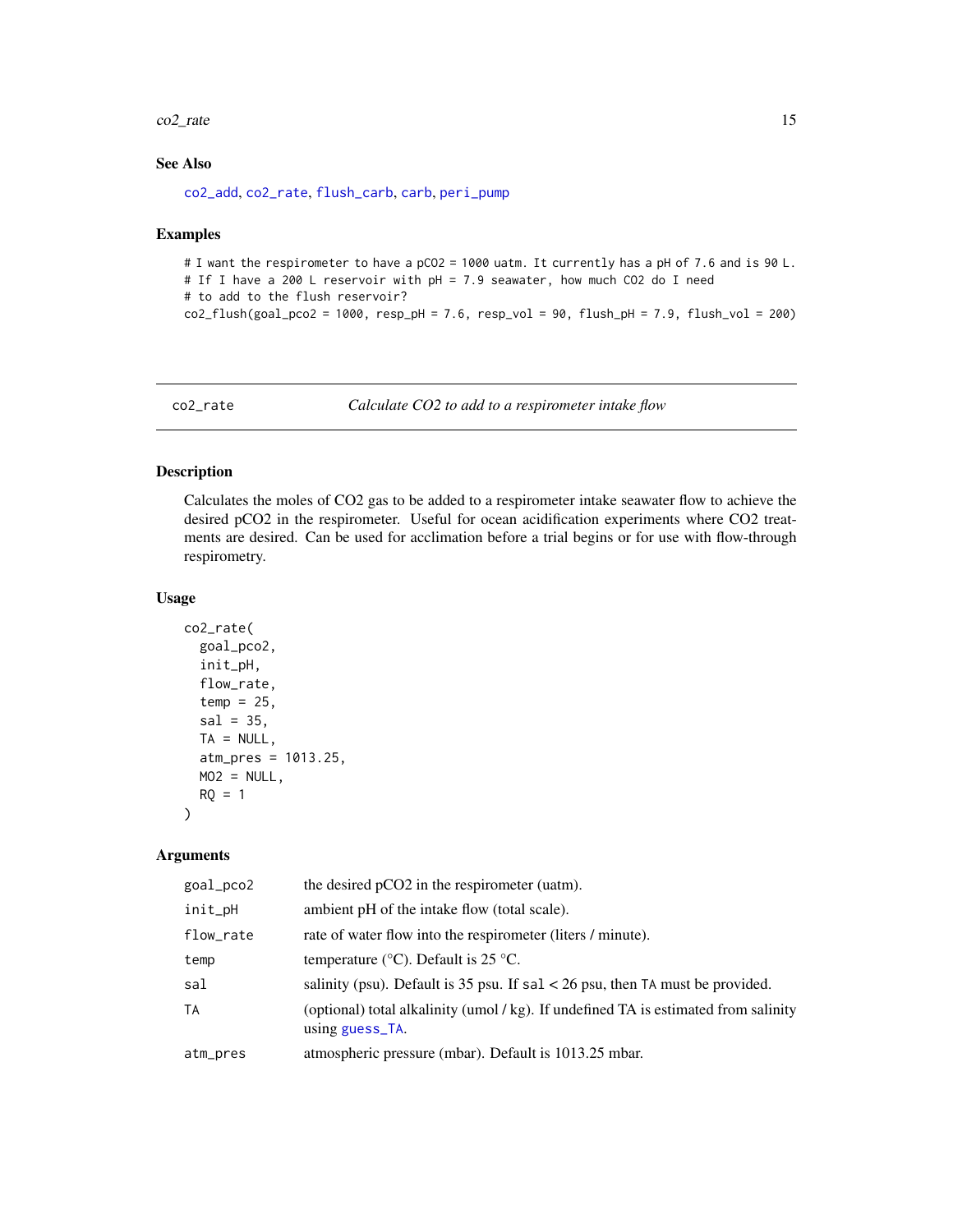<span id="page-15-0"></span>

| MO2 | (optional) oxygen consumption rate (umol / hr). If defined, the CO2 to be added<br>is reduced to compensate for the CO2 produced by the organism. |
|-----|---------------------------------------------------------------------------------------------------------------------------------------------------|
| RO  | (optional) respiratory quotient: ratio of CO2 produced / O2 consumed. Only<br>used if MO2 is defined. Default is 1.                               |

# Value

moles of CO2 gas to be added to the intake flow per minute.

#### Note

It is assumed that all of the CO2 added dissolves and remains in solution. This can be achieved (almost completely) by bubbling CO2 according to Jokiel et al. 2014.

#### Author(s)

Matthew A. Birk, <matthewabirk@gmail.com>

# References

Jokiel PL, Bahr KD, Rodgers KS. 2014. Low-cost, high-flow mesocosm system for simulating ocean acidification with CO2 gas. Limnol Oceanogr Methods. 12:313–322.

# See Also

[co2\\_add](#page-11-1), [flush\\_carb](#page-20-1), [carb](#page-0-0), [peri\\_pump](#page-39-1)

# Examples

```
# I want the respirometer to have a pCO2 = 1000 uatm. How much CO2 per minute do I need
# to add to the intake flow if the ambient pH is 8.1 and it is flowing at 3 LPM?
co2_rate(goa1_pco2 = 1000, init_pH = 8.1, flow_rate = 3)
```
<span id="page-15-1"></span>conv\_nh4 *Convert between units of ammonia (NH3) / ammonium (NH4+)*

#### Description

Ammonia or nitrogen excretion can be measured in a variety of ways. Convert between different measurements.

#### Usage

```
conv_nh4(n_waste, from = "umol_NH4", to = "all")
```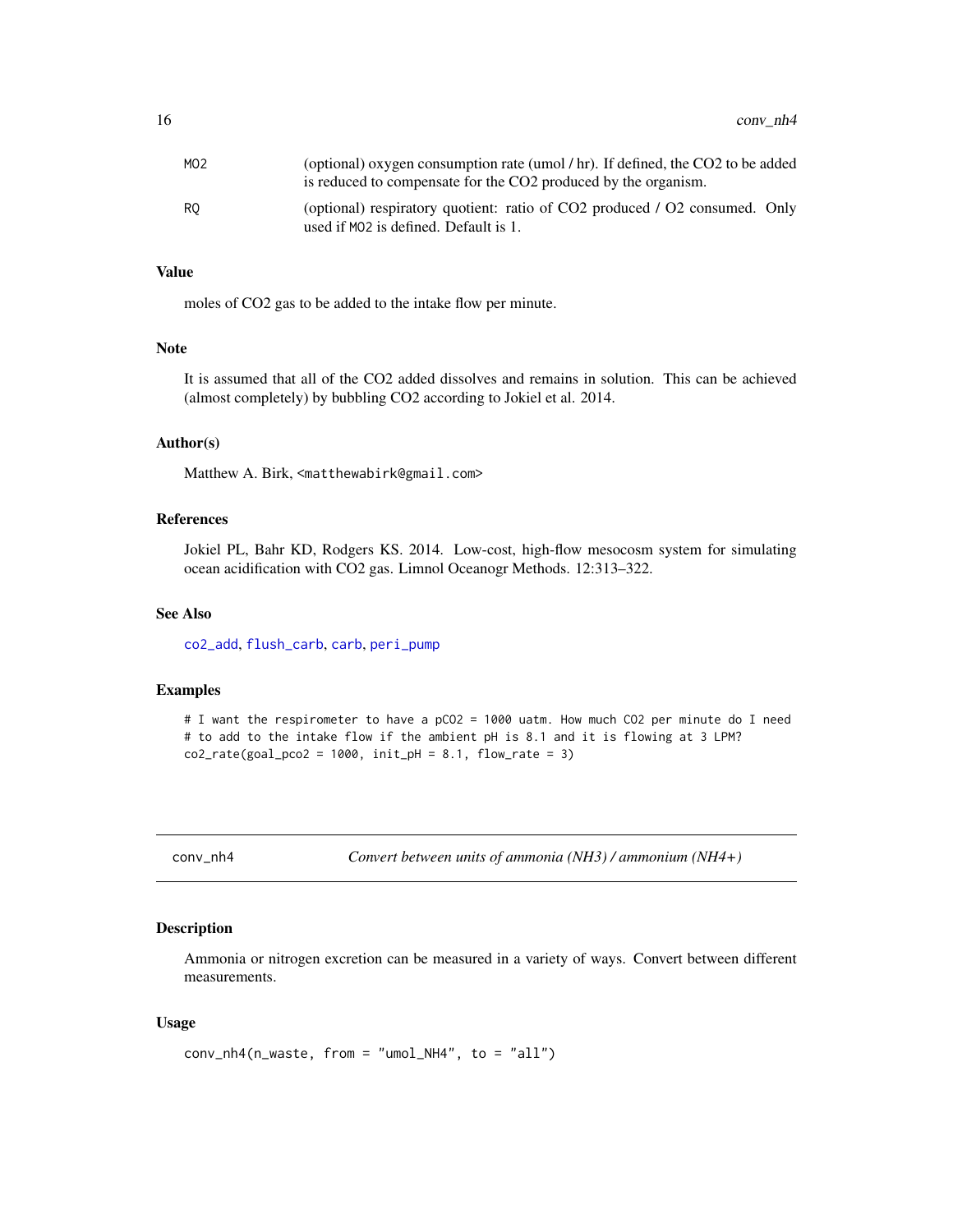#### <span id="page-16-0"></span> $conv_02$  17

# Arguments

| n_waste | a numeric vector of the ammonia or nitrogen value $(s)$ .                                                                                                               |
|---------|-------------------------------------------------------------------------------------------------------------------------------------------------------------------------|
| from    | a string describing the unit used to measure n_waste. Default is "umol_NH4"<br>Options are:                                                                             |
|         | $\cdot$ umol_NH3                                                                                                                                                        |
|         | $\cdot$ umol_NH4                                                                                                                                                        |
|         | $\cdot$ mg_NH3                                                                                                                                                          |
|         | • $mg_NH4$                                                                                                                                                              |
|         | $\cdot$ mg N                                                                                                                                                            |
| to      | a single string either describing the unit to which the conversion should be con-<br>ducted (options are the same as in from), or the string "all" to return all units. |

#### Details

The sum of NH4+ and NH3 species are considered. Conversions are based on relationships and values from the package [marelac](#page-0-0).

# Author(s)

Matthew A. Birk, <matthewabirk@gmail.com>

# See Also

[predict\\_nh3](#page-43-1), [conv\\_o2](#page-16-1)

# Examples

```
conv_{nh4}(n_waste = 100)conv_{nh4}(n_{waste} = 100, from = 'mg_{N'})conv_{n}h4(n_{waste} = 100, from = 'mg_{N}, to = 'umol_{N}H4')
```
<span id="page-16-1"></span>

| conv |  |
|------|--|
|------|--|

Convert between units of oxygen partial pressure and concentration

# Description

Unfortunately, a consensus on the best way to express how much oxygen is in water has not been formed to date. Until then, this function converts between all commonly used forms of dissolved O2 measurements.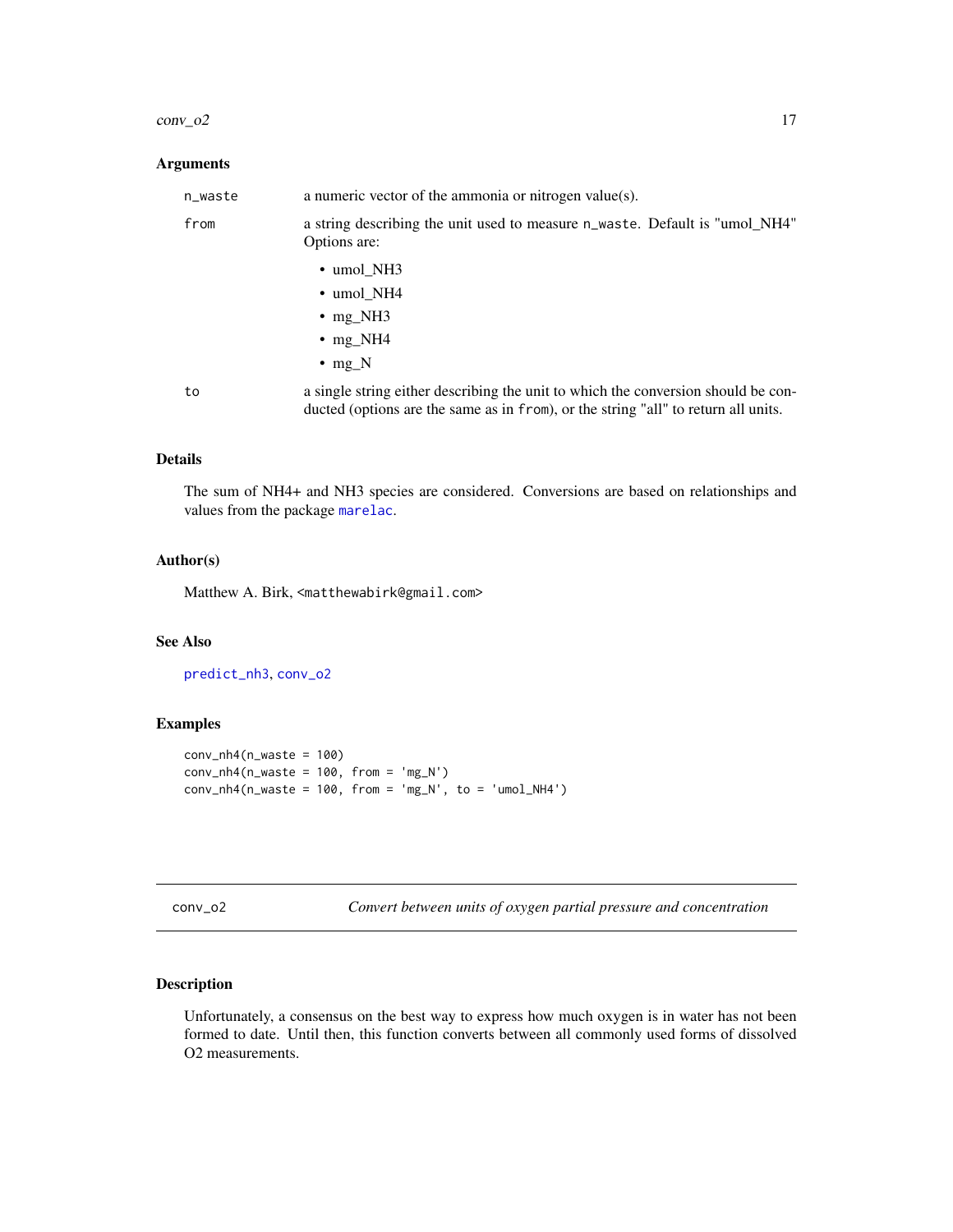# Usage

```
conv_o2(
  o2 = 100,from = "percent_a.s.",
  to = "all",
  temp = 25,sal = 35,atm_pres = 1013.25
\mathcal{L}
```
# Arguments

| o <sub>2</sub> | a numeric vector of the O2 value(s). Default is 100.                                                                                                                    |
|----------------|-------------------------------------------------------------------------------------------------------------------------------------------------------------------------|
| from           | a string describing the unit used to measure 02. Default is "percent_a.s." Options<br>are:                                                                              |
|                | • percent_a.s. (percent air saturation)                                                                                                                                 |
|                | • percent_o2                                                                                                                                                            |
|                | $\bullet$ hPa                                                                                                                                                           |
|                | $\bullet$ kPa                                                                                                                                                           |
|                | $\bullet$ torr                                                                                                                                                          |
|                | $\bullet$ mmHg                                                                                                                                                          |
|                | $\cdot$ in Hg                                                                                                                                                           |
|                | $\bullet$ mg_per_l                                                                                                                                                      |
|                | $\cdot$ ug_per_l                                                                                                                                                        |
|                | • umol_per_l                                                                                                                                                            |
|                | • mmol_per_l                                                                                                                                                            |
|                | $\cdot$ ml_per_l                                                                                                                                                        |
|                | $\cdot$ mg_per_kg                                                                                                                                                       |
|                | $\cdot$ ug_per_kg                                                                                                                                                       |
|                | • umol_per_kg                                                                                                                                                           |
|                | • mmol_per_kg                                                                                                                                                           |
|                | $\cdot$ ml_per_kg                                                                                                                                                       |
|                | • volumes_percent                                                                                                                                                       |
| to             | a single string either describing the unit to which the conversion should be con-<br>ducted (options are the same as in from), or the string "all" to return all units. |
| temp           | temperature ( $\rm{°C}$ ). Default is 25 $\rm{°C}$ .                                                                                                                    |
| sal            | salinity (psu). Default is 35 psu.                                                                                                                                      |
| atm_pres       | atmospheric pressure (mbar). Default is 1013.25 mbar.                                                                                                                   |

# Details

Conversions are based on relationships and values from the package [marelac](#page-0-0) which utilizes saturation values from Weiss 1970.

<span id="page-17-0"></span>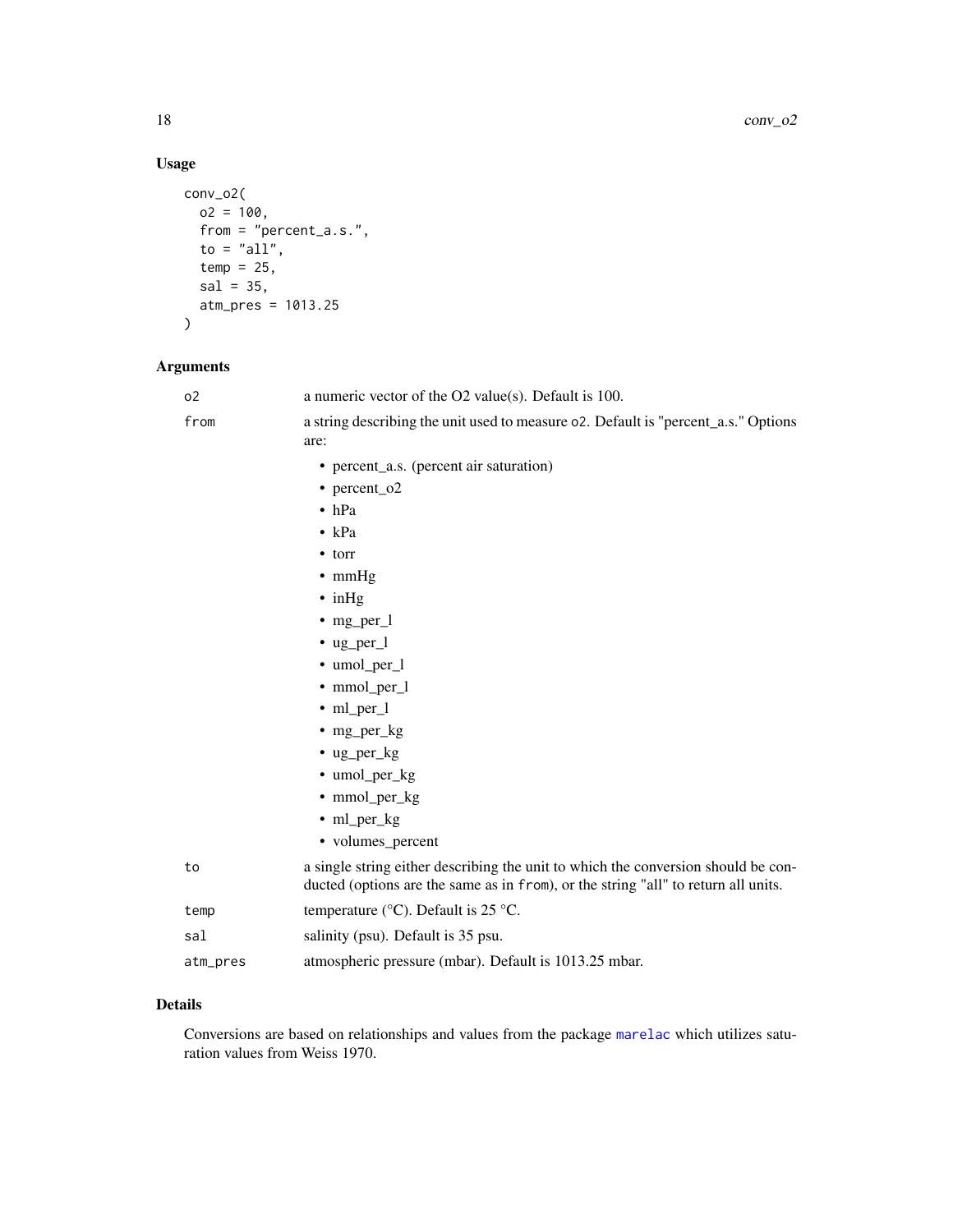#### <span id="page-18-0"></span>Author(s)

Matthew A. Birk, <matthewabirk@gmail.com>

#### References

Weiss R. 1970. The solubility of nitrogen, oxygen, and argon in water and seawater. Deep-Sea Research. 17:721-735.

# Examples

```
conv_02(o2 = 50)
conv_02(o2 = 1:50, from = "umol_per_l", to = "ml_per_l", temp = 10, sal = 0,
atm_pres = 1100)
conv_o2()[c('mmHg','kPa')]
```
<span id="page-18-1"></span>conv\_resp\_unit *Convert units related to respirometry*

# Description

Converts units of measurement that are joined by " / " or " \* ". This function expands upon [conv\\_multiunit](#page-0-0) to incorporate O2 unit conversion and seawater volume-mass conversions.

#### Usage

```
conv_resp_unit(
  value,
  from,
  to,
  temp = 25,
  sal = 35,atm_pres = 1013.25,
 o2_conc_base = "per_l"
)
```

| value        | a numeric vector giving the measurement value in its original units.                                                                         |
|--------------|----------------------------------------------------------------------------------------------------------------------------------------------|
| from, to     | a string defining the unit with subunits separated by "/" or " *". See Details for<br>proper notation regarding O2 and seawater mass/volume. |
| temp         | temperature ( $\rm{°C}$ ). Default is 25 $\rm{°C}$ .                                                                                         |
| sal          | salinity (psu). Default is 35 psu.                                                                                                           |
| atm_pres     | atmospheric pressure (mbar). Default is 1013.25 mbar.                                                                                        |
| o2 conc base | (optional) if converting between pO2 and [O2], should concentrations be "per_l"<br>or "per_kg"? Default is "per_l".                          |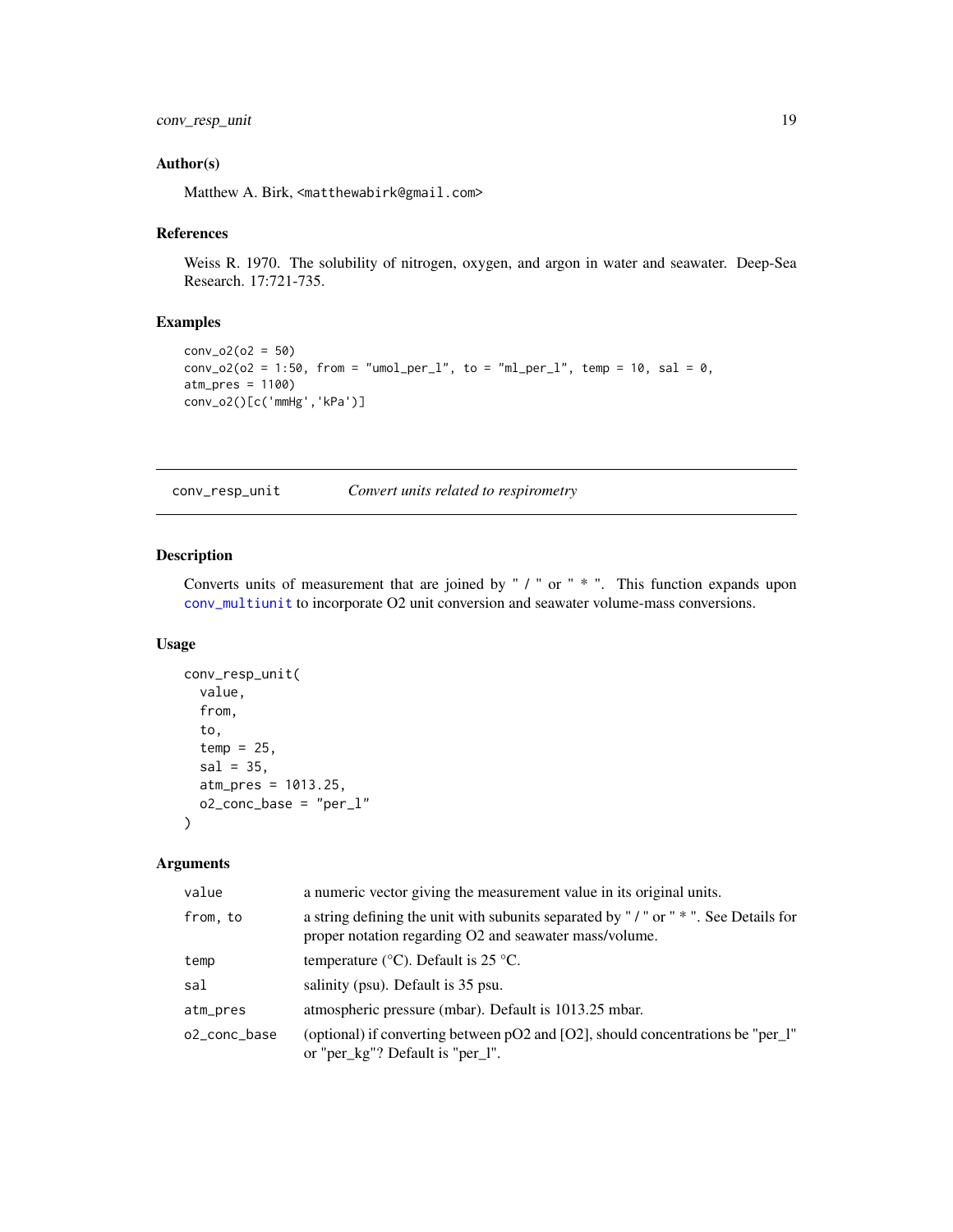#### <span id="page-19-0"></span>Details

The O2 units supported by [conv\\_o2](#page-16-1) should be appended with " $O2$ " (e.g. "kPa $O2$ "; even "percent\_o2\_O2") and O2 unit concentrations should drop "per\_l" or "per\_kg" (e.g. "umol\_O2"). To designate seawater mass-volume conversion, append the unit with "\_seawater" (e.g. "kg\_seawater").

#### Author(s)

Matthew A. Birk, <matthewabirk@gmail.com>

#### See Also

[conv\\_multiunit](#page-0-0), [conv\\_o2](#page-16-1), [rho](#page-0-0)

#### Examples

```
# I read that an animal's MO2 is 1.92 ml O2/kg/min. What is this MO2 in umol O2/g/h?
conv_resp_unit(value = 1.92, from = "ml_O2 / kg / min", to = "umol_O2 / g / hr")
```
# Krogh's diffusion coefficient for oxygen through gills can be expressed as ml O2 / mm2 (gill # surface area) / um (gill thickness) / torr (seawater pO2 - blood pO2) / minute at a given # temperature. # To convert to another unit:  $conv\_resp\_unit(value = 1e-6, from = "ml_02 / mm2 / um / torr / min",$ to = "umol\_O2 / cm2 / um / kPa / hr", temp = 20)

# Now, with a knowledge of gill morphometrics, seawater pO2, and blood pO2, I can compare # gill diffusion with whole animal MO2.

correct\_bubble *Adjust respirometer volume for bubbles*

#### Description

Given the volume of the respirometer and the volume of bubbles or air space, the moles of O2 in the system are calculated, and the volume of a respirometer holding the same quantity of O2 with only water is returned.

#### Usage

```
correct_bubble(resp_vol, bubble_vol, temp = 25, sal = 35, atm_pres = 1013.25)
```

| resp_vol   | volume of the respirometer (liter).                                |
|------------|--------------------------------------------------------------------|
| bubble_vol | volume of the gas bubbles or headspace (mL).                       |
| temp       | temperature ( $\rm{^{\circ}C}$ ). Default is 25 $\rm{^{\circ}C}$ . |
| sal        | salinity (psu). Default is 35 psu.                                 |
| atm_pres   | atmospheric pressure (mbar). Default is 1013.25 mbar.              |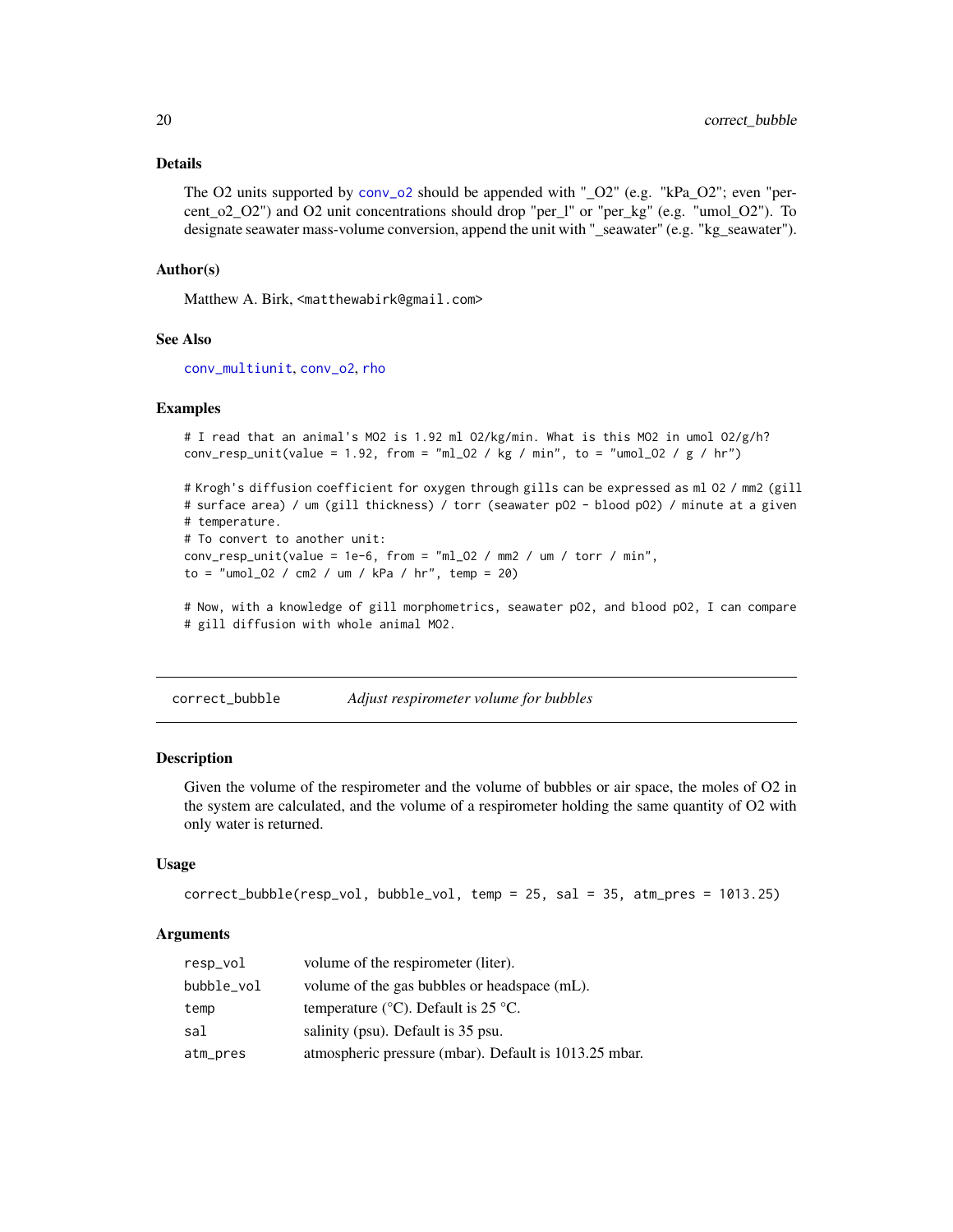#### <span id="page-20-0"></span>flush\_carb 21

#### Details

Depending on temperature and salinity, air holds 20,000x as much O2 as water per unit volume, thus small air bubbles in a respirometer can dramatically increase the amount of O2 an organism has to consume to lower the pO2 or aqueous [O2]. Thus air bubbles lead to underestimations of MO[2]. To correct for this in MO2 calculations after measurement, the volume of the respirometer can be increased. This function calculates the volume needed for MO2 calculations as a function of the volume of air space. Caution: allowing air bubbles into a respirometer is not recommended, even with this post-measurement adjustment. A small error in bubble volume estimation can lead to a large error in calculated metabolic rate.

#### Value

The volume of a respirometer holding an equivalent quantity of O2 filled only with water.

#### Note

Due to the high concentration of O2 in air, very small errors in bubble volume estimates can lead to very large differences in the volume returned. Only trust the returned value if you are very confident of the accuracy of your bubble volume estimate.

#### Author(s)

Matthew A. Birk, <matthewabirk@gmail.com>

#### See Also

[molvol](#page-0-0)

#### Examples

```
correct_bubble(resp_vol = 50, bubble_vol = 10) # a 10 mL bubble makes a huge difference!
correct_bubble(resp\_vol = 50, bubble\_vol = 1, temp = 10, sal = 0)# in calculating MO2, a volume of 63.8 L should be used rather than the true 50 L.
```
<span id="page-20-1"></span>flush\_carb *Estimate carbonate chemistry after a flush*

# **Description**

Given the seawater pH inside the respirometer and in the flush reservoir, the new carbonate parameters (including pH) in the respirometer after the flush are estimated.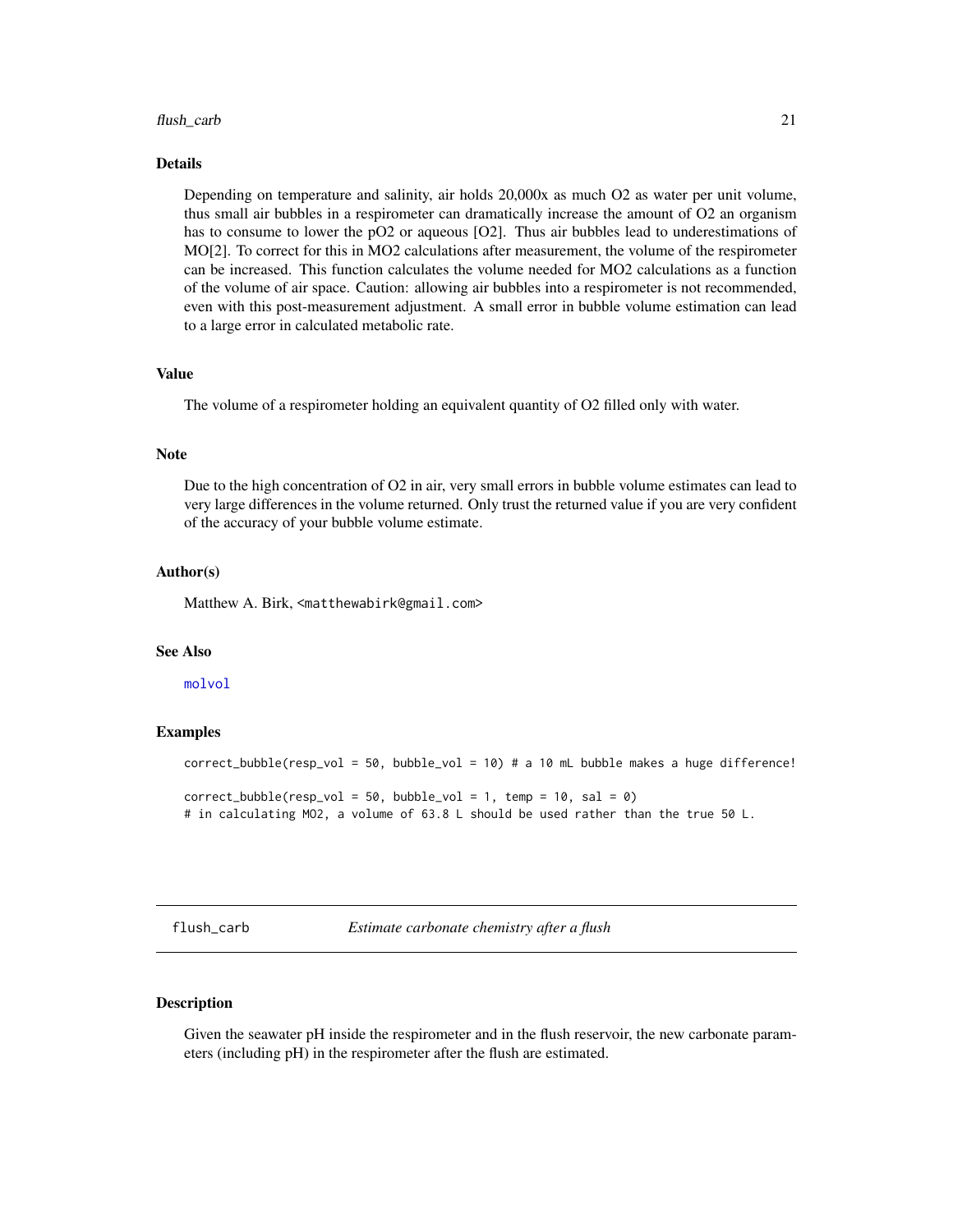# Usage

```
flush_carb(
  resp_vol,
  flow_rate,
  duration,
  resp_pH,
  flush_pH,
  temp = 25,
  sal = 35,
 TA = NULL,atm_pres = 1013.25
)
```
#### Arguments

| resp_vol  | volume of the respirometer (liter).                                                                    |
|-----------|--------------------------------------------------------------------------------------------------------|
| flow_rate | rate of water flow into the respirometer (liters / minute).                                            |
| duration  | duration of the flush (minutes).                                                                       |
| resp_pH   | pH inside the respirometer before the flush (total scale).                                             |
| flush_pH  | pH of the water used for flushing the respirometer (total scale).                                      |
| temp      | temperature ( $\degree$ C). Default is 25 $\degree$ C.                                                 |
| sal       | salinity (psu). Default is 35 psu. If $sal < 26$ psu, then TA must be provided.                        |
| <b>TA</b> | (optional) total alkalinity (umol / kg). If undefined TA is estimated from salinity<br>using guess_TA. |
| atm_pres  | atmospheric pressure (mbar). Default is 1013.25 mbar.                                                  |

# Value

A data frame returned by [carb](#page-0-0).

# Author(s)

Matthew A. Birk, <matthewabirk@gmail.com>

# See Also

[carb](#page-0-0), [flush\\_water](#page-23-1)

# Examples

```
flush_carb(resp_vol = 90, flow_rate = 10, duration = 3, resp_pH = 7.8, flush_pH = 8.1)
# What will be the pH in the respirometer after this flush?
flush_carb(resp_vol = 90, flow_rate = 10, duration = 3, resp_pH = 7.8, flush_pH = 8.1)$pH
```
<span id="page-21-0"></span>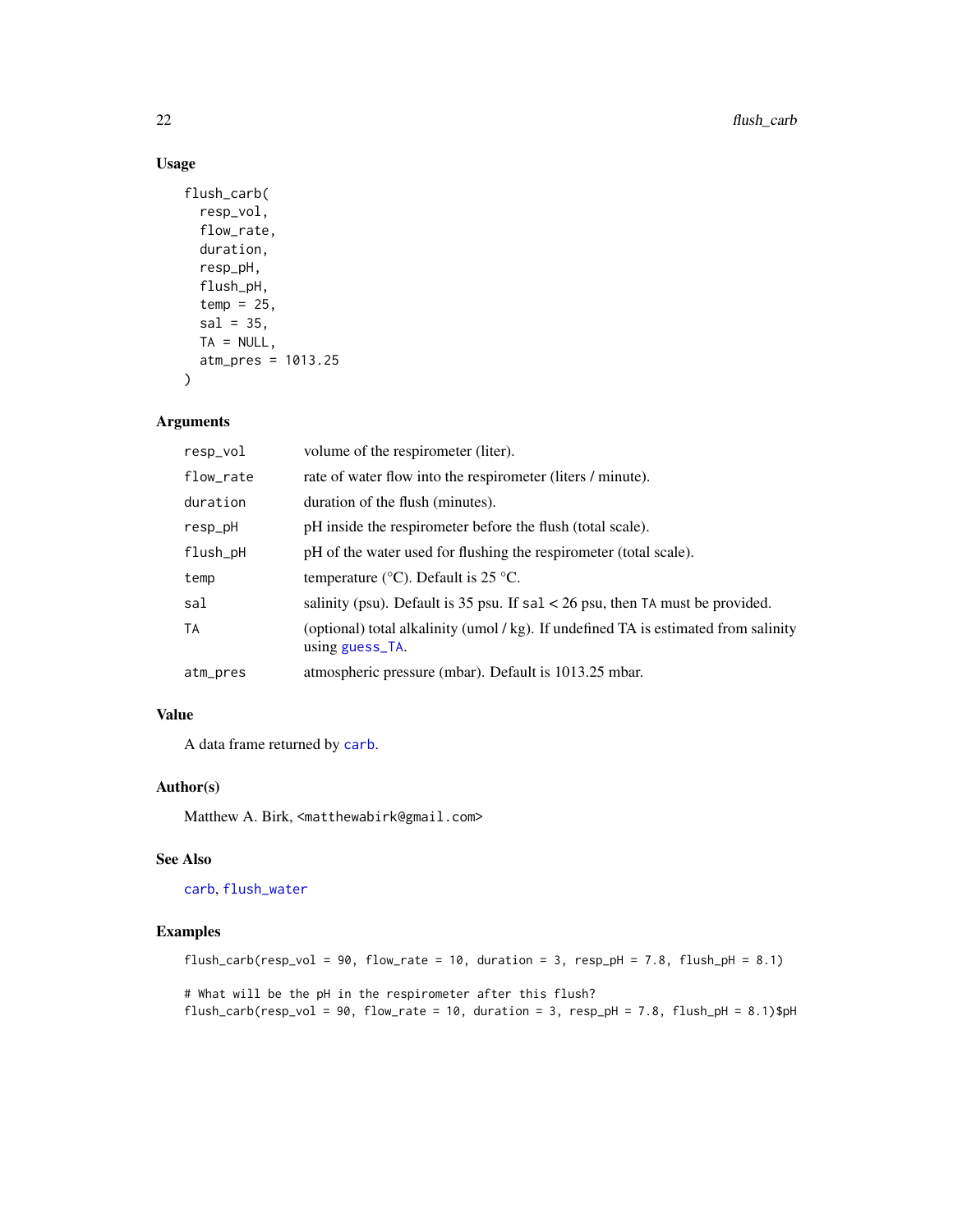<span id="page-22-0"></span>

# Description

Calculate the pO2 or [O2] in a respirometer after a flush. Given 5 of the 6 parameters, the 6th parameter is calculated.

#### Usage

```
flush_o2(resp_vol, flow_rate, duration, resp_o2, flush_o2, final_o2)
```
#### Arguments

| resp_vol  | volume of the respirometer (liter).                                                                                                         |
|-----------|---------------------------------------------------------------------------------------------------------------------------------------------|
| flow_rate | rate of water flow into the respirometer (liters / minute).                                                                                 |
| duration  | duration of the flush (minutes).                                                                                                            |
| $resp_02$ | O2 inside the respirometer before the flush (units do not matter as long as it is<br>consistant with flush_o2 and final_o2).                |
| flush_o2  | O2 of the water used for flushing the respirometer (units do not matter as long<br>as it is consistant with resp_o2 and final_o2).          |
| final_o2  | O2 of the water in the respirometer at the end of the flush (units do not matter as<br>long as it is consistant with resp_o2 and flush_o2). |

# Author(s)

Matthew A. Birk, <matthewabirk@gmail.com>

#### See Also

[flush\\_water](#page-23-1), [flush\\_carb](#page-20-1)

# Examples

# What will be the pO2 in the respirometer after this flush?  $flush_02(resp_vol = 90$ ,  $flow_rate = 10$ , duration = 3,  $resp_02 = 15$ ,  $flush_02 = 21)$ 

# I want to bring the pO2 back up to 95% air saturation. How long do I need to flush? flush\_o2(resp\_vol = 20, flow\_rate = 2, resp\_o2 = 75, flush\_o2 = 99, final\_o2 = 95)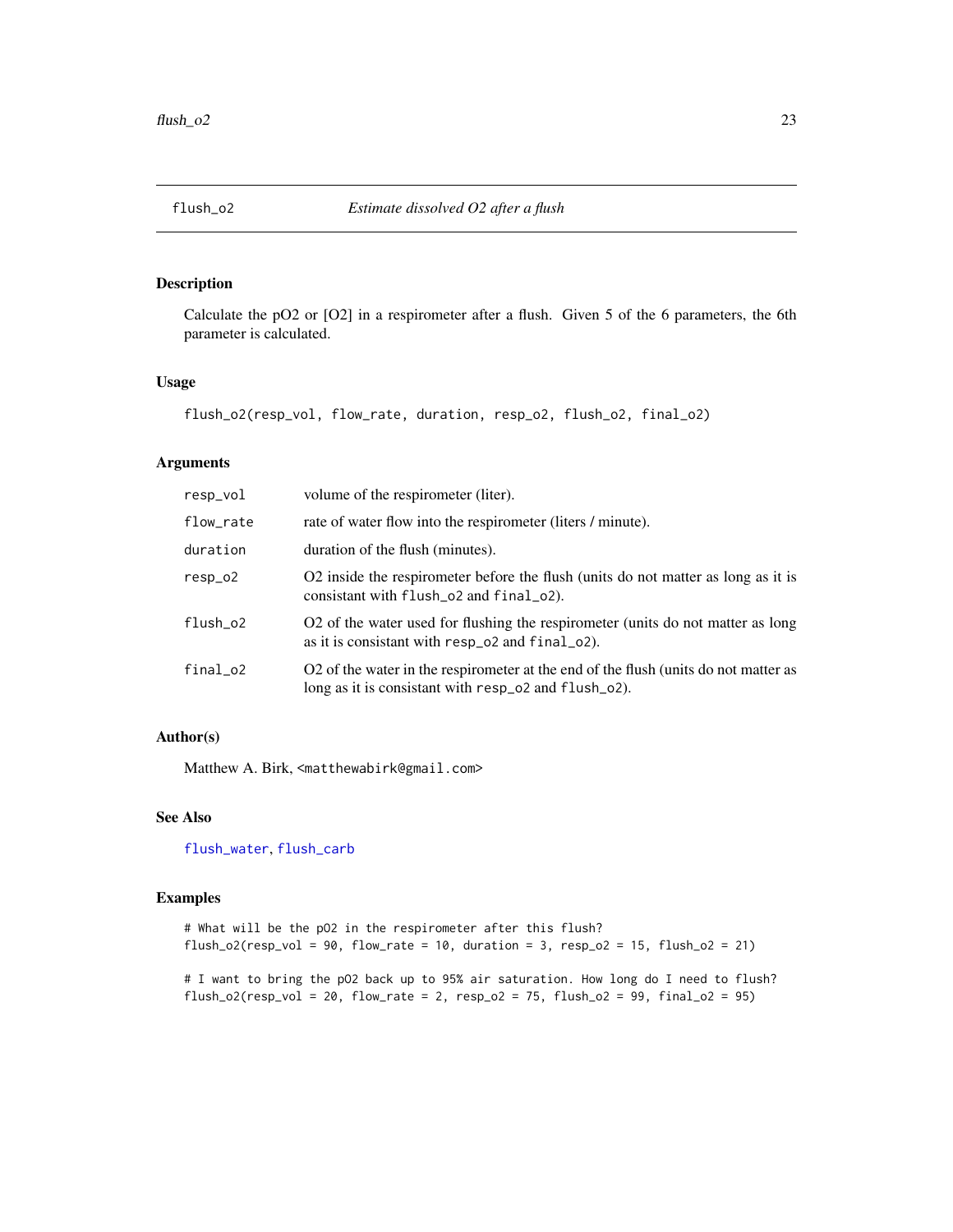<span id="page-23-1"></span><span id="page-23-0"></span>

#### Description

Calculate the proportion of water in a respirometer that is new after a flush. Useful for intermittent respirometry. Given 3 of the first 4 parameters, the 4th parameter is calculated.

# Usage

flush\_water(vol, flow\_rate, duration, perc\_fresh, plot = FALSE)

#### Arguments

| vol        | volume of the respirometer (liter).                                                                                                                                                                  |
|------------|------------------------------------------------------------------------------------------------------------------------------------------------------------------------------------------------------|
| flow_rate  | rate of water flow into the respirometer (liters / minute).                                                                                                                                          |
| duration   | duration of the flush (minutes).                                                                                                                                                                     |
| perc_fresh | percent of the respirometer volume that is new flushed water.                                                                                                                                        |
| plot       | logical. Plot the percent exchanged as a function of flow rate and duration to see<br>what effect would result if the rate or duration are changed. All parameters must<br>only have a single value. |

#### Author(s)

Matthew A. Birk, <matthewabirk@gmail.com>

# References

Steffensen JF. 1989. Some errors in respirometry of aquatic breathers: How to avoid and correct for them. Fish Physiol Biochem. 6:49–59. Equation 5.

#### See Also

[flush\\_carb](#page-20-1), [min\\_flow](#page-38-1)

# Examples

```
# What proportion of a 90 L respirometer is exchanged after 20 minutes of flow at 2 LPM?
flush_water(vol = 90, flow_rate = 2, duration = 20)
# Would it be worth it to extend the flush another five minutes? How much would that
```

```
# improve the exchange?
flush_water(vol = 90, flow_rate = 2, duration = 20, plot = TRUE)
# Another five minutes would increase exchange by nearly 10%.
# Perhaps that's worth the extra time...
```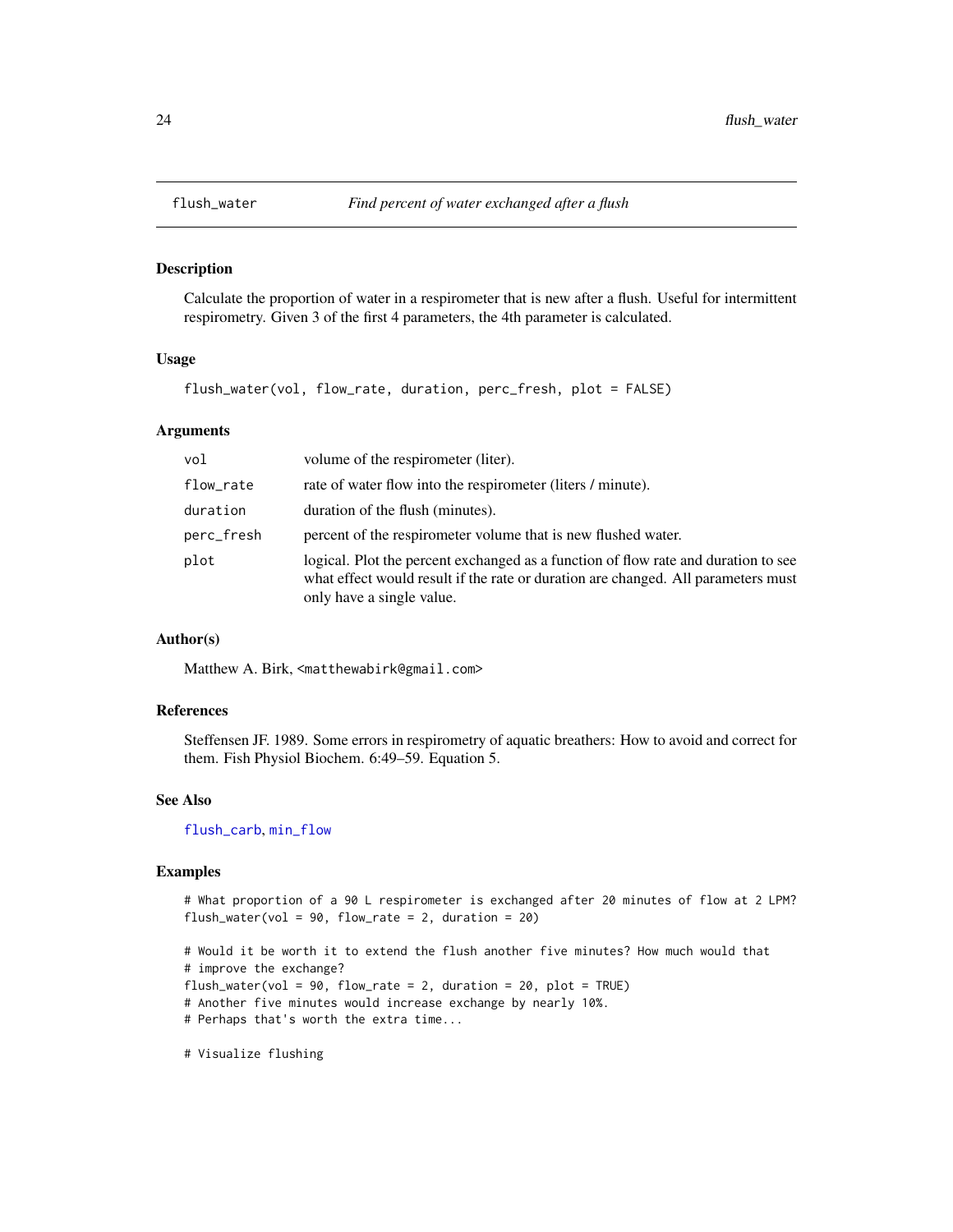# <span id="page-24-0"></span>goal\_flush\_pH 25

```
vol = 150flow_rate = seq(0, 10, by = 0.5)duration = 0:60perc_fresh = outer(flow_rate, duration, function(flow_rate, duration){
flush_water(vol = vol, flow_rate = flow_rate, duration = duration)
})
persp(flow_rate, duration, perc_fresh, xlab = 'Flow rate (LPM)', ylab = 'Duration (min)',
zlab = '% exchange', theta = 45, phi = 15, expand = 0.5, ticktype = 'detailed', nticks = 10)
```
goal\_flush\_pH *Calculate goal pH of a flush reservoir to achieve the post-flush goal pCO2*

#### Description

Calculates the pH of a flush reservoir that is needed to achieve the goal pCO2 after the flush reservoir has been drained into the respirometer.

#### Usage

```
goal_flush_pH(
  goal_pco2,
  resp_pH,
  resp_vol,
  flush_vol,
  flush_remain = 0,
  temp = 25,
  sal = 35,TA = NULL,atm_pres = 1013.25
)
```

| goal_pco2    | the desired pCO2 in the respirometer after the flush (uatm).                                           |
|--------------|--------------------------------------------------------------------------------------------------------|
| resp_pH      | pH inside the respirometer before the flush (total scale).                                             |
| resp_vol     | volume of the respirometer (liter).                                                                    |
| flush_vol    | volume of the flush reservoir (liter).                                                                 |
| flush_remain | volume of the flush reservoir that will remain after the flush (liter).                                |
| temp         | temperature ( $\rm{°C}$ ). Default is 25 $\rm{°C}$ .                                                   |
| sal          | salinity (psu). Default is 35 psu. If $sal < 26$ psu, then TA must be provided.                        |
| TA           | (optional) total alkalinity (umol / kg). If undefined TA is estimated from salinity<br>using guess_TA. |
| atm_pres     | atmospheric pressure (mbar). Default is 1013.25 mbar.                                                  |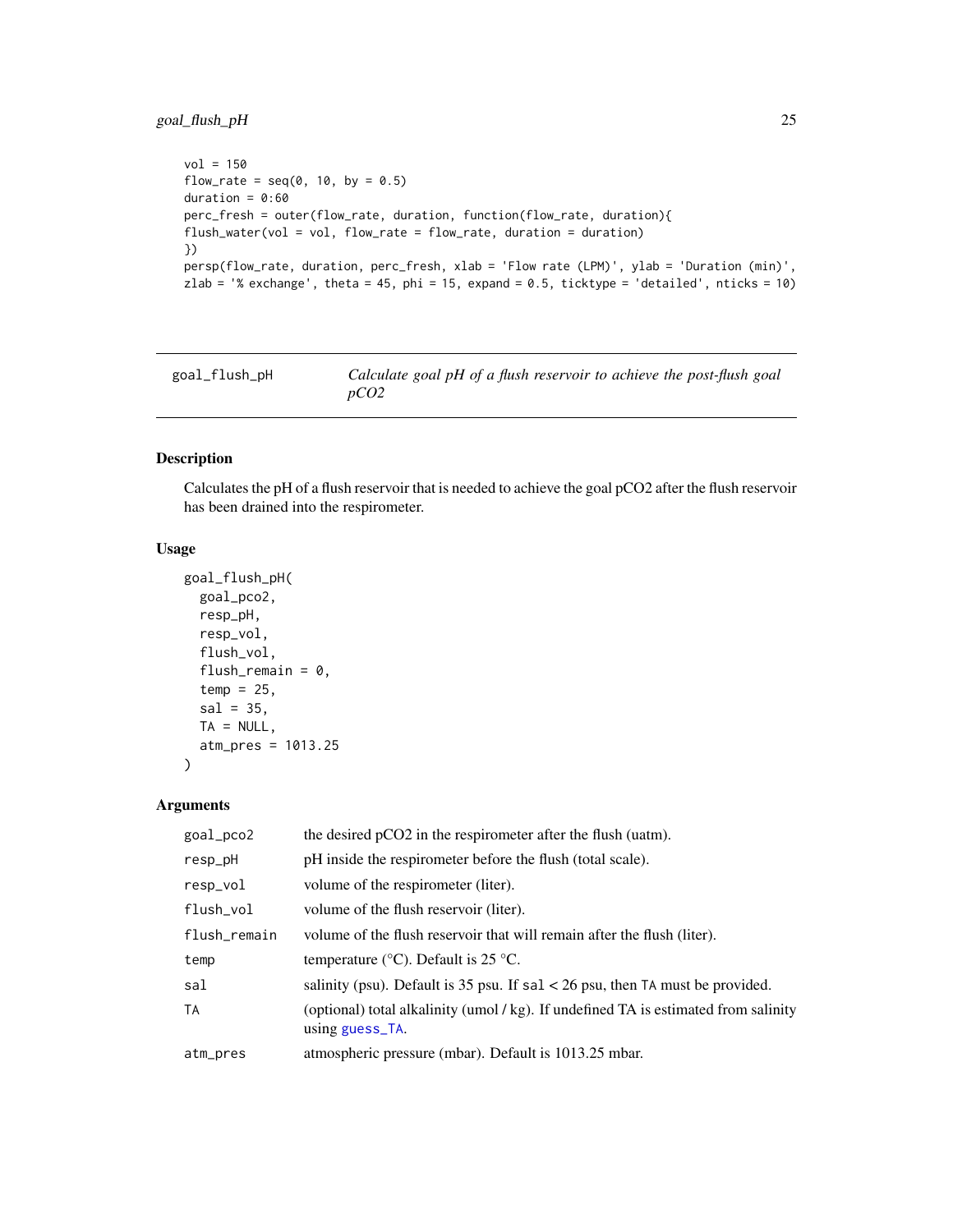# <span id="page-25-0"></span>Value

pH needed in the flush reservoir to achieve the goal pCO2 post-flush (total scale).

# Author(s)

Matthew A. Birk, <matthewabirk@gmail.com>

# See Also

[co2\\_rate](#page-14-1), [flush\\_carb](#page-20-1), [carb](#page-0-0), [peri\\_pump](#page-39-1)

# Examples

```
# I want the respirometer to have a pCO2 = 1000 uatm. It currently has a pH of 7.6 and is 90 L.
# If I have a 200 L reservoir which will be drained completely, what do I want
# the pH of the reservoir to be?
goal_flush_pH(goal_pco2 = 1000, resp_pH = 7.6, resp_vol = 90, flush_vol = 200)
```
<span id="page-25-1"></span>

```
guess_TA Estimate total alkalinity from salinity
```
#### Description

Estimate total alkalinity from salinity and temperature of surface seawater according to Lee et al. 2006. Useful when a rough guess of TA is needed because measuring TA is not possible or practical.

#### Usage

guess\_TA(temp = 25, sal = 35, region = NULL, extend = TRUE)

| temp   | temperature ( $\rm{^{\circ}C}$ ). Default is 25 $\rm{^{\circ}C}$ .                                                                                                                                                                  |
|--------|-------------------------------------------------------------------------------------------------------------------------------------------------------------------------------------------------------------------------------------|
| sal    | salinity (psu). Default is 35 psu. $31 \leq$ sal $\leq$ 38; may be narrower for some<br>regions.                                                                                                                                    |
| region | (optional) geographic region. Options are "(Sub)tropics", "Equatorial Upwelling<br>Pacific", "North Atlantic", "North Pacific", and "Southern Ocean". Default is<br>NULL. If undefined, the average from all these regions is used. |
| extend | logical. If salinity is $\leq$ 5 psu outside of the bounds defined by Lee et al. 2006<br>(see Details), should a guess be extrapolated? Default is TRUE.                                                                            |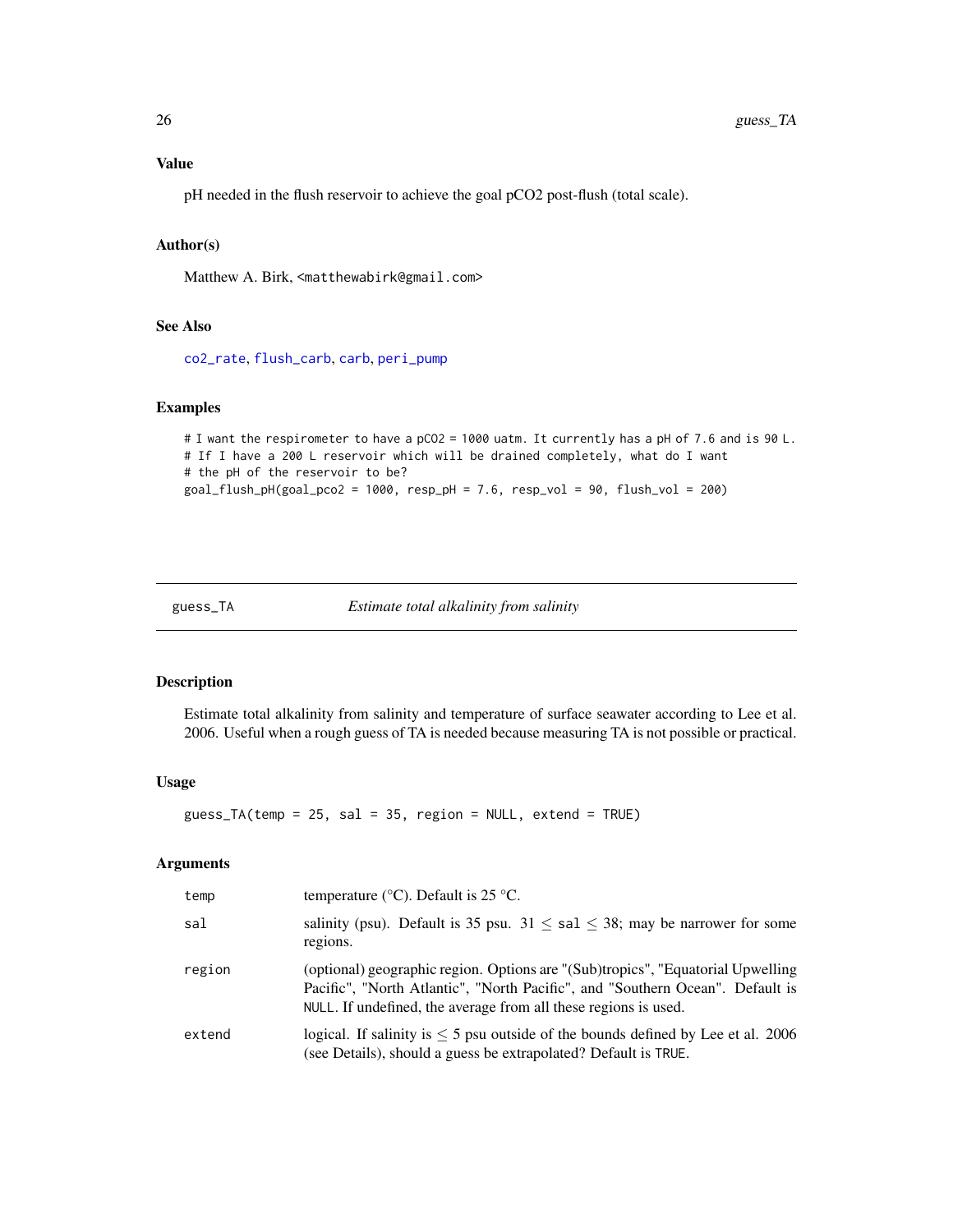<span id="page-26-0"></span>guess\_TA  $27$ 

#### Details

(Sub)tropics temp  $\geq 20$  and  $31 \leq$  sal  $\leq 38$ 

Equatorial Upwelling Pacific temp  $\geq 18$  and  $31 \leq$  sal  $\leq 36.5$ 

North Atlantic  $0 \leq$  temp  $\leq 20$  and  $31 \leq$  sal  $\leq 37$ 

North Pacific temp  $\leq 20$  and  $31 \leq$  sal  $\leq 35$ 

**Southern Ocean** temp  $\leq 20$  and  $33 \leq$  sal  $\leq 36$ 

Estimates total alkalinity using the equations provided by Lee et al. 2006 (Geophysical Research Letters). While these equations are designed for open ocean environments, they can provide a rough estimate even for coastal environments. For improved estimate accuracy, the geographic region can be provided. The North Pacific region is longitude-dependent so a longitude of 150 °W is assumed which provides a typical value within the range. Only applicable for surface waters, not very accurate for the ocean interior.

# Value

An estimate of the total alkalinity (umol / kg). If NA or NaN are returned, confirm the temp and sal values are within acceptable ranges for the region of interest.

#### Author(s)

Matthew A. Birk, <matthewabirk@gmail.com>

# References

Lee K, Tong LT, Millero FJ, Sabine CL, Dickson AG, Goyet C, Park G-H, Wanninkhof R, Feely RA, Key RM. 2006. Global relationships of total alkalinity with salinity and temperature in surface waters of the world's oceans. Geophys Res Lett. 33:L19605.

# See Also

[predict\\_pH](#page-44-1)

#### Examples

```
guess_TA(temp = 22, sal = 33)
guess_TA(temp = 12, sal = 33, region = "North Atlantic")
guess_TA(temp = 20, sal = 31:35)
guess_TA(sal = 31) # salinity is within bounds
guess_TA(sal = 30) # salinity is outside the bounds and TA is extrapolated
guess_TA(sal = 30, extend = FALSE) # do not extrapolate TA
guess_TA(sal = 25, extend = TRUE) # will not extrapolate with sal > 5 psu out of bounds
```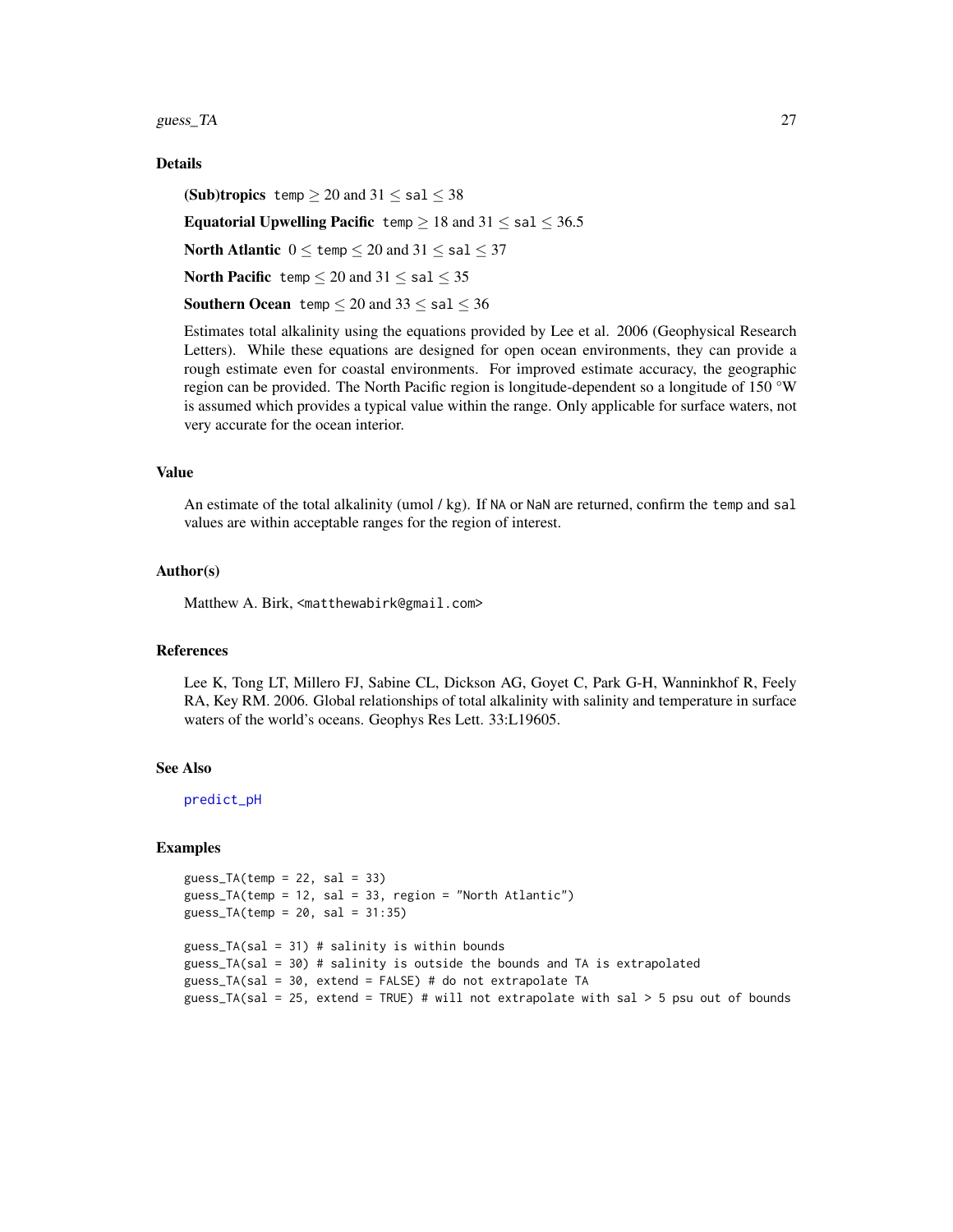<span id="page-27-0"></span>

#### Description

Estimates the time at which O2 will reach a defined level assuming a linear change in O2 over time.

# Usage

guess\_when(past\_o2, past\_time, goal\_o2, plot = TRUE)

#### Arguments

| past_o2   | a numeric vector of at least two oxygen measurements previously during the<br>trial.                                                                                             |
|-----------|----------------------------------------------------------------------------------------------------------------------------------------------------------------------------------|
| past_time | a vector of timepoints corresponding to when past $\sim$ 02 values were recorded.<br>Can be a numeric vector for duration since trial began or a POSIX vector of<br>time values. |
| goal_o2   | a numeric vector or single value describing the O2 level of interest.                                                                                                            |
| plot      | logical. Do you want to see a plot to visualize this prediction?                                                                                                                 |

# Value

A prediction of the time when O2 will reach goal\_o2. If past\_time is numeric, then a numeric value(s) will be returned. If POSIX, then POSIX will be returned.

# Note

Viewing the plot can be valuable if the O2 consumption or production is not linear.

#### Author(s)

Matthew A. Birk, <matthewabirk@gmail.com>

#### See Also

[predict\\_pH](#page-44-1), [predict\\_nh3](#page-43-1)

#### Examples

```
guess_when(past_o2 = rnorm(n = 10, mean = 100:91), past_time = 1:10, goal_o2 = 75, plot = FALSE)
guess_when(past_o2 = rnorm(n = 10, mean = 100:91, sd = 5), past_time = 1:10, goal_o2 = 75)
# Viewing the plot can be helpful to see how trustworthy the prediction is
# when signal:noise is low.
```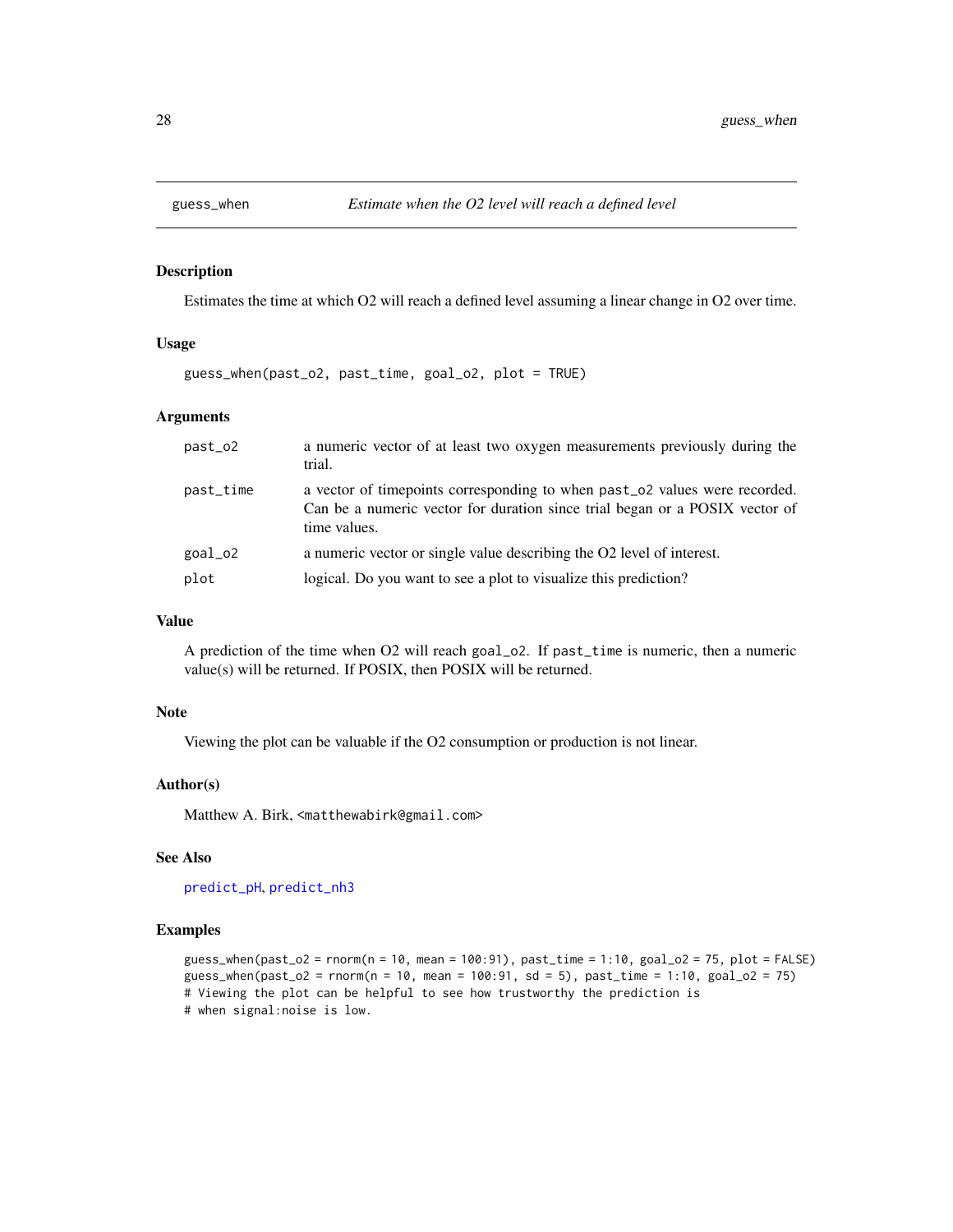<span id="page-28-1"></span><span id="page-28-0"></span>import\_firesting *Import data from a FireSting O2 transmitter*

# Description

Imports the standard txt file output from FireSting O2 transmitters and converts the data into one or more data frames.

# Usage

```
import_firesting(
 file,
 o2_unit = "percent_a.s.",
 date = "%m/%d/%Y %X",
 overwrite_sal = NULL,
 keep_metadata = FALSE,
 drop_channels = TRUE,
  split_channels = FALSE
)
```
# Arguments

| file          | a character string. The filepath for the file to be read.                                                                                                                                                |
|---------------|----------------------------------------------------------------------------------------------------------------------------------------------------------------------------------------------------------|
| $o2$ _unit    | a character string. The unit of O2 measurement to be output in the data frame.<br>Options are described in conv_o2.                                                                                      |
| date          | a character string. The date format to be passed to strptime.                                                                                                                                            |
| overwrite_sal | Default NULL. To overwrite the salinity value(s) from calibration, enter a single<br>numeric value for all channels or a numeric vector with values for each channel.<br>Salinity of water sample (psu). |
| keep_metadata | logical. Should metadata from the file be returned as extra columns in the re-<br>turned data frame? Default is FALSE.                                                                                   |
| drop_channels | logical. Should channels without any O2 data be dropped? Default is TRUE.                                                                                                                                |
|               | split_channels logical. Should a list of data frames be returned with a separate data frame for<br>each channel? Default is FALSE.                                                                       |

#### Details

The following FireSting fiber optic O2 transmitters are supported:

- FireStingO2
- FireStingO2 (1st generation)

If you would like support for the Piccolo2, FireStingO2-Mini, TeX4, or any OEM instruments, email me a data file from the device.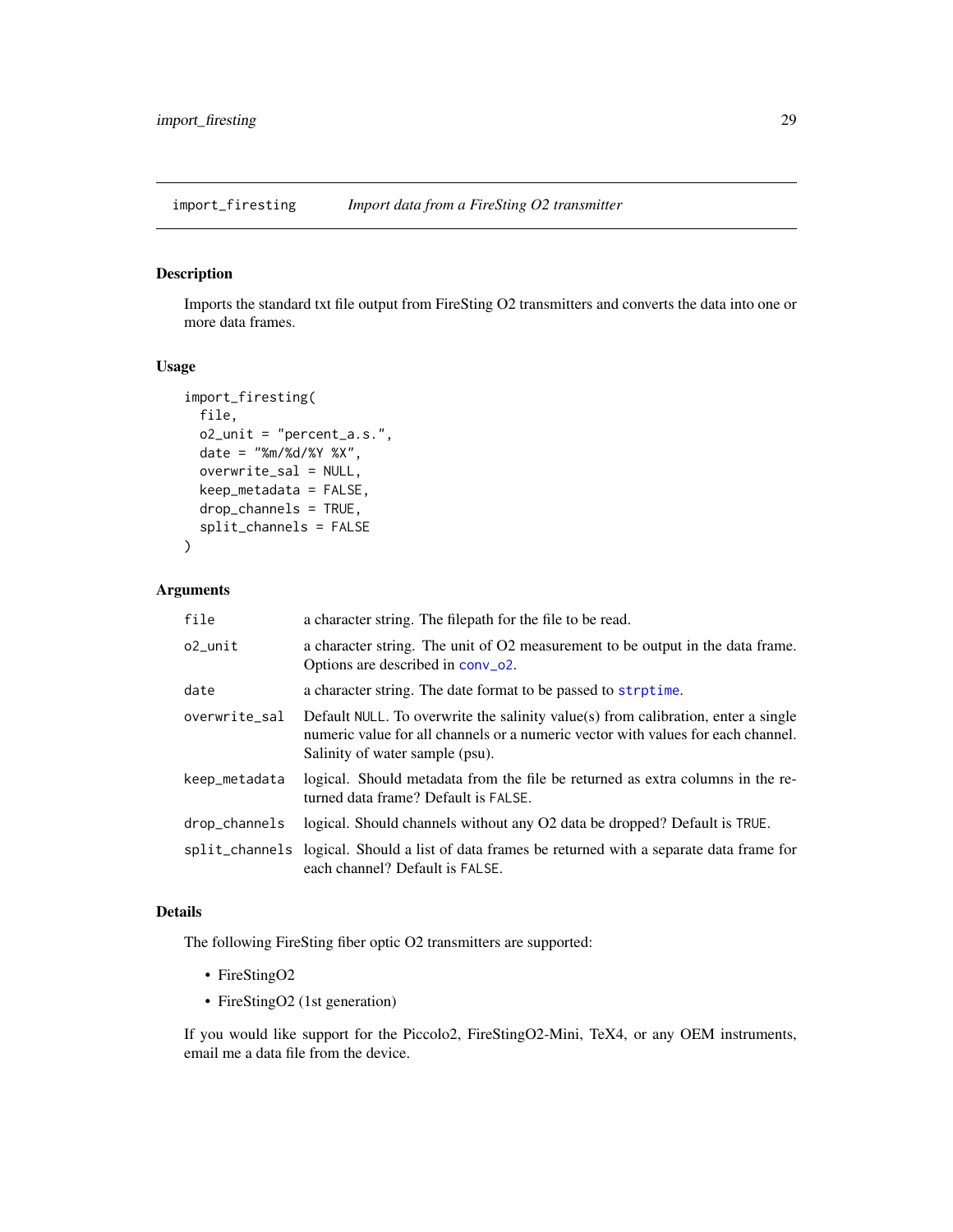# <span id="page-29-0"></span>Value

A data frame (or list of data frames) is returned.

TIME Date and time, POSIXlt format.

DURATION Duration of measurement trial (minutes).

CH\_X\_O2 Oxygen measurement in desired unit as determined by o2\_unit.

CH\_X\_TEMP Temperature recorded or defined at beginning of measurement trial.

CH\_X\_SAL Salinity (psu).

... Channel columns (CH\_...) are repeated for each channel.

COMMENT Comments from FireSting file.

If keep\_metadata = TRUE, then the following columns are appended to the returned data frame:

ATM\_PRES Atmospheric pressure (mbar).

HUMIDITY Relative humidity (% RH).

PROBE\_TEMP Probe temperature.

INTERNAL\_TEMP Transmitter internal temperature.

ANALOG\_IN Voltage input from the extension port (mV).

CH\_X\_PHASE Phase recorded. Phase is inversely related to O2.

CH\_X\_INTENSITY Intensity is an indicator of the quality of the signal. A low intensity warning is produced by the transmitter below 10 mV.

CH\_X\_AMB\_LIGHT Ambient light on the sensor. Expressed in mV.

If split\_channels = TRUE, then "CH\_X\_" is removed from the column names and multiple data frames are returned in a named list.

# Note

Oxygen conversions are estimates based on the [marelac](#page-0-0) package.

#### Author(s)

Matthew A. Birk, <matthewabirk@gmail.com>

# See Also

[import\\_presens](#page-30-1), [import\\_witrox](#page-32-1), [conv\\_o2](#page-16-1)

# Examples

```
## Not run:
file <- system.file('extdata', 'firesting_file.txt', package = 'respirometry')
import_firesting(file, o2_unit = 'umol_per_l')
```

```
# I want each channel as a separate data frame.
data_list <- import_firesting(file, split_channels = TRUE)
data_list$CH_3 # here's the channel 3 data frame.
```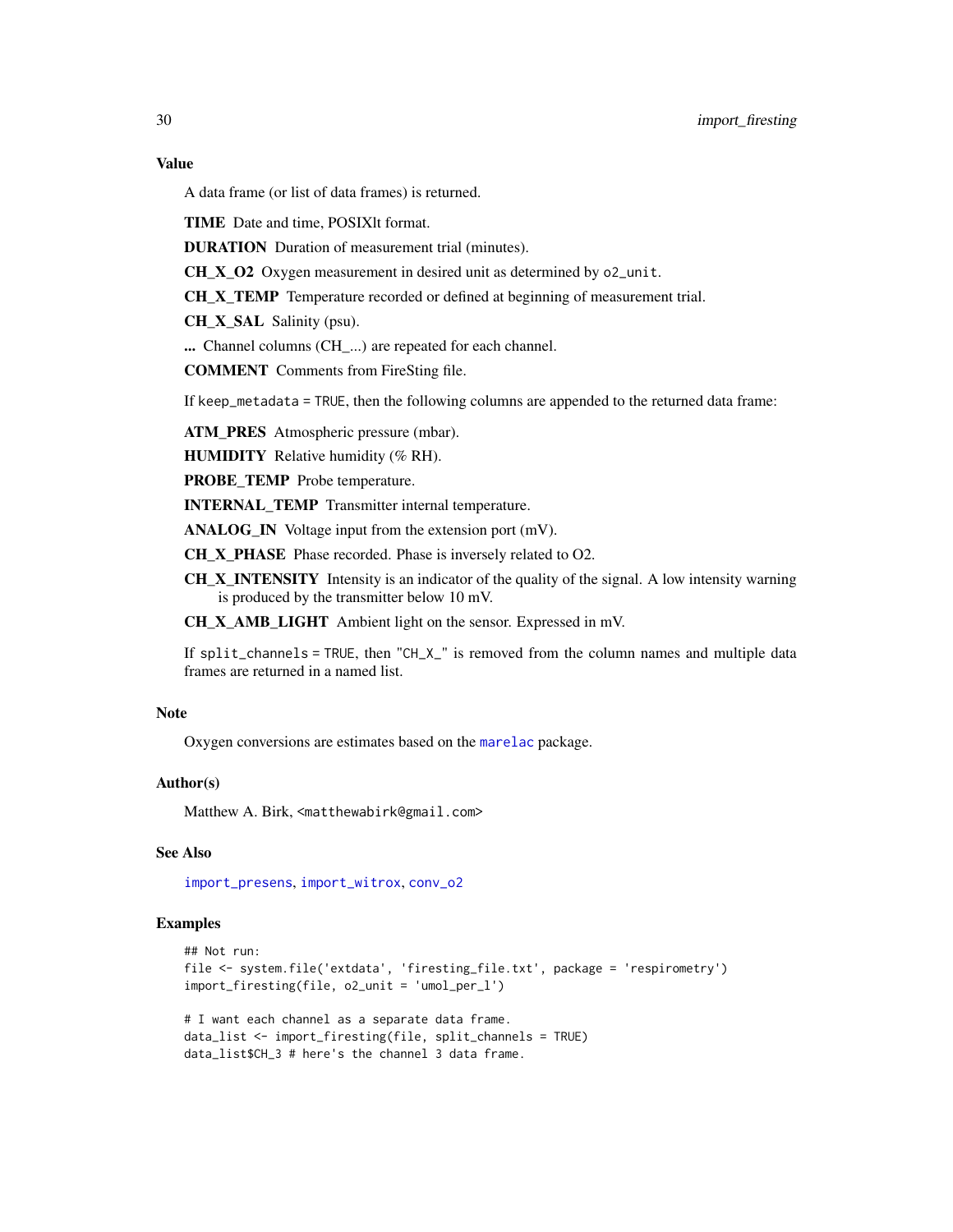<span id="page-30-0"></span>## End(Not run)

<span id="page-30-1"></span>import\_presens *Import data from a PreSens O2 transmitter*

# Description

Imports the standard text file output from most single channel PreSens fiber optic O2 transmitters and converts the data into a data frame.

# Usage

```
import_presens(
 file,
 o2_unit = "percent_a.s.",
 date = "%d/%m/%y",
  sal = 35,all_cols = FALSE,
  split_channels = FALSE
\mathcal{L}
```
# Arguments

| file       | a character string. The filepath for the file to be read.                                                                                                   |
|------------|-------------------------------------------------------------------------------------------------------------------------------------------------------------|
| $o2$ _unit | a character string. The unit of O2 measurement to be output in the data frame.<br>Options are described in conv_o2.                                         |
| date       | a character string. The date format to be passed to strptime.                                                                                               |
| sal        | salinity of water sample (psu). Default is 35 psu. Ignored for Fibox 4 files since<br>salinity is provided by the file.                                     |
| all_cols   | logical. For Fibox 4 files only. Should all columns (including calibration data<br>and serial numbers) be output?                                           |
|            | split_channels logical. For SDR SensorDish only. Should a list of data frames be returned with<br>a separate data frame for each channel? Default is FALSE. |

# Details

The following PreSens fiber optic O2 transmitters are supported:

- Fibox 4
- Fibox 3
- Fibox 3 trace
- Fibox 3 LCD trace
- Microx TX3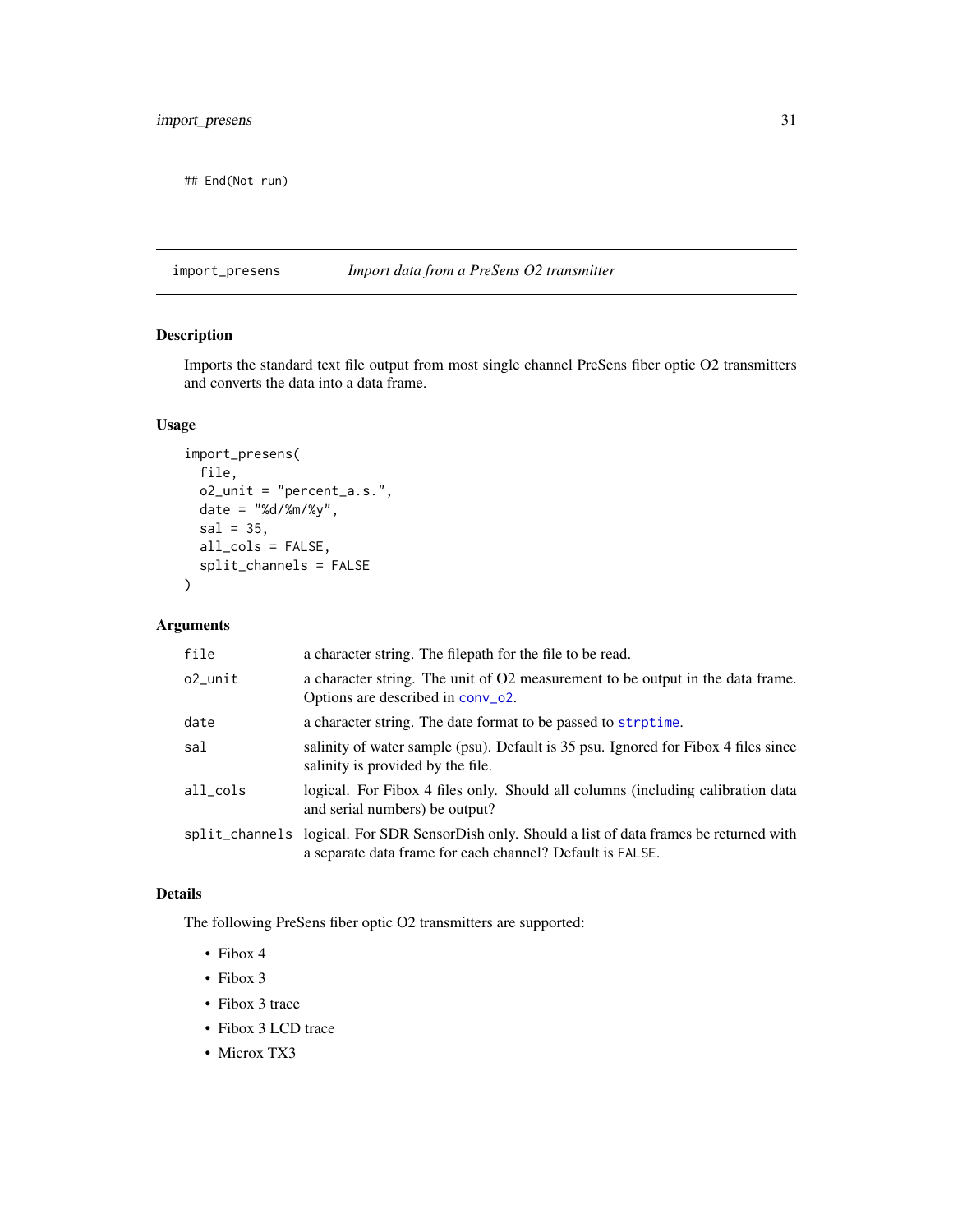- <span id="page-31-0"></span>• Microx TX3 trace
- SDR SensorDish Reader

If you would like support for another PreSens O2 meter, email the package maintainer a data file from the device you would like supported. It is very important to note that the PreSens fiber optics O2 transmitters that are supported with this function (except the Fibox 4) DO NOT account for salinity (i.e. they assume salinity  $= 0$  ppt). If the water sample measured was not fresh water, the oxygen concentrations (e.g. mg per liter or umol per liter) are incorrect in the PreSens txt file. This function corrects these O2 concentrations based on the salinity value defined by the sal argument. Absolute partial pressures (i.e. hPa and torr) will also be slightly different due to the slight influence of salinity on water's vapor pressure. This difference is typically ~0.05% of the recorded value.

#### Value

A data frame is returned.

TIME Date and time, POSIXct format.

- DURATION Duration of measurement trial (minutes).
- O2 Oxygen measurement in desired unit as determined by o2\_unit.
- PHASE Phase recorded. Phase is inversely related to O2. Not included in SDR SensorDish Reader files.
- AMPLITUDE Amplitude recorded. Amplitude is an indicator of the quality of the signal. A low amplitude warning is produced by the transmitter below 2500. Not included in SDR SensorDish Reader files.
- TEMP Temperature recorded or defined at beginning of measurement trial.
- ATM\_PRES Atmospheric pressure (mbar).
- SAL Salinity (psu).
- ERROR\_CODE Error code from transmitter. See PreSens user manual for translation of error code. Not included in SDR SensorDish Reader files.

#### **Note**

Oxygen conversions are based on [conv\\_o2](#page-16-1) and therefore differ slightly from the conversions provided by PreSens.

#### Author(s)

Matthew A. Birk, <matthewabirk@gmail.com>

# See Also

[import\\_firesting](#page-28-1), [import\\_witrox](#page-32-1), [conv\\_o2](#page-16-1)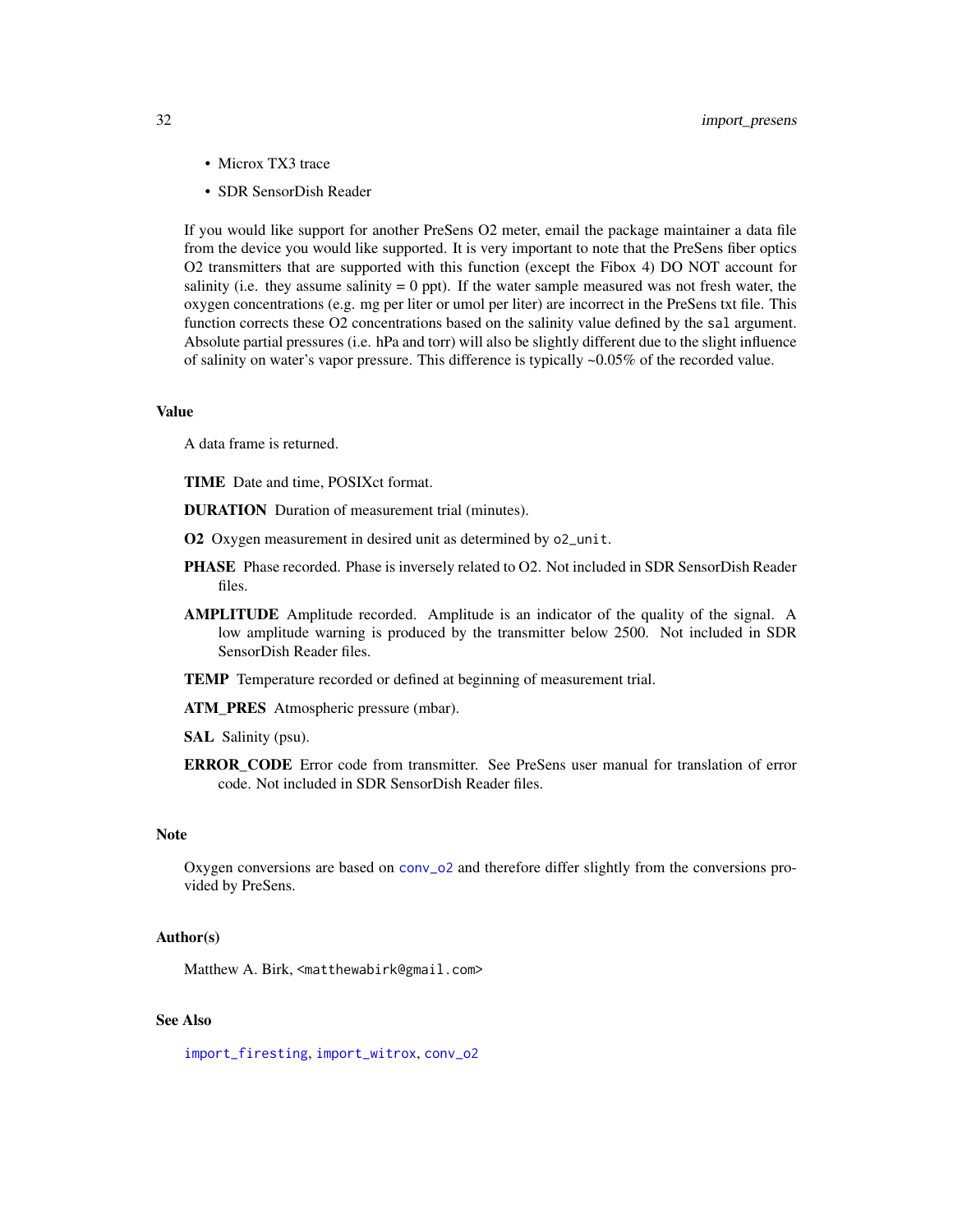# <span id="page-32-0"></span>import\_witrox 33

#### Examples

## Not run:

```
# Import a Fibox 3 file.
file <- system.file('extdata', 'fibox_3_file.txt', package = 'respirometry')
import_presens(file, o2_unit = 'umol_per_l', sal = 25)
# Import a Fibox 4 file.
file <- system.file('extdata', 'fibox_4_file.csv', package = 'respirometry')
import_presens(file = file, date = '%d-%b-%Y')
# Import an SDR SensorDish Reader file.
file <- system.file('extdata', 'sdr_file.txt', package = 'respirometry')
import_presens(file = file, date = '%d.%m.%y%X')
```
## End(Not run)

<span id="page-32-1"></span>import\_witrox *Import data from a Loligo Systems Witrox O2 transmitter*

# Description

Imports the standard txt file output from Loligo Systems Witrox fiber optic O2 transmitters and converts the data into one or more data frames.

# Usage

```
import_witrox(
  file,
 o2_unit = "percent_a.s.",
 date = "%m/%d/%Y %I:%M:%S %p",
 overwrite_sal = NULL,
 drop_channels = TRUE,
  split_channels = FALSE
)
```

| file          | a character string. The filepath for the file to be read.                                                                                                                                                |
|---------------|----------------------------------------------------------------------------------------------------------------------------------------------------------------------------------------------------------|
| o2_unit       | a character string. The unit of O2 measurement to be output in the data frame.<br>Options are described in conv_o2.                                                                                      |
| date          | a character string. The date format to be passed to strptime.                                                                                                                                            |
| overwrite_sal | Default NULL. To overwrite the salinity value(s) from calibration, enter a single<br>numeric value for all channels or a numeric vector with values for each channel.<br>Salinity of water sample (psu). |
| drop_channels | logical. Should channels without any O2 data be dropped? Default is TRUE.                                                                                                                                |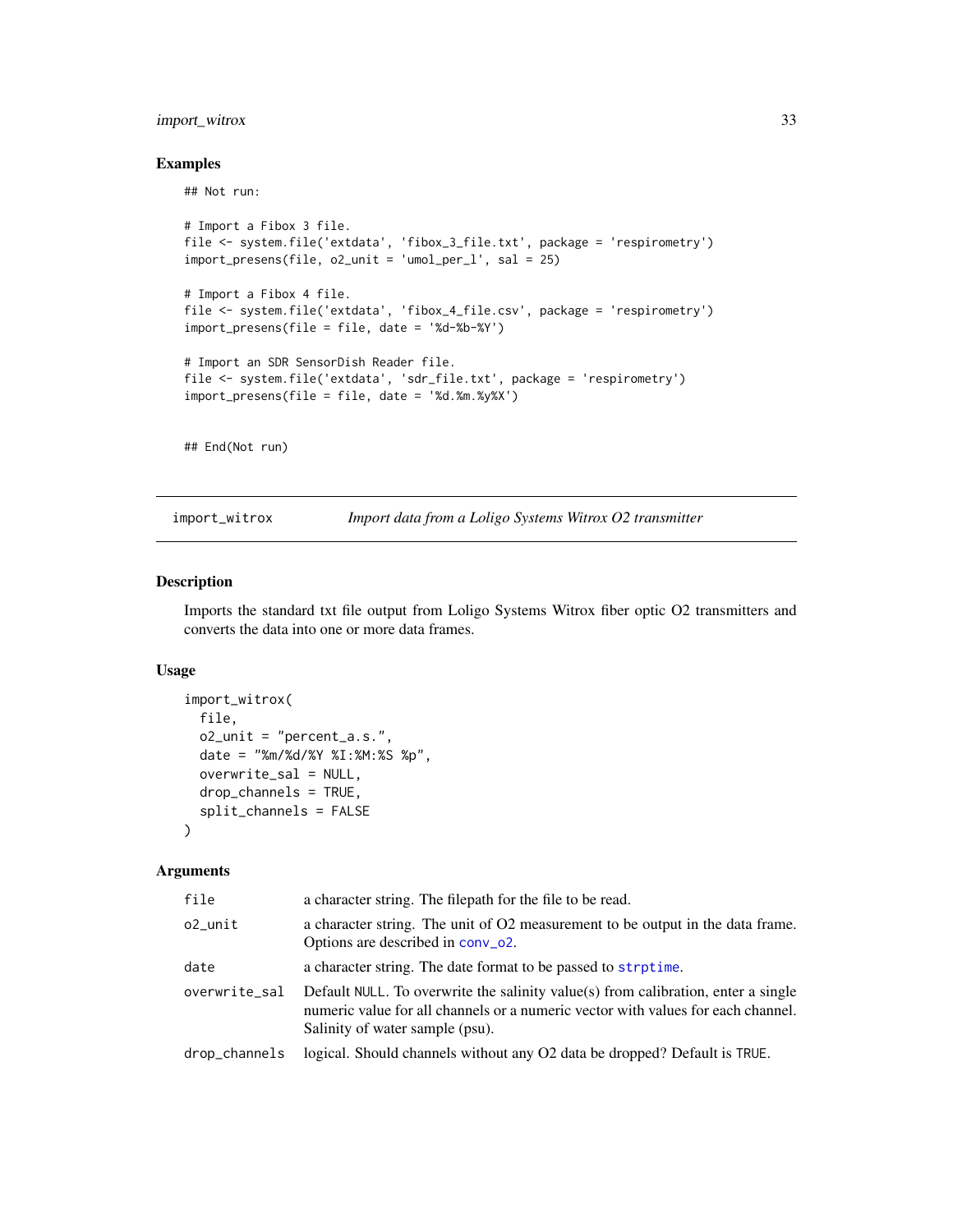<span id="page-33-0"></span>split\_channels logical. Should a list of data frames be returned with a separate data frame for each channel? Default is FALSE.

#### Details

The following Loligo Systems fiber optic O2 transmitters are supported:

• Witrox 4

If you would like support for the Witrox 1, email me a data file from this device.

# Value

A data frame (or list of data frames) is returned.

TIME Date and time, POSIXlt format.

DURATION Duration of measurement trial (minutes).

ATM\_PRES Atmospheric pressure (mbar).

CH\_X\_PHASE Phase recorded. Phase is inversely related to O2.

CH\_X\_TEMP Temperature recorded or defined at beginning of measurement trial.

CH\_X\_SAL Salinity (psu).

CH\_X\_O2 Oxygen measurement in desired unit as determined by o2\_unit.

... Channel columns (CH ...) are repeated for each channel.

If split\_channels = TRUE, then "CH\_X\_" is removed from the column names and multiple data frames are returned in a list.

# Author(s)

Matthew A. Birk, <matthewabirk@gmail.com>

#### See Also

[import\\_firesting](#page-28-1), [import\\_presens](#page-30-1), [conv\\_o2](#page-16-1)

# Examples

```
## Not run:
file <- system.file('extdata', 'witrox_file.txt', package = 'respirometry')
import_witrox(file, o2_unit = 'umol_per_l')
```

```
# Oops. I forgot to change the salinity value when I calibrated
# the instrument. Override the values in the file for 35 psu.
import_witrox(file, o2_unit = 'umol_per_kg', overwrite_sal = 35)
```

```
# I want each channel as a separate data frame.
data_list <- import_witrox(file, split_channels = TRUE)
data_list$CH_3 # here's the channel 3 data frame.
```
## End(Not run)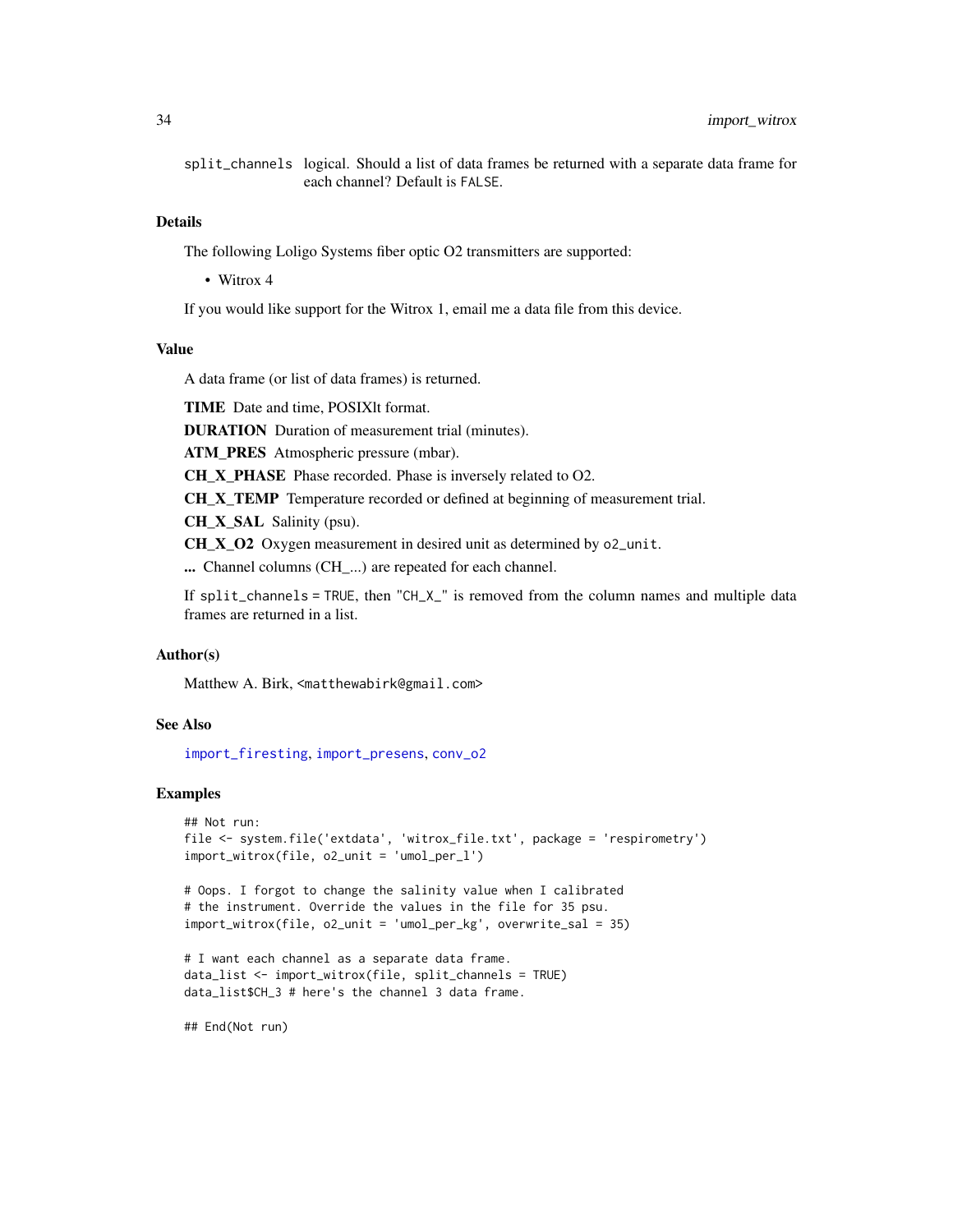#### <span id="page-34-1"></span><span id="page-34-0"></span>Description

The width of time bins seems to be an under-appreciated consideration when calculating metabolic rates if PO2 or time are interesting covariates. The wider the bins, the higher the precision of your calculated MO2 value (more observations to average over), but at a loss of resolution of an interesting covariate. The narrower the bins, the higher the resolution of the PO2 or time covariate, but at a cost of lower precision. For Pcrit trials, I have found good success using bins of 1/10th the trial duration at the highest PO2s (where good precision is important) and 1/100th the trial duration at the lowest PO2s (where good resolution is important).

# Usage

```
make_bins(
  o2,
  duration,
  good_data = TRUE,
 min_02_width = 1/100,
  max_02_width = 1/10,
  n_{\text{bins}} = 10)
```
# Arguments

| 0 <sup>2</sup> | numeric vector of O2 observations.                                                                                                                  |
|----------------|-----------------------------------------------------------------------------------------------------------------------------------------------------|
| duration       | numeric vector of the timepoints for each observation (minutes).                                                                                    |
| good_data      | logical vector of whether O2 observations are "good" measurements and should<br>be included in analysis. Default is that all observations are TRUE. |
| min_o2_width   | Default is 1/100th of the total "good" trial duration.                                                                                              |
| max_o2_width   | Default is 1/10th of the total "good" trial duration.                                                                                               |
| n_bins         | Default is 10.                                                                                                                                      |

# Value

A data.frame with two columns is returned.

o2 The O2 value below which the corresponding bin width is applied.

width The bin width at which all data below the corresponding O2 value will be binned.

# Author(s)

Matthew A. Birk, <matthewabirk@gmail.com>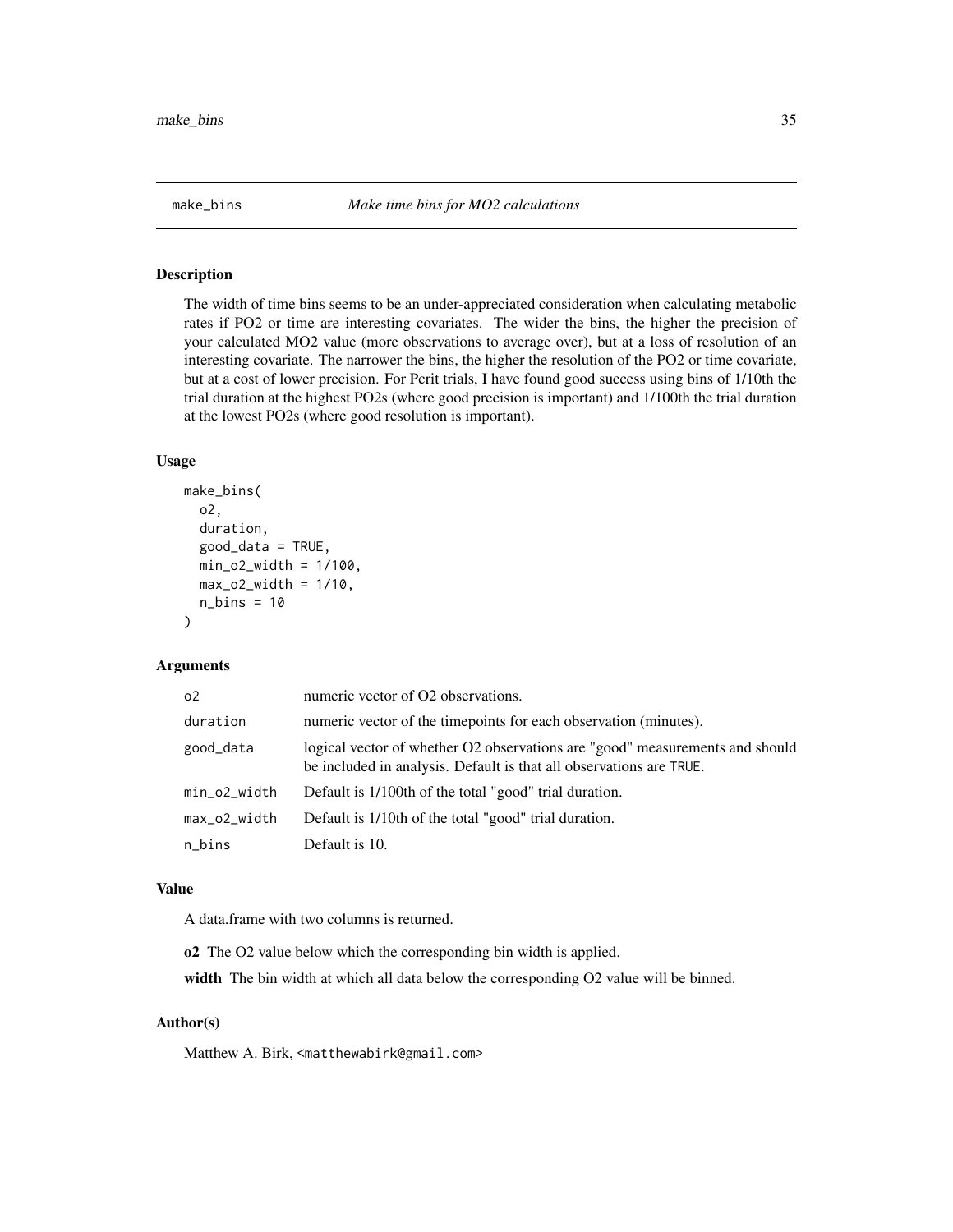#### See Also

[calc\\_MO2](#page-5-1)

# Examples

```
# get O2 data
file <- system.file('extdata', 'witrox_file.txt', package = 'respirometry')
o2_data <- na.omit(import_witrox(file, split_channels = TRUE)$CH_4)
# Total trial duration is 21.783 minutes
make_bins(o2 = o2_data$O2, duration = o2_data$DURATION) # creates the default 10 bins. At the
# highest O2 levels, bin widths are 21.783/10 = 2.1783 mins and at the lowest O2 levels, bin
# widths are 0.21783 mins.
bins \leq make_bins(o2 = o2_data$02, duration = o2_data$DURATION, min_o2_width = 1/20,
max_o2_width = 1/3, n_bins = 5) # creates 5 bins. At the highest O2 levels, bin widths are
# 21.783/3 = 7.261 mins and at the lowest O2 levels, bin widths are 21.783/20 = 1.089 mins.
(mo2 <- calc_MO2(duration = o2_data$DURATION, o2 = o2_data$O2,
bin\_width = bins, vol = 10, temp = o2_data$TEMP, sal = o2_data$SAL)
```

```
max_MO2 Maximum MO2 supported by flow rate
```
#### Description

Calculates the maximum oxygen consumption rate (MO2) supported by a respirometer with a given flow rate. Useful for ensuring an acclimating animal maintains a normoxic environment.

#### Usage

```
max_MO2(
  flow_rate,
  min_pO2 = 90,
  p02_{in} = 100,
  temp = 25,
  sal = 35,atm_pres = 1013.25
)
```

| flow rate | water flow rate into respirometer (liters / min).                                            |
|-----------|----------------------------------------------------------------------------------------------|
| min_pO2   | minimum pO2 acceptable in respirometer (% air saturation). Default is 90% air<br>saturation. |

<span id="page-35-0"></span>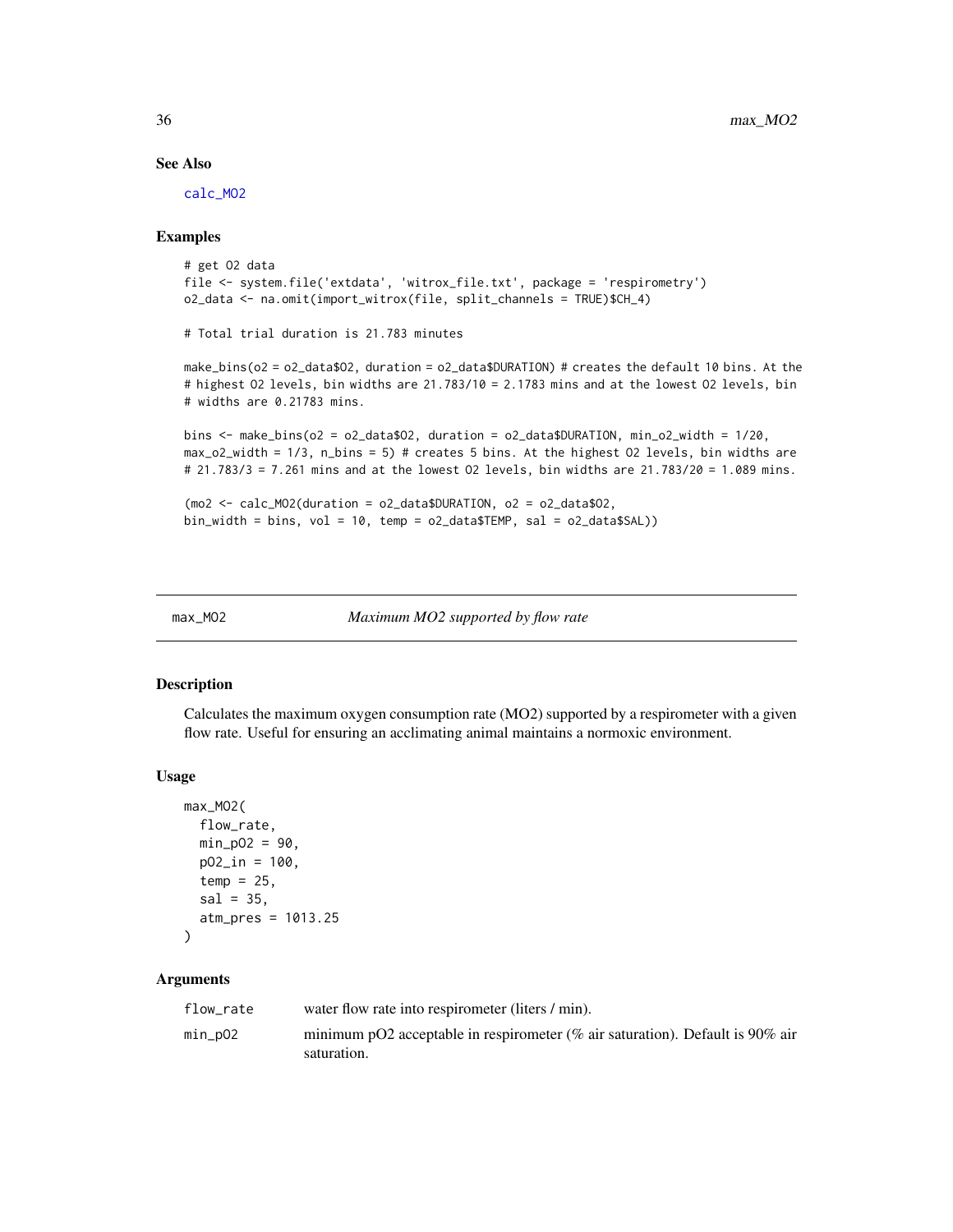# <span id="page-36-0"></span>max\_MO2 37

| $p02$ _in | pO2 of water entering respirometer (% air saturation). Default is $100\%$ air satu-<br>ration. |
|-----------|------------------------------------------------------------------------------------------------|
| temp      | temperature ( $\rm{^{\circ}C}$ ). Default is 25 $\rm{^{\circ}C}$ .                             |
| sal       | salinity (psu). Default is 35 psu.                                                             |
| atm_pres  | atmospheric pressure (mbar). Default is 1013.25 mbar.                                          |

#### Value

The maximum whole-animal oxygen consumption rate (umol / hr) that can be sustained.

# Note

Keep in mind that most organisms are very stressed upon being placed in a respirometer and their MO2 may be much higher than basal MO2.

# Author(s)

Matthew A. Birk, <matthewabirk@gmail.com>

#### References

Steffensen JF. 1989. Some errors in respirometry of aquatic breathers: How to avoid and correct for them. Fish Physiol Biochem. 6:49–59. Equation 8.

# See Also

[min\\_flow](#page-38-1), [flush\\_water](#page-23-1)

#### Examples

```
max_MO2(flow_rate = 1)
```
# What is the maximum MO2 organism I can place in my respirometer and still maintain at # least 75% air saturation when the intake fresh water is 1.5 LPM, 10 °C and 90% air saturated? (max\_mo2 <- max\_MO2(flow\_rate = 1.5, min\_pO2 = 75, pO2\_in = 90, temp = 10, sal = 0))

# If a 300 g individual has an MO2 of 2000 umol/hr, how big of an animal can I use? scale\_MO2(mass\_1 = 300, MO2\_1 = 2000, MO2\_2 = max\_mo2) # I can almost support a 1 kg individual!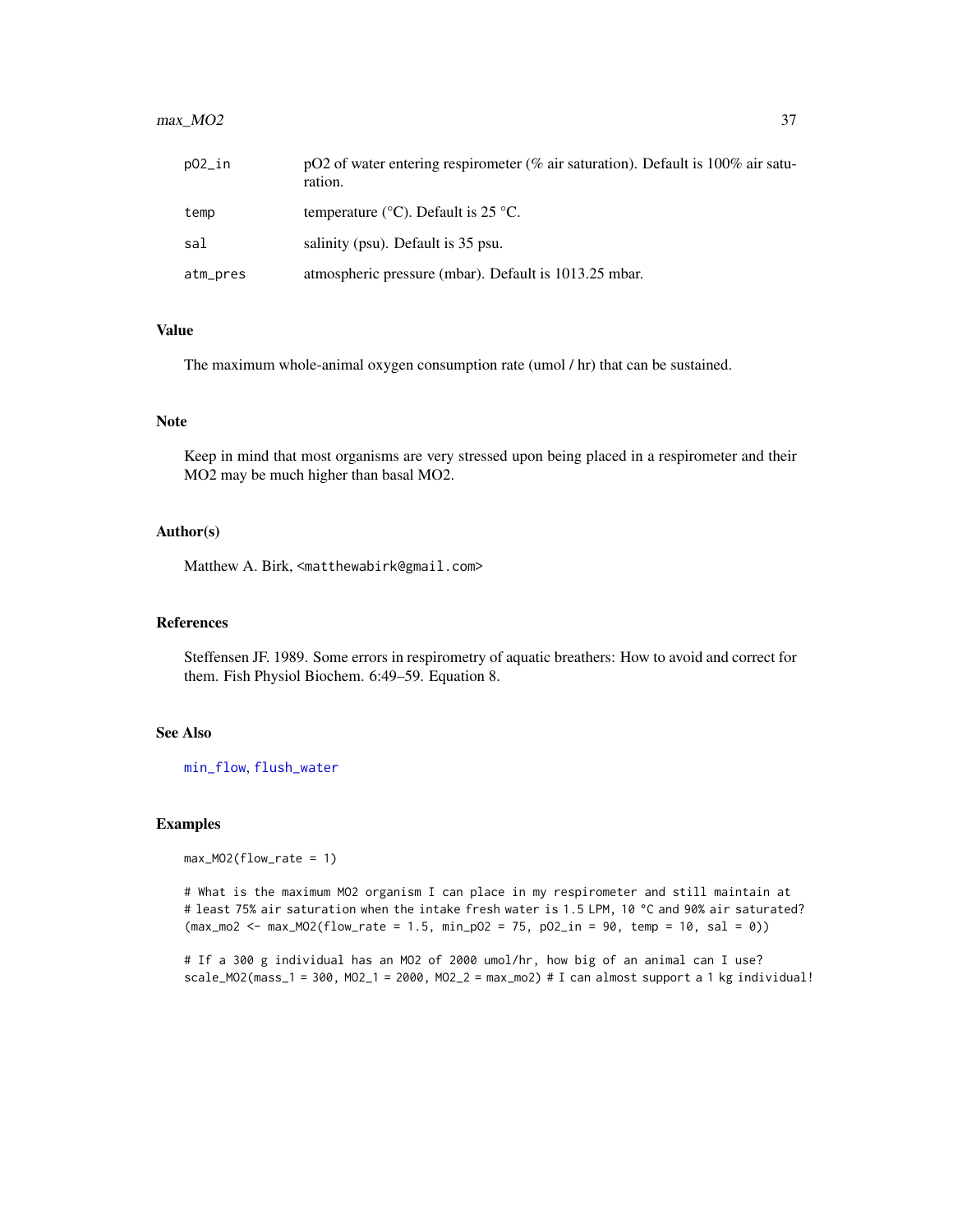<span id="page-37-0"></span>

# Description

Calculates mean pH from a vector of pH values by averaging [H+] rather than numerical pH values.

# Usage

mean\_pH(pH, na.rm = FALSE, ...)

# Arguments

| pН        | a numeric vector of pH values.                                                                        |
|-----------|-------------------------------------------------------------------------------------------------------|
| na.rm     | a logical value indicating whether NA values should be stripped before the com-<br>putation proceeds. |
| $\ddotsc$ | further arguments passed to or from other methods.                                                    |

# Details

Since pH is on a logarithmic scale, averaging pH values directly does not provide the true arithmetic mean of what is likely truly important to the organism, [H+] (however, see Boutilier and Shelton 1980). Thus, the pH values are converted to [H+] then averaged and converted back to a mean pH value.

# Author(s)

Matthew A. Birk, <matthewabirk@gmail.com>

# References

Boutilier RG, Shelton G. 1980. The statistical treatment of hydrogen ion concentration and pH. J Exp Biol. 84:335–339.

#### Examples

mean\_pH( $c(7, 8)$ ) # 7.26 rather than 7.5!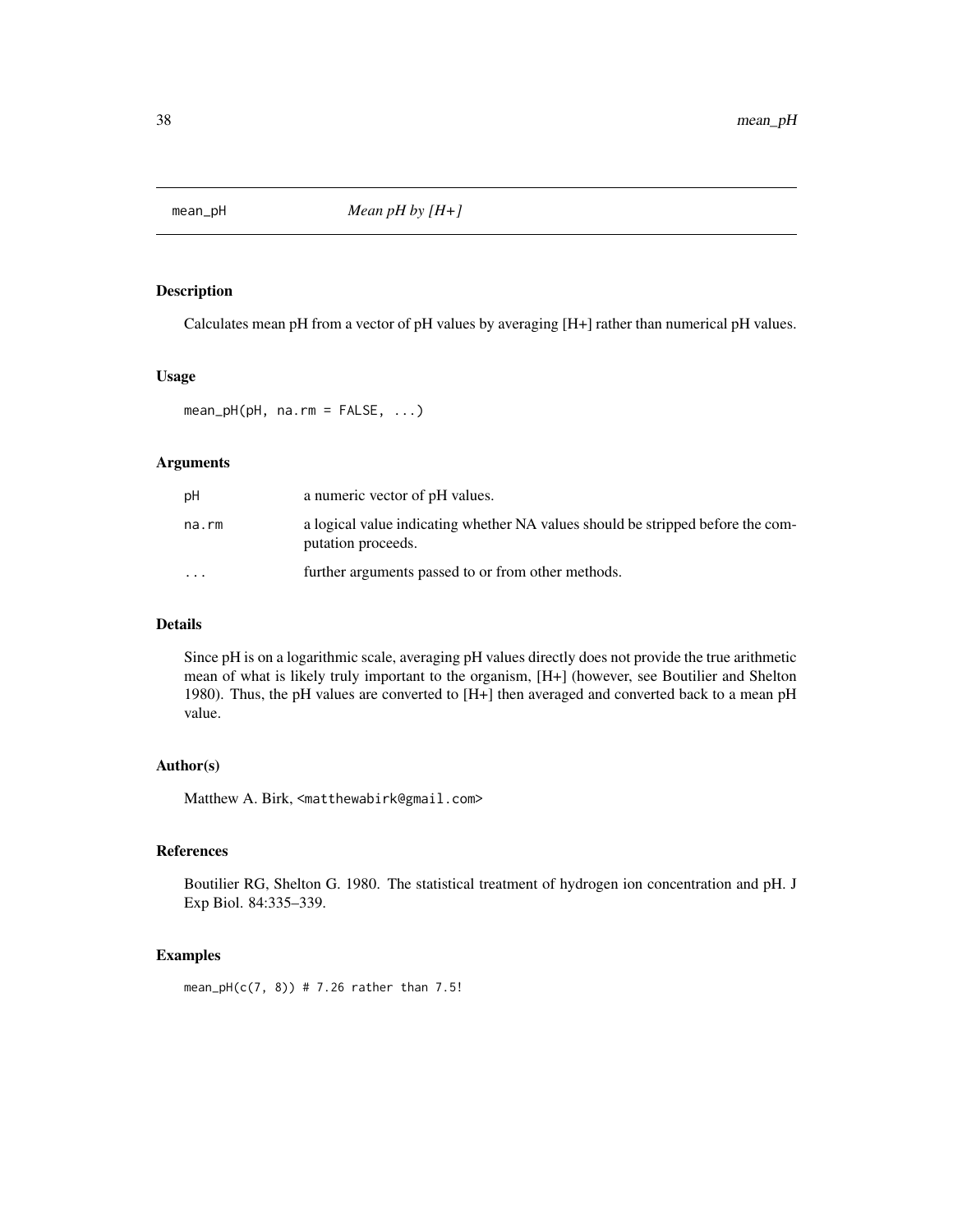<span id="page-38-1"></span><span id="page-38-0"></span>

#### Description

Calculates the minimum flow rate into a respirometer required to maintain a high pO2. Useful for ensuring an acclimating animal maintains a normoxic environment. It can also be used to estimate the flow rate needed for a given pO2 decrease desired for flow-through respirometry.

# Usage

```
min_flow(
  MO2,
 min_pO2 = 90,
 p02_{in} = 100,
  temp = 25,
  sal = 35,
  atm_pres = 1013.25
)
```
# Arguments

| MO <sub>2</sub> | whole-animal oxygen consumption rate (umol / hour).                                            |
|-----------------|------------------------------------------------------------------------------------------------|
| $min_pO2$       | minimum pO2 acceptable in respirement (% air saturation). Default is 90% air<br>saturation.    |
| p02_in          | pO2 of water entering respirometer (% air saturation). Default is $100\%$ air satu-<br>ration. |
| temp            | temperature ( $\rm{^{\circ}C}$ ). Default is 25 $\rm{^{\circ}C}$ .                             |
| sal             | salinity (psu). Default is 35 psu.                                                             |
| atm_pres        | atmospheric pressure (mbar). Default is 1013.25 mbar.                                          |

# Value

The flow rate (liters / min) into the respirometer required for the steady state pO2 to be min\_p02.

# Note

Keep in mind that most organisms are very stressed upon being placed in a respirometer and their MO2 may be much higher than basal MO2.

# Author(s)

Matthew A. Birk, <matthewabirk@gmail.com>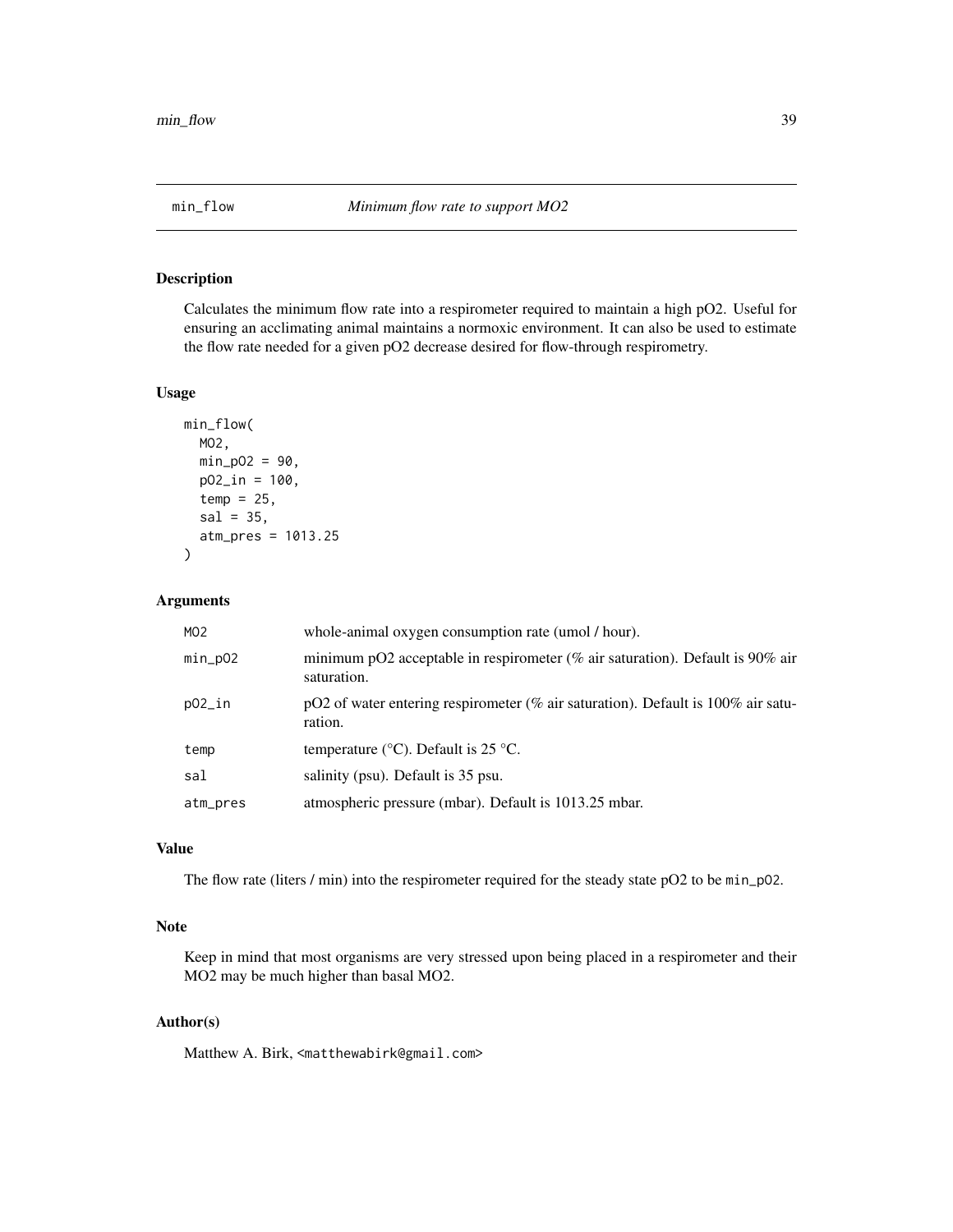# <span id="page-39-0"></span>References

Steffensen JF. 1989. Some errors in respirometry of aquatic breathers: How to avoid and correct for them. Fish Physiol Biochem. 6:49–59. Equation 8.

# See Also

[max\\_MO2](#page-35-1), [flush\\_water](#page-23-1)

#### Examples

min\_flow(MO2 = 1000)

```
# What is the minimum flow rate required to maintain at least 75% air saturation in a
# respirometer with an organism(s) with an oxygen consumption rate of 1000 umol/h
# when the intake fresh water is 10 °C and 90% air saturated?
min_flow(MO2 = 1000, min_pO2 = 75, pO2_in = 90, temp = 10, sal = 0)
```
<span id="page-39-1"></span>peri\_pump *Calculate peristaltic pump gaseous flow rate*

#### Description

Given the number of moles of a gas, calculates the liters to run through a peristaltic pump.

#### Usage

```
peri_pump(
 mol,
  species = "02",temp = 25,reg_pres,
  reg\_unit = "psi",atm_pres = 1013.25
\lambda
```

| mol      | number of moles to go through a peristaltic pump.                                                   |
|----------|-----------------------------------------------------------------------------------------------------|
| species  | character string describing the gas species. Options are available from molvol.<br>Default is "O2". |
| temp     | temperature ( $\rm{^{\circ}C}$ ). Default is 25 $\rm{^{\circ}C}$ .                                  |
| reg_pres | gauge pressure from the gas regulator into the peristaltic pump.                                    |
| reg_unit | unit used in reg_pres. Default is "psi".                                                            |
| atm_pres | atmospheric pressure (mbar). Default is 1013.25 mbar.                                               |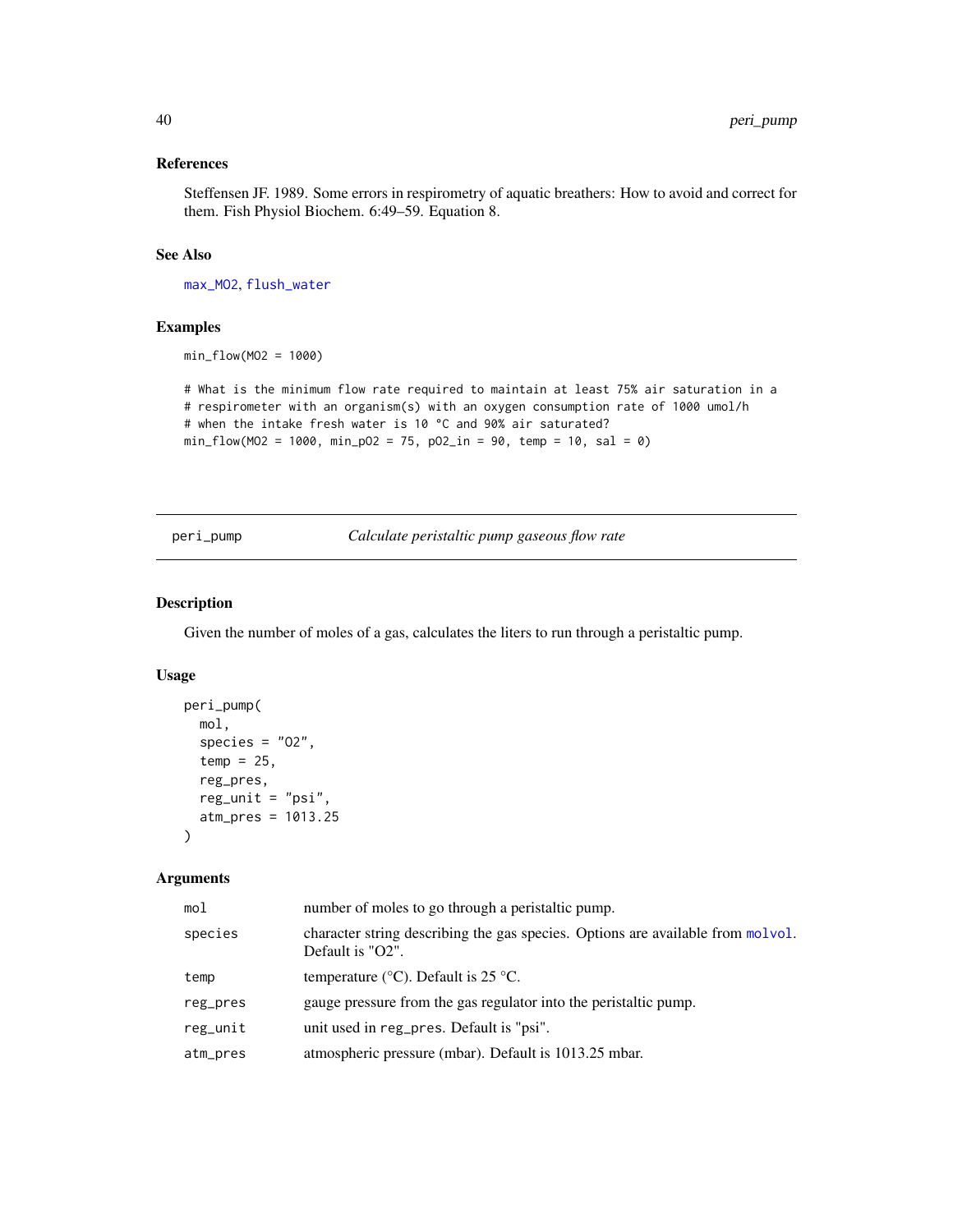#### <span id="page-40-0"></span>plot\_pcrit 41

#### Details

Most mass flow controllers are programmed with a "standard condition" something like 0 \*C and 1013 mbar for which they account for the pressure and temperature of an incoming gas source. For setups without expensive mass flow controllers, a more affordable alternative is to use a peristaltic pump. These do not account for variations in incoming gas pressure and temperature and thus, it must be calculated to set the peristaltic pump to the correct RPM.

# Author(s)

Matthew A. Birk, <matthewabirk@gmail.com>

#### See Also

[co2\\_rate](#page-14-1), [co2\\_add](#page-11-1)

#### Examples

```
peri_pump(mod = 0.5, species = '02', temp = 10, reg_pres = 5, reg_unit = "kPa")# To flow 0.5 moles of O2, then flow 11.1 L.
```
<span id="page-40-1"></span>plot\_pcrit *Plot Pcrit*

#### **Description**

Creates a Pcrit plot (the threshold below which oxygen consumption rate can no longer be sustained) based on paired PO2 and MO2 values. Five Pcrit metrics are plotted: the traditional breakpoint metric (broken stick regression, black), the nonlinear regression metric (Marshall et al. 2013, green), the sub-prediction interval metric (Birk et al. 2019, red), the alpha-based Pcrit method (Seibel et al., 2021, blue), and the linear low O2 (LLO) method (Reemeyer & Rees 2019, purple). For details on how the Pcrit values are calculated, see [calc\\_pcrit](#page-7-1).

#### Usage

```
plot_pcrit(
  po2,
  mo2,
  avg\_top_n = 1,
  level = 0.95,iqr = 1.5,
  NLR_m = 0.065,
 MR = NULL,mo2_threshold = Inf,
  showNLRs = FALSE,
  ...
)
```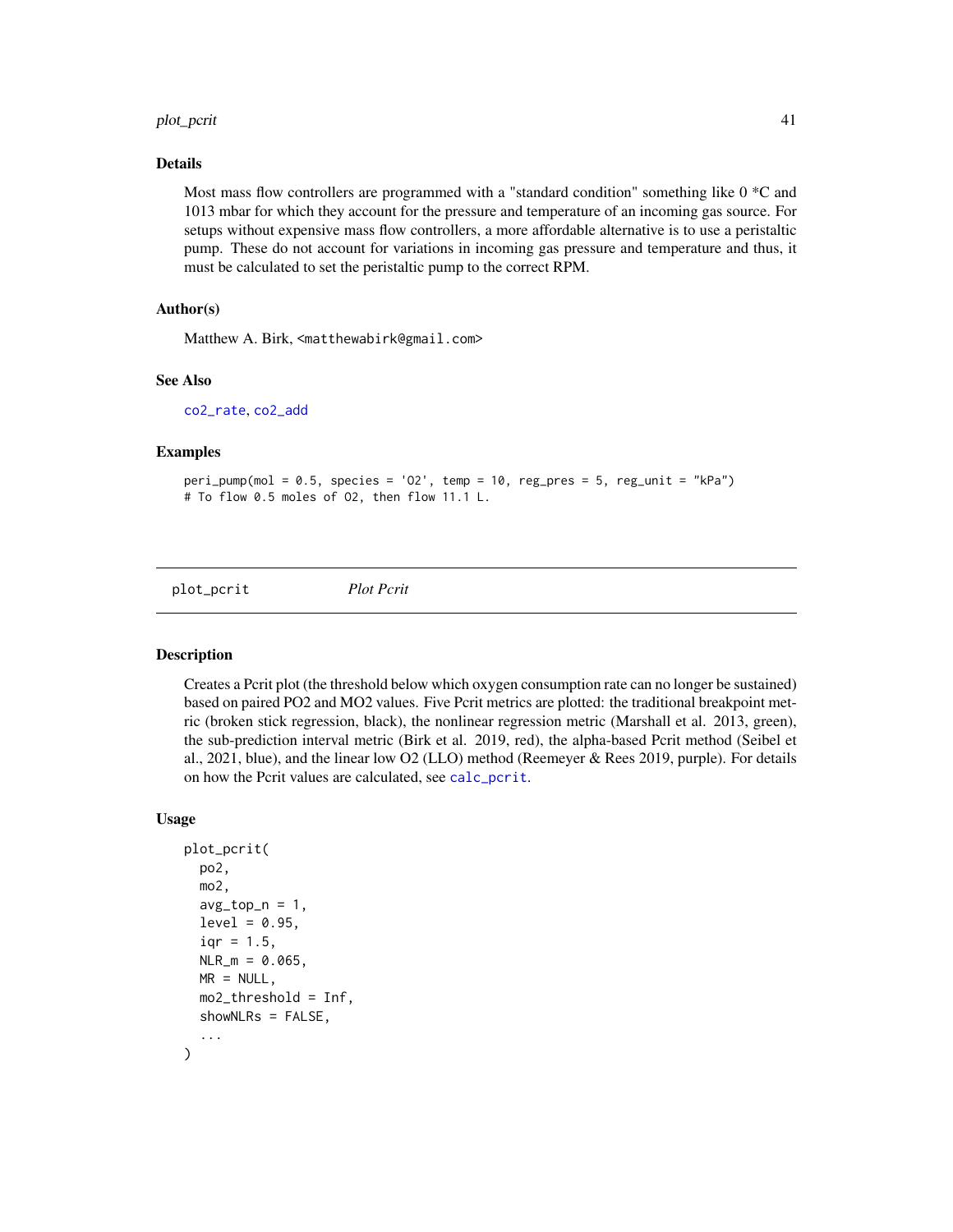# <span id="page-41-0"></span>Arguments

| po <sub>2</sub> | a vector of PO2 values. Any unit of measurement should work, but the NLR<br>calculation was optimized using kPa. If the NLR metric is giving you trouble,<br>try converting to kPa using conv_o2.                                                                                                                                          |
|-----------------|--------------------------------------------------------------------------------------------------------------------------------------------------------------------------------------------------------------------------------------------------------------------------------------------------------------------------------------------|
| mo <sub>2</sub> | a vector of metabolic rate values. Must be the same length and corresponding to<br>po <sub>2</sub> .                                                                                                                                                                                                                                       |
| avg_top_n       | applies to the alpha metric only. A numeric value representing the number of<br>top $\alpha$ 0 (MO2/PO2) values to average together to estimate $\alpha$ . Default is 1. We<br>recommend no more than 3 to avoid diminishing the $\alpha$ value with sub-maximal<br>observations.                                                          |
| level           | applies to the Sub_PI metric only. Percentage at which the prediction interval<br>should be constructed. Default is 0.95.                                                                                                                                                                                                                  |
| igr             | applies to the Sub_PI metric only. Removes mo2 observations that are this many<br>interquartile ranges away from the mean value for the oxyregulating portion<br>of the trial. If this filtering is not desired, set to infinity. To visualize which<br>observations will be removed by this parameter, use plot_pcrit. Default is<br>1.5. |
| $NLR_m$         | applies to the NLR metric only. Pcrit is defined as the PO2 at which the slope of<br>the best fitting function equals NLR_m (after the MO2 data are normalized to the<br>90% quantile). Default is 0.065.                                                                                                                                  |
| <b>MR</b>       | applies to the alpha and LLO metrics only. A numeric value for the metabolic<br>rate at which pcrit_alpha and pcrit_LLO should be returned. If not supplied<br>by the user, then the mean MO2 of the "oxyregulating" portion of the curve is<br>applied for pcrit_alpha and NA is returned for pcrit_LLO.                                  |
| mo2_threshold   | applies to the alpha metric only. A single numeric value above which mo2 values<br>are ignored for alpha Pcrit estimation. Useful to removing obviously erroneous<br>values. Default is Inf.                                                                                                                                               |
| showNLRs        | logical. Should all the NLR functions be plotted in a second plot? If FALSE then<br>only the best fit NLR function will be plotted.                                                                                                                                                                                                        |
| .               | arguments to be passed to plot. segmented.                                                                                                                                                                                                                                                                                                 |

#### Details

- Alpha Pcrit Alpha is calculated from [calc\\_alpha](#page-1-1) and the Pcrit corresponding to MR is returned. This determine's the animal's oxygen supply capacity and calculates the Pcrit at any given metabolic rate of interest. If no MR is provided, then it defaults to the mean MO2 value from the oxyregulating portion of the curve (as defined by the broken-stick regression).
- Breakpoint Pcrit Data are fit to a broken-stick regression using [segmented](#page-0-0).
- **LLO Pcrit** A subset of observations are chosen only from those with an MO2  $\lt$  MR. Then, a linear model is fit through the observations and Pcrit is calculated as the PO2 at which the line reaches MR.
- NLR Pcrit Data are fit to the following functions: Michaelis-Menten, Power, Hyperbola, Pareto, and Weibull with intercept. Following the method developed by Marshall et al. 2013, the function that best fits the data (smallest AIC) is chosen and the Pcrit is determined as the PO2 at which the slope of the function is  $NLR_m$  (by default = 0.065 following the authors' suggestion).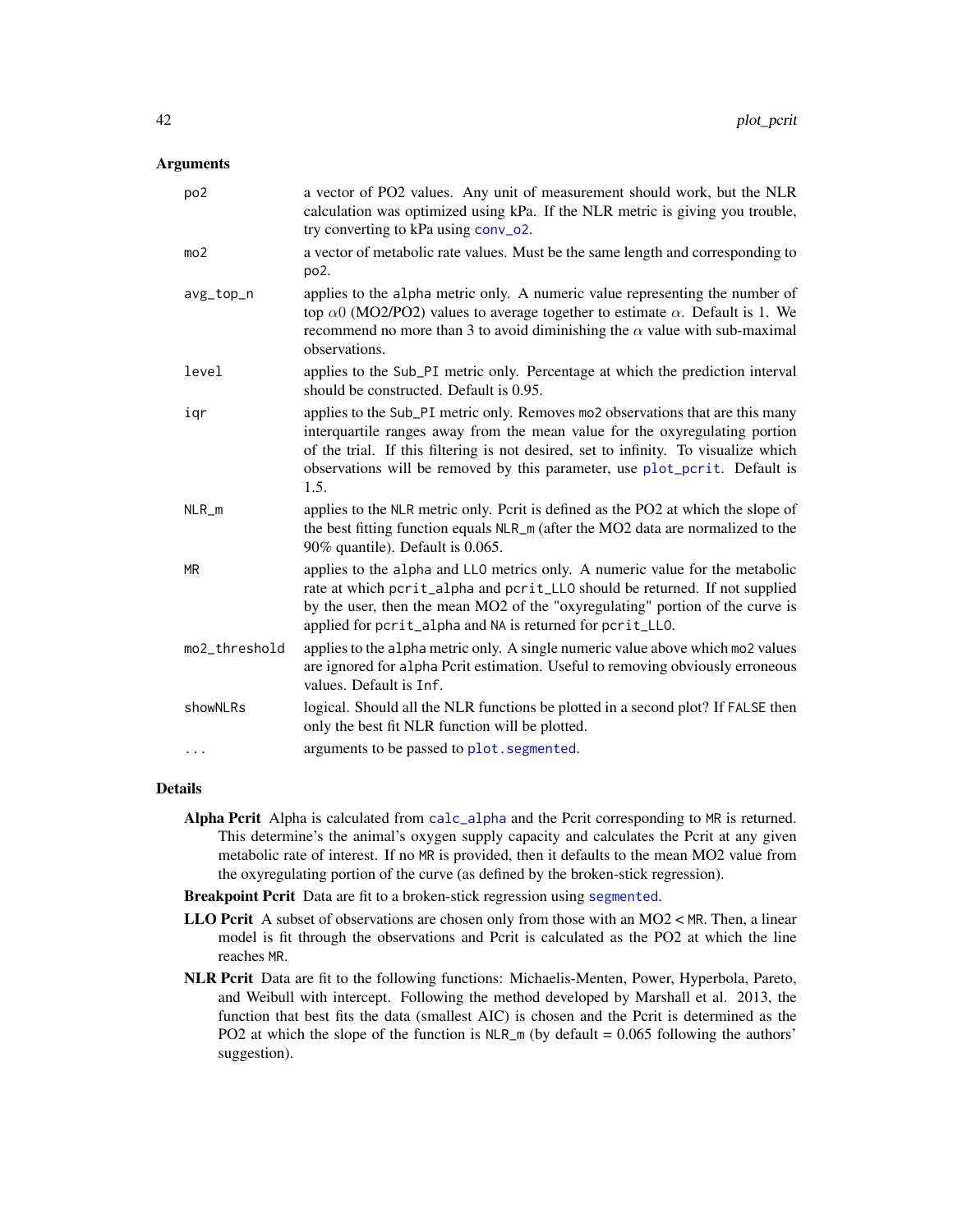#### plot\_pcrit 43

Sub\_PI Pcrit This metric builds off the Breakpoint metric and results in a systematically lower Pcrit value. This is useful for applications where it is important to ensure that Pcrit is not being overestimated. It represents a reasonable lower bounded estimate of the Pcrit value for a given trial. Once the Breakpoint Pcrit is calculated, a 95% prediction interval (can be changed with the level argument) is calculated around the oxyregulating region (i.e. using PO2 values > breakpoint Pcrit). By default, iqr provides some filtering of abberant observations to prevent their influence on the calculated prediction interval. Finally, the Sub\_PI Pcrit value is returned at the intersection of the oxyconforming line and the lower limit of the oxyregulating prediction interval.

#### Value

A base graphic plot is created. The alpha, breakpoint, LLO, NLR, and sub-PI Pcrit values are shown in the title and on the plot by inverted triangles.

The broken-stick regression is shown by black lines.

The dashed red curves signify the prediction interval used for the sub-PI Pcrit metric.

Black circles represent oxyregulating observations used in the generation of the prediction interval, while transparent circles represent both the oxyconforming observations and those observations outside the IQR threshold (defined by iqr).

The gray bands represent the confidence interval (defaults to 95% but will change with level).

The green curve represents the best fitting NLR function and the green inverted triangle represents the NLR Pcrit (modified by NLR\_m)

The blue line represents alpha, which was fit based on the blue circle observation(s).

If showNLRs = TRUE, then a second plot is generated which shows all the NLR functions that converged. Vertical lines represent the Pcrit values corresponding to each curve.

Black = Michaelis-Menten

Red = Power

Green = Hyperbola

Blue = Pareto

Cyan = Weibull with intercept.

#### Author(s)

Matthew A. Birk, <matthewabirk@gmail.com>

## References

Birk, Matthew A., K.A.S. Mislan, Karen F. Wishner, and Brad A. Seibel. 2019. "Metabolic Adaptations of the Pelagic Octopod Japetella Diaphana to Oxygen Minimum Zones." Deep-Sea Research Part I 148: 123–31.

Marshall, Dustin J., Michael Bode, and Craig R. White. 2013. "Estimating Physiological Tolerances - a Comparison of Traditional Approaches to Nonlinear Regression Techniques." Journal of Experimental Biology 216(12): 2176–82.

Reemeyer, Jessica E., and Bernard B. Rees. 2019. "Standardizing the Determination and Interpretation of Pcrit in Fishes." Journal of Experimental Biology 222(18): jeb210633.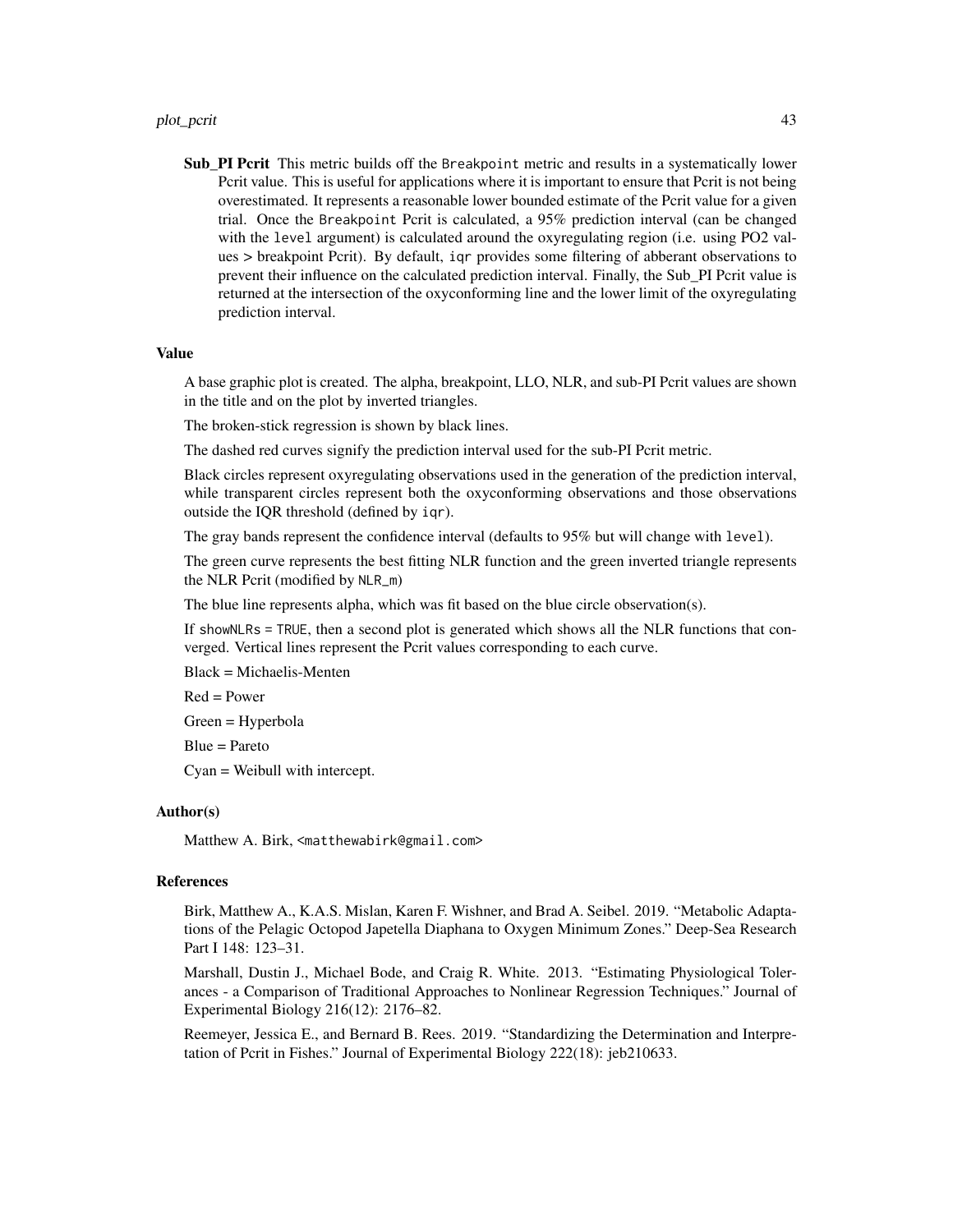<span id="page-43-0"></span>Seibel, B. A., A. Andres, M. A. Birk, A. L. Burns, C. T. Shaw, A. W. Timpe, C. J. Welsh. 2021. "Oxygen supply capacity breathes new life into the critical oxygen partial pressure (Pcrit)." Journal of Experimental Biology.

# See Also

[calc\\_pcrit](#page-7-1), [calc\\_alpha](#page-1-1)

# Examples

```
mo2_data <- read.csv(system.file('extdata', 'mo2_v_po2.csv', package = 'respirometry'))
plot\_print(po2 = mo2\_data\po2, mo2 = mo2\_data\mo2, avg\_top_n = 3, MR = 2.2)
par(mfrow = c(2, 1))
```
plot\_pcrit(po2 = mo2\_data\$po2, mo2 = mo2\_data\$mo2, showNLRs = TRUE)

<span id="page-43-1"></span>predict\_nh3 *Predict NH3 / NH4+ concentration post-respiration*

#### Description

Predicts the [NH3] and [NH4+] of seawater after a defined amount of oxygen consumption. Ammonotelic animals excrete the ionized form NH4+ (ammonium) but some of these ions dissociate into unionized NH3 (ammonia) which is toxic for most fishes and crustaceans around 0.4-2.0 mg/L (Boyd 2012).

# Usage

```
predict_nh3(
  o2_drop = 10,
  o2_unit = "percent_a.s.",
  o2_nh4_ratio,
  temp = 25,
  sal = 35,pH = 8.1,
  atm_pres = 1013.25
\lambda
```

| o2_drop      | a numeric value or vector describing the change in O2. Default is 10.           |
|--------------|---------------------------------------------------------------------------------|
| $o2$ _unit   | a string describing the unit used to measure o2_drop. Default is "percent_a.s." |
|              | Options are from conv_o2.                                                       |
| o2_nh4_ratio | molar ratio of O2 consumed to NH4+ produced.                                    |
| temp         | temperature ( $\rm{°C}$ ). Default is 25 $\rm{°C}$ .                            |
| sal          | salinity (psu). Default is 35 psu.                                              |
| pH           | seawater pH (total scale). Default is 8.1.                                      |
| atm_pres     | atmospheric pressure (mbar). Default is 1013.25 mbar.                           |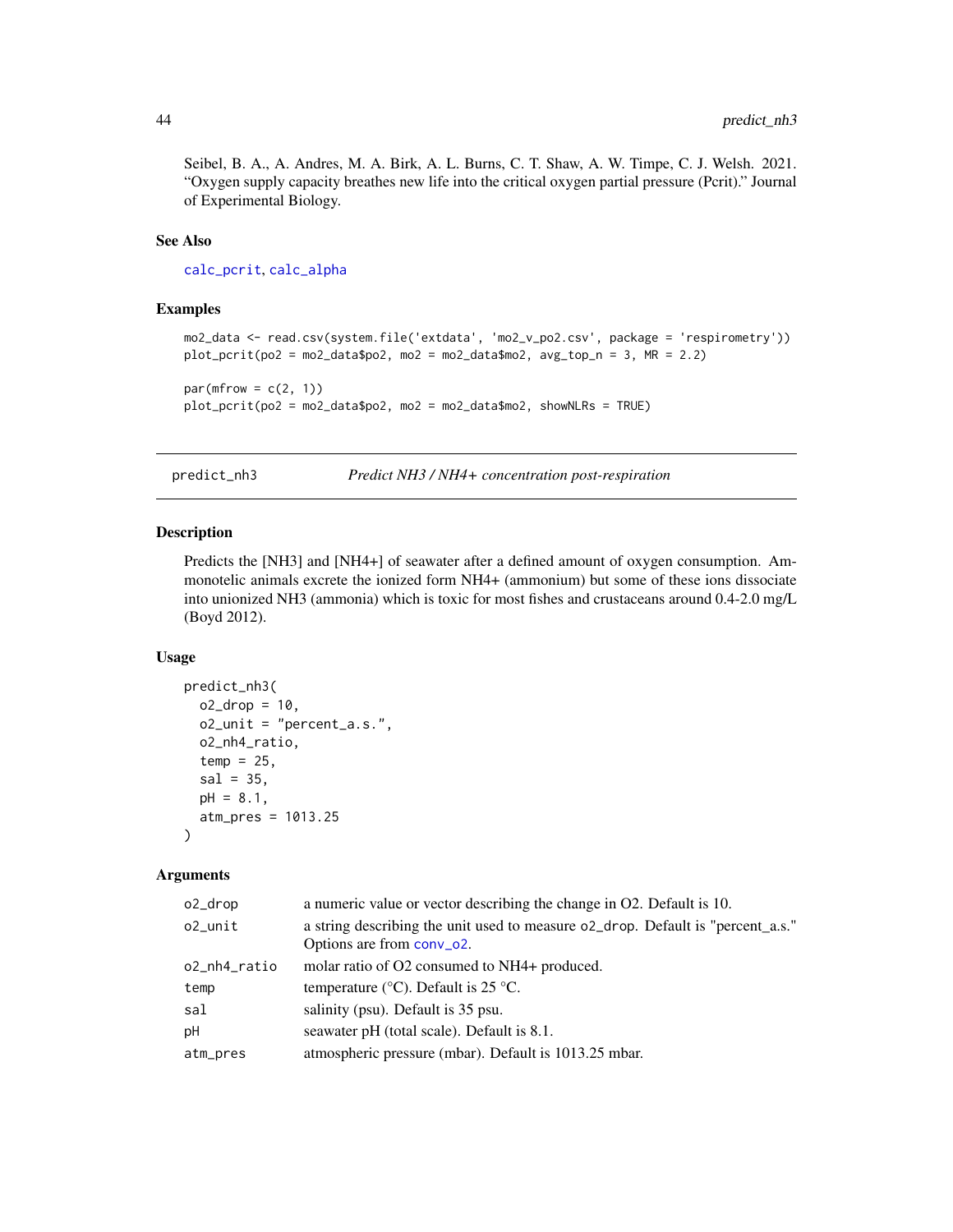# <span id="page-44-0"></span>predict\_pH 45

# Details

Given a known amount of oxygen consumed and an estimated O2:N ratio, the amount of NH4 produced can be estimated. Production or consumption of ammonium by "background" microbes or conversion of ammonium to nitrite and nitrate is ignored since bacteria in the respirometer are typically sought to be in low levels. The amount of dissociation to produce ammonia is calculated by [Kn](#page-0-0).

# Value

A list containing the predicted NH3, NH4+, and TAN produced in mg/l.

#### Author(s)

Matthew A. Birk, <matthewabirk@gmail.com>

# References

Boyd C. 2012. Water Quality. In "Aquaculture: Farming Aquatic Animals and Plants". Blackwell Publishing, Ltd.

# See Also

[conv\\_o2](#page-16-1), [conv\\_nh4](#page-15-1), [Kn](#page-0-0)

#### Examples

 $predict_nh3(o2_drop = 25, o2_nh4_ratio = 10)$ 

<span id="page-44-1"></span>predict\_pH *Predict pH post-respiration*

#### Description

Predicts the pH of seawater after a defined amount of oxygen consumption.

#### Usage

```
predict_pH(
  start_02 = 100,
  end_o2,
  start_pH,
  temp = 25,
  sal = 35,RO = 1,
  TA = NULL,all_carb = FALSE
)
```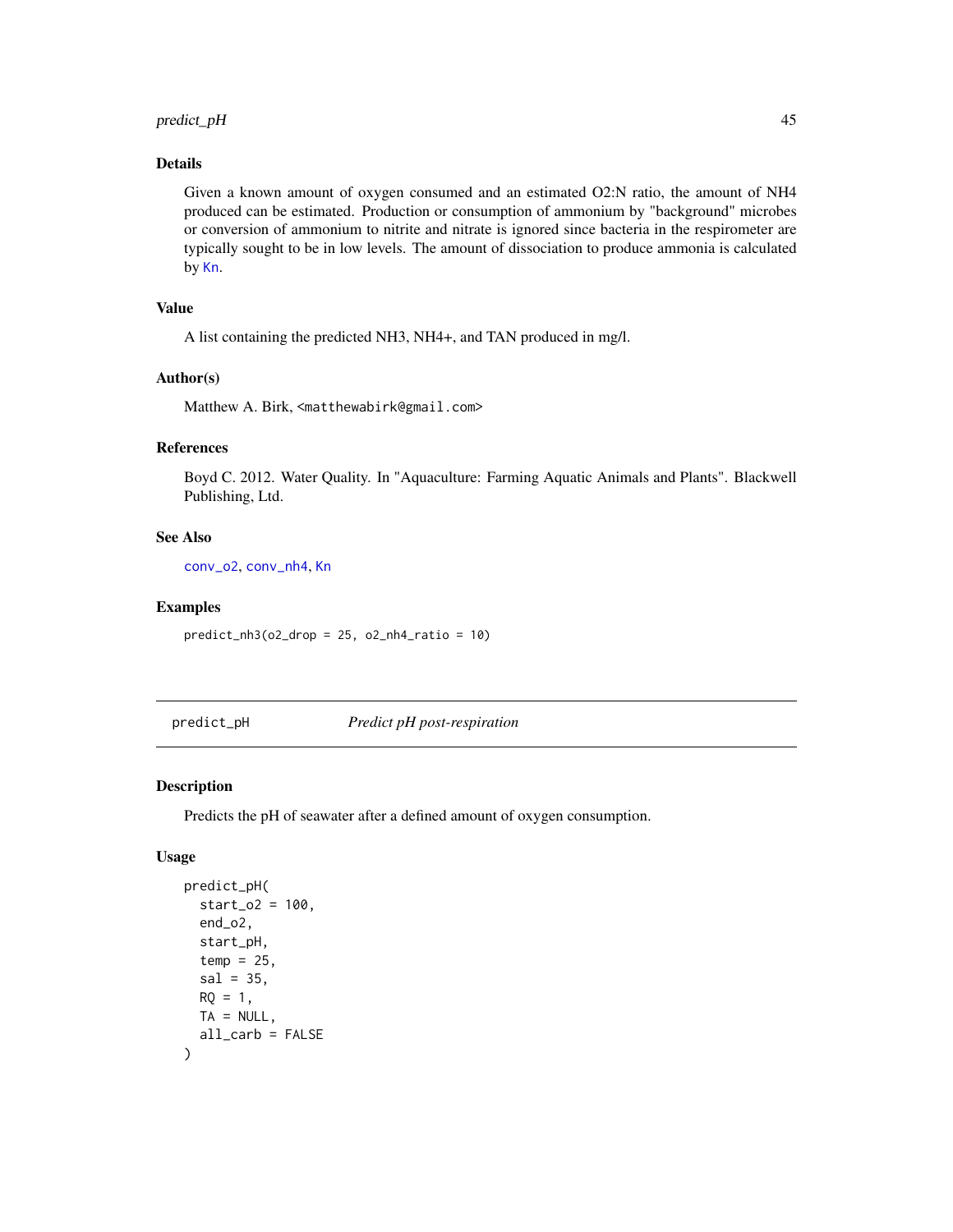#### <span id="page-45-0"></span>Arguments

| start_o2 | pO2 at the start of the measurement (% air saturation). Default is $100\%$ air<br>saturation.        |  |
|----------|------------------------------------------------------------------------------------------------------|--|
| $end_02$ | $pO2$ at the end of the measurment (% air saturation).                                               |  |
| start_pH | seawater pH (total scale) at the start of the measurement.                                           |  |
| temp     | temperature ( $\rm{°C}$ ). Default is 25 $\rm{°C}$ .                                                 |  |
| sal      | salinity (psu). Default is 35 psu. If $sal < 26$ psu, then TA must be provided.                      |  |
| R0       | respiratory quotient: ratio of CO2 produced / O2 consumed. Default is 1.                             |  |
| TA       | (optional) total alkalinity (umol/kg). If undefined TA is estimated from salinity<br>using guess_TA. |  |
| all carb | logical. Should all carbonate chemistry parameters be returned? Default is<br>FALSE.                 |  |

# Details

Given a known amount of oxygen consumed and an estimated respiratory quotient (see [Q10](#page-46-1)), the amount of CO2 produced can be estimated. From this CO2 production estimate, the carbonate chemistry of the seawater can be estimated. Atmospheric pressure is assumed.

# Value

If all\_carb is FALSE, then a list of the predicted pH (total scale) at the end of the measurement and the predicted pCO2 (uatm) are returned. If all\_carb is TRUE, then the predicted carbonate chemistry parameters are returned from [carb](#page-0-0).

#### Author(s)

Matthew A. Birk, <matthewabirk@gmail.com>

# See Also

[carb](#page-0-0), [guess\\_TA](#page-25-1)

#### Examples

```
predict\_pH(end_02 = 75, start\_pH = 8.1)predict_pH(start_o2 = 75, end_o2 = 50, start_pH = 7.96, temp = 15, sal = 33, RQ = 0.88)
```

```
# I know pH at the end was 7.8, but what was pH at the beginning?
predict_pH(start_o2 = 75, end_o2 = 100, start_pH = 8.013536) # reverse the order
```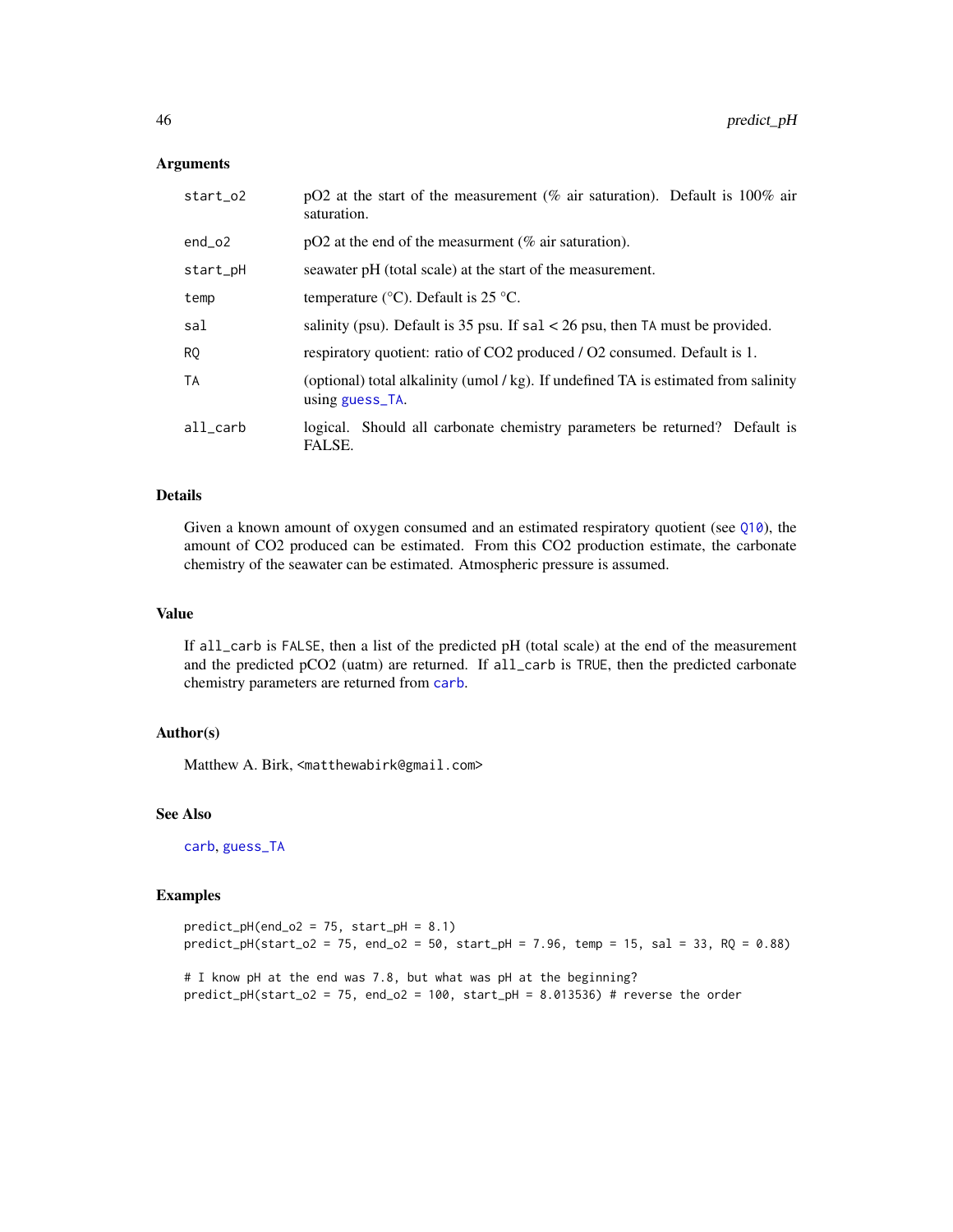# <span id="page-46-1"></span><span id="page-46-0"></span>Description

Calculates parameters from Q10 temperature coefficient for chemical or biological systems. This function can be used in two ways. 1. if four of the first five parameters are given (Q10, R1, R2, T1, T2) then the fifth parameter is returned, or 2. if R\_vec and T\_vec are given, then the best Q10 for those data is returned.

# Usage

Q10(Q10, R1, R2, T1, T2, R\_vec, T\_vec, model = FALSE)

# Arguments

| 010              | factor by which rate changes due to $10^{\circ}$ C increase in temperature.                                                                  |
|------------------|----------------------------------------------------------------------------------------------------------------------------------------------|
| R <sub>1</sub>   | rate 1.                                                                                                                                      |
| R <sub>2</sub>   | rate 2.                                                                                                                                      |
| T1               | temperature 1 (in $^{\circ}$ C).                                                                                                             |
| T <sub>2</sub>   | temperature 2 (in $^{\circ}$ C).                                                                                                             |
| $R$ vec          | a vector of rate values.                                                                                                                     |
| $T_{\rm \_}$ vec | a vector of temperature values (in $^{\circ}C$ ).                                                                                            |
| model            | logical. If TRUE, then a list is returned which includes an linear model of $log10(R_{\text{e}}$ vec)<br>and $T$ vec fit by stats:: $lm()$ . |

# Details

$$
Q10 = (R2/R1)^{(10)/(T2 - T1)})
$$

# Author(s)

Matthew A. Birk, <matthewabirk@gmail.com>

# See Also

[scale\\_MO2](#page-49-1), [calc\\_E](#page-4-1)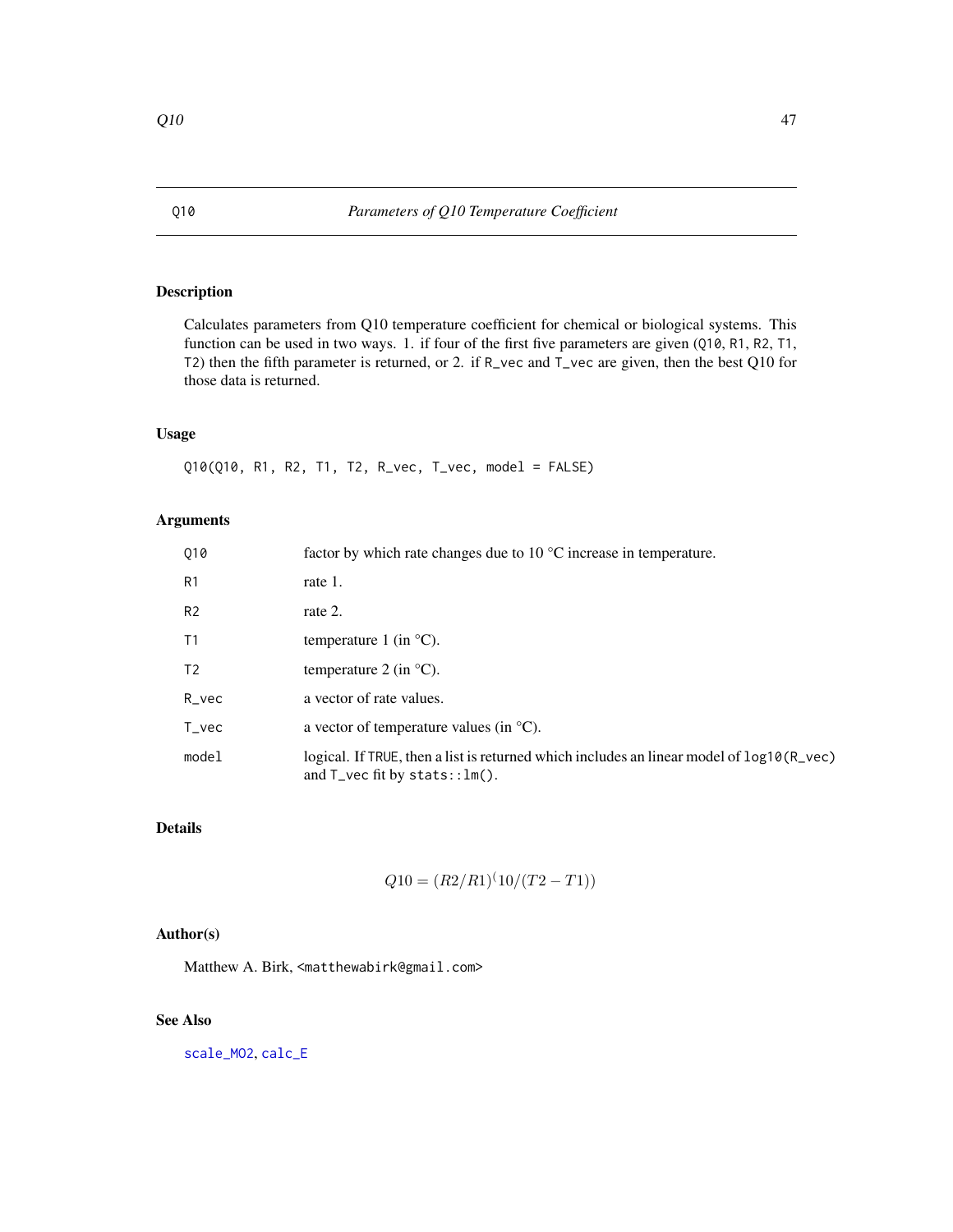#### Examples

```
010(R1 = 5, R2 = 10, T1 = 10, T2 = 20) # Returns 010; = 2
Q10(Q10 = 2.66, R1 = 5, T1 = 10, T2 = 20) # Returns R2; = 13.3
# My species has an MO2 of 9.5 umol/g/h at 10 *C. What MO2 should I expect at 13 *C?
Q10(Q10 = 2, R1 = 9.5, T1 = 10, T2 = 13) # expect ~11.7 umol/g/h at 13 *C.
# I measured MO2 at a spectrum of temperatures. What Q10 value best fits my data?
Q10(R_vec = c(1, 2, 5, NA, 18, 33), T_vec = c(0, 10, 20, 30, 40, 50))
# I want to see a plot of my data with a Q10 curve through them.
T_{\text{v}} = c(5, 13, 13, 20, 27) # dummy data
R_{\text{v}} = c(1, 3, 4, 9, 20)
curve_x = data.frame(T_vec = seq(5, 30, by = 0.01))
best_fit = Q10(R_vec = R_vec, T_vec = T_vec, model = TRUE)$model
curve_y = predict(best_fit, newdata = curve_x)plot(T_vec, R_vec)
lines(curve_x$T_vec, curve_y)
# A 100 g individual at 10 *C has an MO2 of 1270 umol/h. How much
# would a 250 g individual likely consume at 14 *C?
Q10(Q10 = 2, R1 = scale_M02(mass_1 = 100, MO2_1 = 1270, mass_2 = 250), T1 = 10, T2 = 14)# Visualize MO2 scaling by mass and temperature:
mass <- seq(10, 200, 10)
temp <- 10:25
base_mass <- 50
base temp <- 20
base_MO2 <- 750
mo2 <- outer(mass, temp, function(mass, temp){
scale_MO2(mass_1 = base_mass, mass_2 = mass, MO2_1 = Q10(Q10 = 2, R1 = base_M02,T1 = base_ttemp, T2 = temp)})
persp(mass, temp, mo2, xlab = 'Mass (g)', ylab = 'Temperature (*C)', zlab = 'MO2 (umol / hr)',
 theta = 35, phi = 15, expand = 0.5, ticktype = 'detailed', nticks = 10)
```
respirometry *Tools for Conducting Respirometry Experiments*

#### Description

Provides tools to enable the researcher to more precisely conduct respirometry experiments. Strong emphasis is on aquatic respirometry. Tools focus on helping the researcher setup and conduct experiments. Analysis of the resulting data is not a focus since analyses are often specific to a particular setup, and thus are better created by the researcher individually. This package provides tools for intermittent, flow-through, and closed respirometry techniques.

<span id="page-47-0"></span>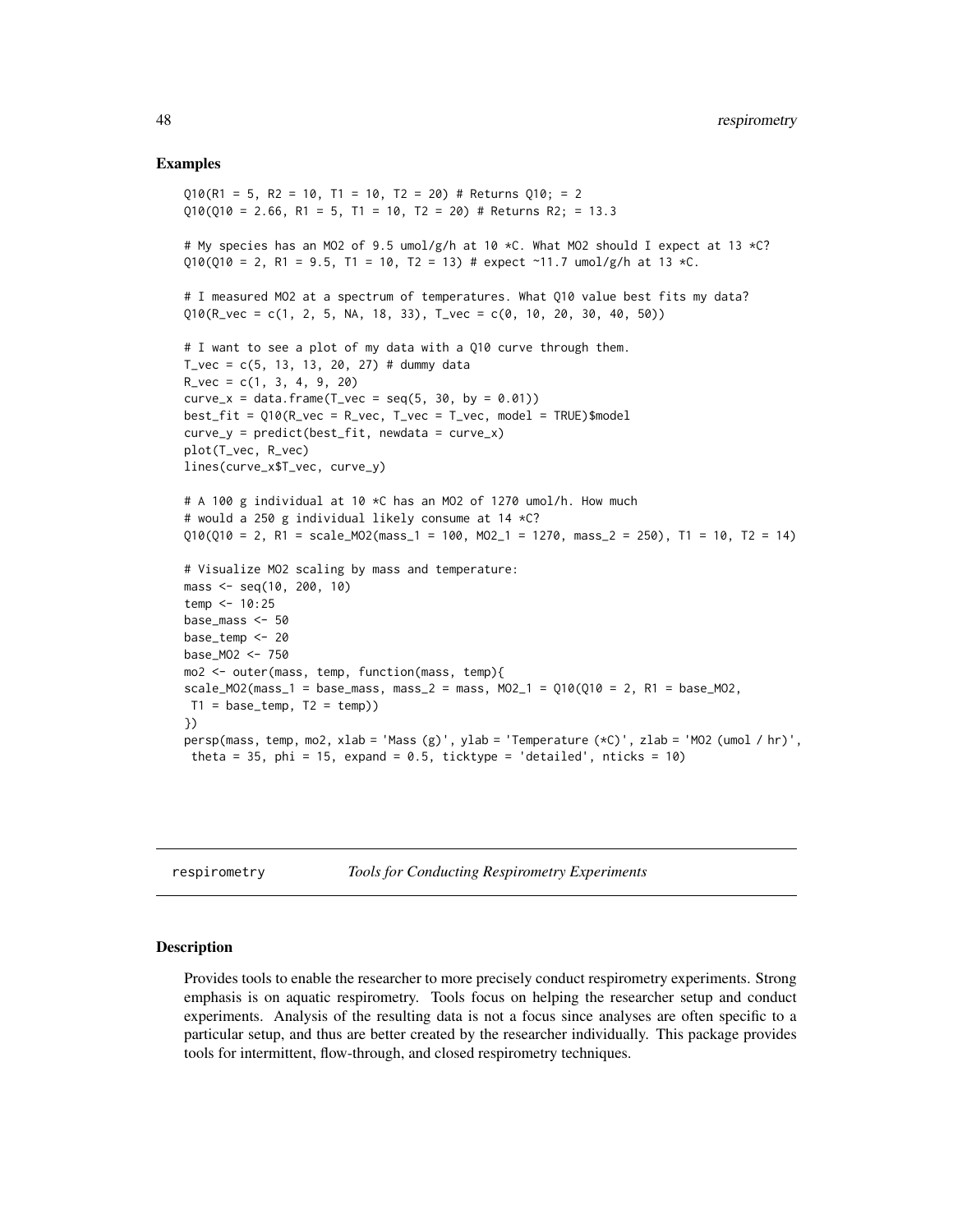# <span id="page-48-0"></span>Author(s)

Matthew A. Birk, <matthewabirk@gmail.com>

# RQ *Calculate respiratory quotient*

# Description

Calculates the respiratory quotient (RQ), or ratio of CO2 produced to O2 consumed between observations. To calculate CO2 produced, either DIC or both pH and TA must be provided.

# Usage

```
RQ(
  o2,
 o2_unit = "percent_a.s.",
 pH = NULL,TA = NULL,DIC = NULL,
  temp = 25,
  sal = 35,atm_pres = 1013.25
\mathcal{L}
```
# Arguments

| 0 <sup>2</sup> | a numeric vector of O2 values with a length of at least 2.                                                 |
|----------------|------------------------------------------------------------------------------------------------------------|
| o2 unit        | a string describing the unit used to measure o2. Default is "percent_a.s." Options<br>are from $conv_02$ . |
| pH             | pH (total scale). Elements must align with o2 vector.                                                      |
| TA             | total alkalinity (umol / kg). May be either a vector with length equal to 02 or a<br>single numeric value. |
| DIC            | dissolved inorganic carbon (umol / kg). Elements must align with o2 vector.                                |
| temp           | temperature ( $\degree$ C). Default is 25 $\degree$ C.                                                     |
| sal            | salinity (psu). Default is 35 psu.                                                                         |
| atm_pres       | atmospheric pressure (mbar). Default is 1013.25 mbar.                                                      |

# Value

ratio of CO2 produced to O2 consumed.

# Note

If you want a rough estimate of RQ, but only have pH measurements, TA can be estimated from salinity using [guess\\_TA](#page-25-1).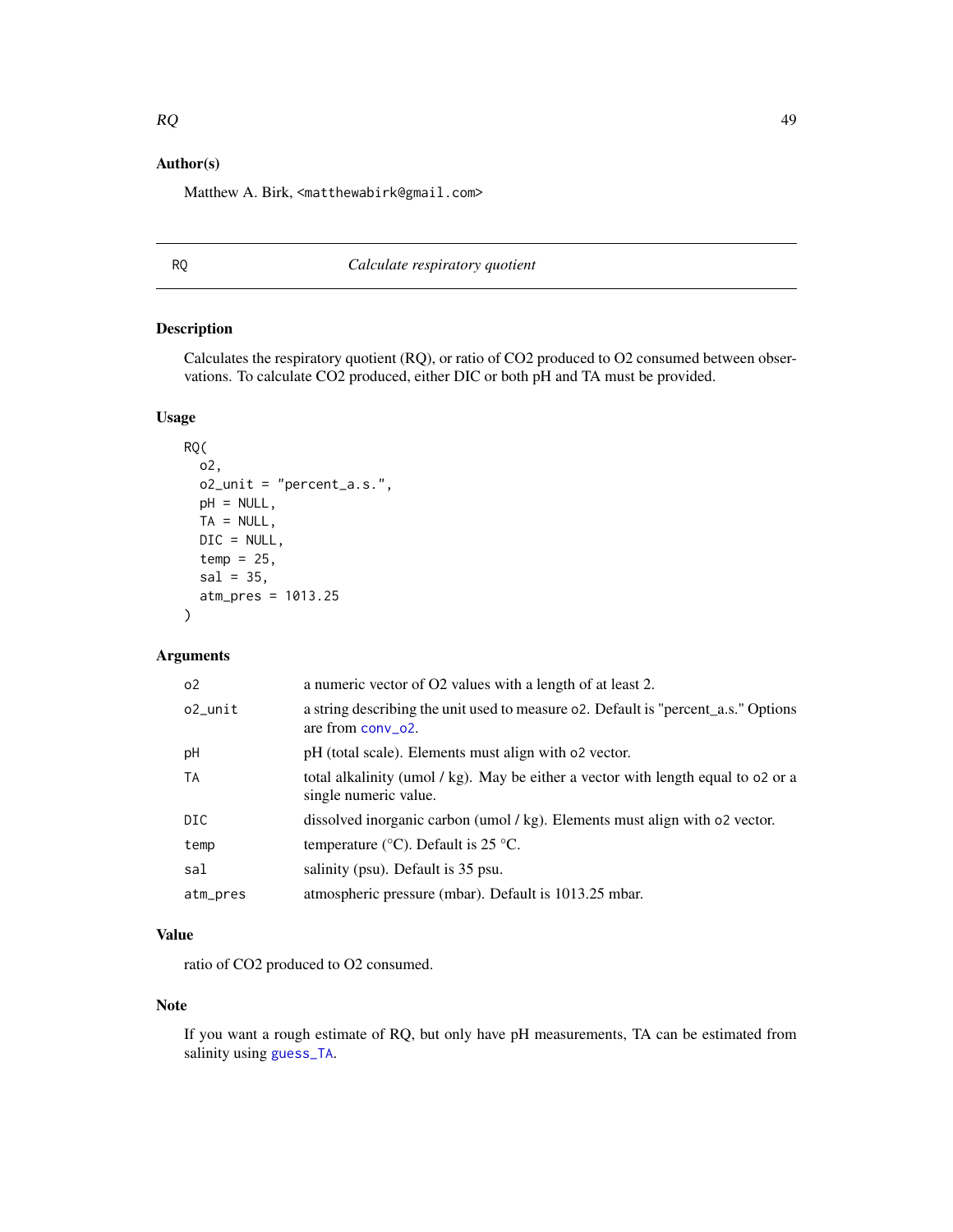#### <span id="page-49-0"></span>Author(s)

Matthew A. Birk, <matthewabirk@gmail.com>

# See Also

[conv\\_o2](#page-16-1), [guess\\_TA](#page-25-1)

# Examples

```
o2_observations <- c(21, 18, 14.5, 7)
pH_observations <- c(8.05, 7.98, 7.86, 7.65)
TA_observations <- c(2222, 2219, 2208, 2214)
RO(o2 = o2_observations, o2_unit = 'kPa', pH = pH_observations,
TA = TA\_observations, temp = 20, sal = 33)DIC_observations <- c(2222, 2250, 2284, 2355)
RQ(o2 = o2_observations, o2_unit = 'kPa', DIC = DIC_observations)
RQ(o2 = o2_observations, o2_unit = 'kPa', pH = pH_observations, TA = 2032)
```
<span id="page-49-1"></span>

| scale MO2 |  |
|-----------|--|
|           |  |

scale\_MO2 *Mass-correct metabolic rate*

# Description

For most organisms, metabolic rate does not scale linearly, but rather according to a power function. This function estimates MO2 or size of an individual organism given the MO2 and size of another individual of a different size. To mass-correct your MO2 data, plug in your desired mass in mass\_2 and the output from [calc\\_b](#page-3-1) to the b parameter.

#### Usage

scale\_MO2(mass\_1, MO2\_1, mass\_2, MO2\_2, b = 0.75)

| $mass_1$ | animal mass for M02_1.                        |
|----------|-----------------------------------------------|
| MO2 1    | metabolic rate for mass_1.                    |
| $mass_2$ | animal mass for MO2_2.                        |
| MO2 2    | metabolic rate for mass_2.                    |
| b        | scaling coefficient for MO2. Default is 0.75. |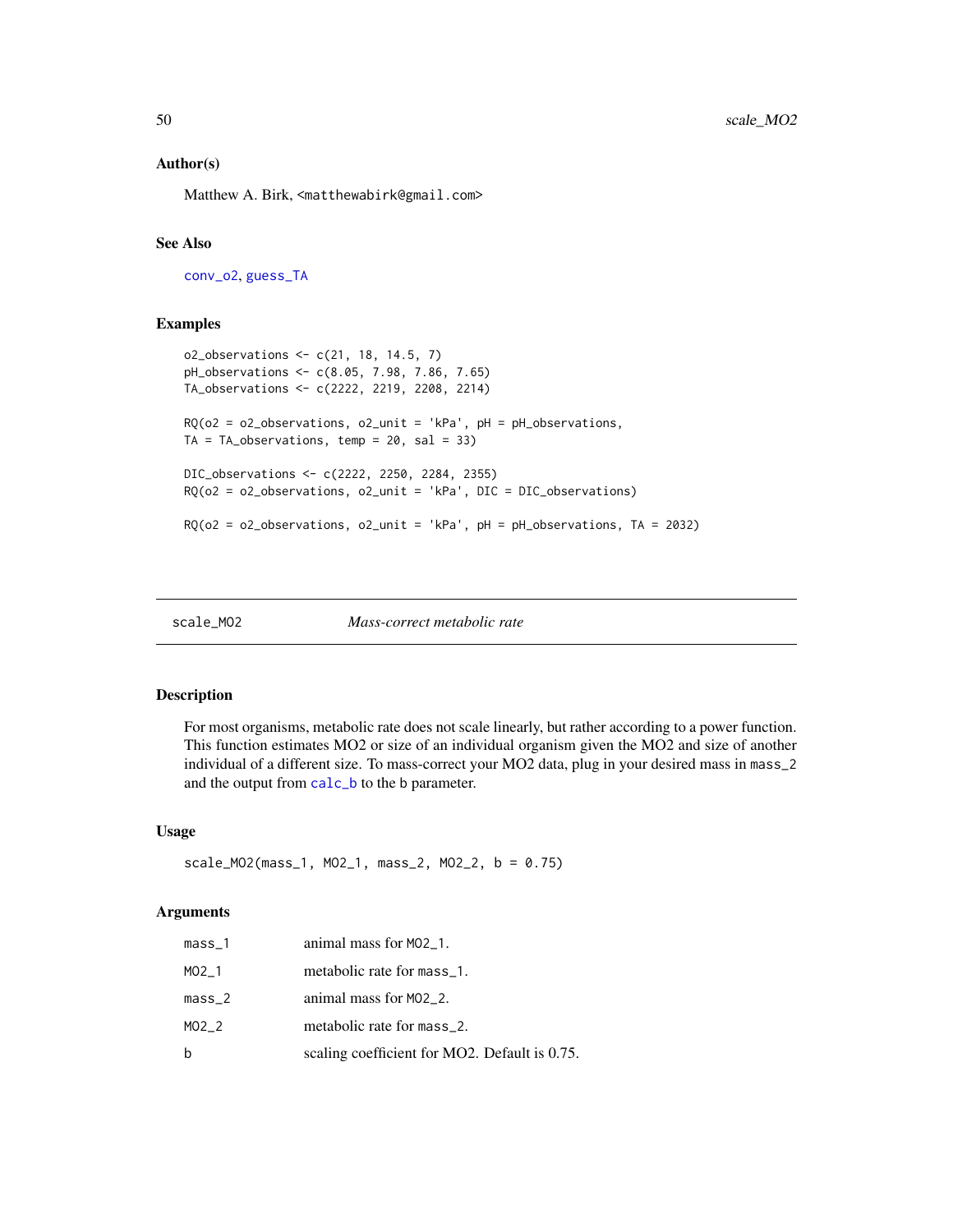# <span id="page-50-0"></span>Details

$$
(MO2 = b0 * M^b)
$$

where b0 is species-specific normalization constant, M is mass and b is the scaling coefficient which is around 0.75 for many organisms.

For scaling of **mass-specific** metabolic rates, use something closer to  $b = -0.25$  rather than  $b =$ 0.75.

#### Author(s)

Matthew A. Birk, <matthewabirk@gmail.com>

#### See Also

[Q10](#page-46-1), [calc\\_b](#page-3-1)

#### Examples

```
# I know a species has an SMR of 800 umol O2/h at 200 g.
# What would be a likely SMR for a 300 g individual?
scale_MO2(mass_1 = 200, MO2_1 = 800, mass_2 = 300)
# Some squids have a much higher scaling coefficient:
scale_MO2(mass_1 = 200, MO2_1 = 800, mass_2 = 300, b = 0.92)
# A 100 g individual at 10 *C has an MO2 of 1270 umol/h. How much
# would a 250 g individual likely consume at 14 *C?
Q10(Q10 = 2, R1 = scale_MO2(mass_1 = 100, MO2_1 = 1270, mass_2 = 250), T1 = 10, T2 = 14)
# Now I have data from real animals and I want to mass-correct them all to a 10 g animal.
mass = 2:20 # obviously not real but you get the point
mo2 = c(44.8, 41, 36, 35, 35, 33.5, 34.5, 40, 30, 23, 27, 30, 25.6, 27.8, 28, 24, 27, 28, 20)
desired_mass = 10
b = calc_b(mass = mass, MO2 = mo2)scale_MO2(mass_1 = mass, MO2_1 = mo2, mass_2 = desired_mass, b = b$b)plot(mass, mo2, ylab = 'Raw MO2') # beforeplot(mass, scale_M02(mass_1 = mass, MO2_1 = mo2, mass_2 = 10, b = b$b),ylab = 'Mass-corrected MO2') # after
# Visualize MO2 scaling by mass and temperature:
mass <- seq(10, 200, 10)
temp <- 10:25
base_mass <- 50
base_temp <- 20
base_MO2 <- 750
mo2 <- outer(mass, temp, function(mass, temp){
scale_MO2(mass_1 = base_mass, mass_2 = mass, MO2_1 = Q10(Q10 = 2, R1 = base_MO2,
```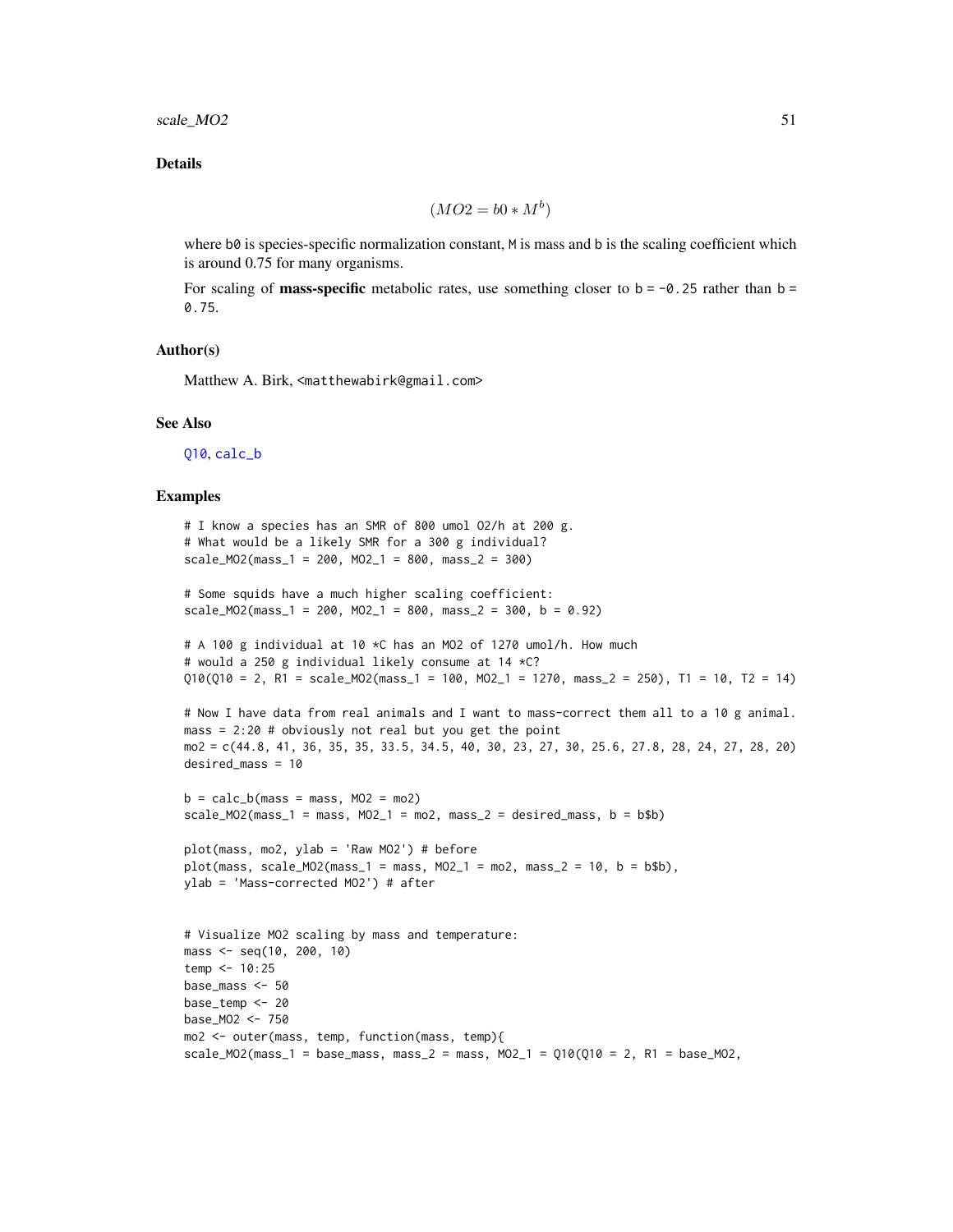```
T1 = base_ttemp, T2 = temp)})
persp(mass, temp, mo2, xlab = 'Mass (g)', ylab = 'Temperature (*C)', zlab = 'MO2 (umol / hr)',
 theta = 35, phi = 15, expand = 0.5, ticktype = 'detailed', nticks = 10)
```